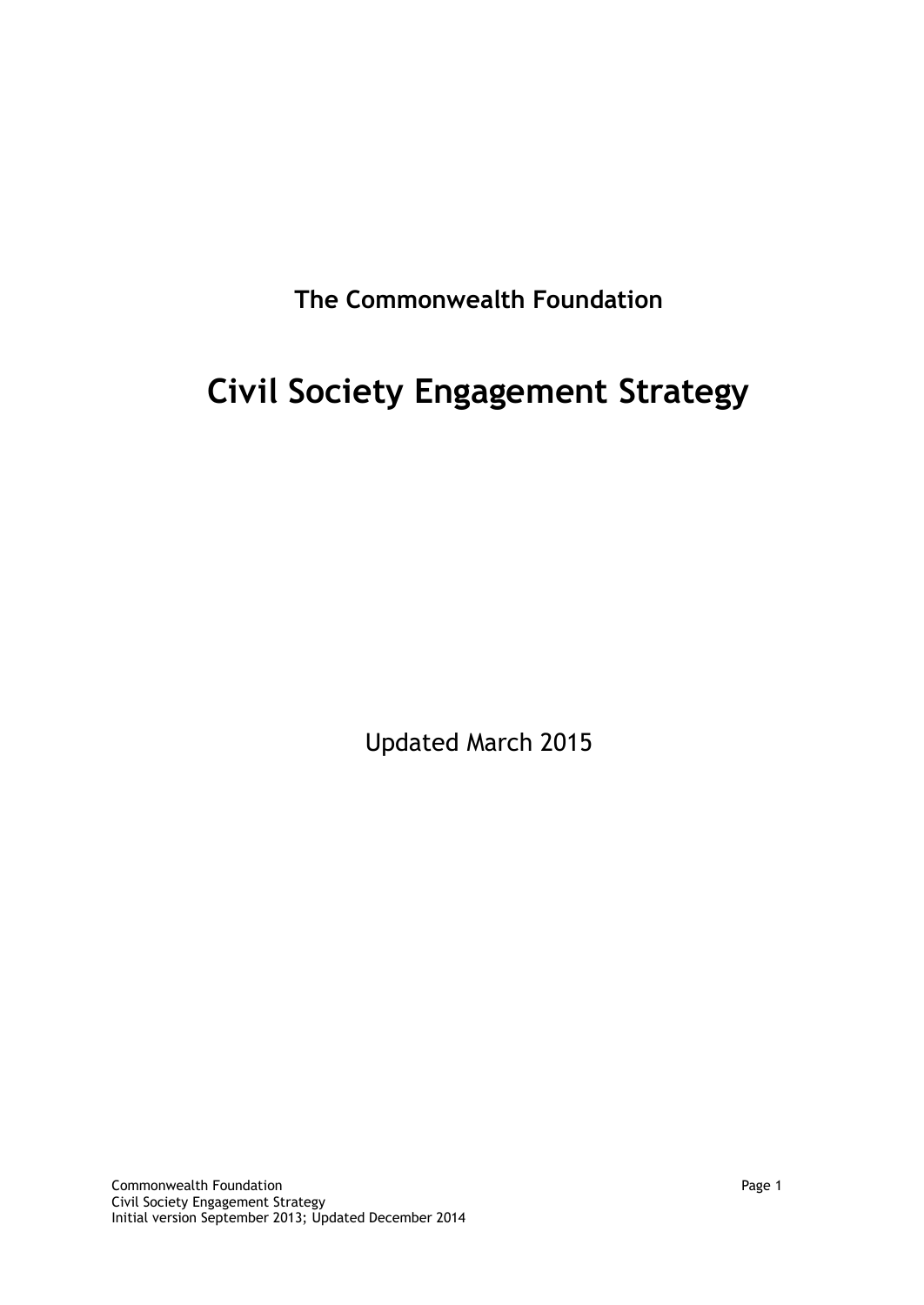## **The Commonwealth Foundation**

## **Mandate, Vision and Mission**

The Commonwealth Foundation is a development organisation with an international responsibility and reach and has a mandate to work with civil society organisations to promote a shared Commonwealth identity and principles of governance, democracy and sustainable development. An intergovernmental organisation, the Foundation recognises it is uniquely situated at the interface between government and civil society and intends to optimise this distinction by focusing on participatory governance and developing the capacity of civil society to act together and learn from each other to engage with the institutions that shape people's lives.

## **Overview of the Commonwealth Foundation Strategic Plan**

Through its strategic planning process for the period 2012-2016, the Foundation has identified as its ultimate outcome, a more effective, responsive and accountable governance with civil society participation. In support of this ultimate goal, one intermediate outcome was identified as the main focus of the Foundation, recognising its unique position as well as limited resources, namely; *Enhanced collaboration and learning between CSOs and institutions in governance*. Four short-term intermediate outcomes were then identified to further illustrate the Foundation's theory of change and guide the development of specific activities so that they clearly link to the intermediate outcome. These built on the strengths and competitive advantages articulated during recent regional consultations as well as the renewed focus of the Foundation

| Outcome Area 1: Strengthened ability of CSOs to use creative expression for       |
|-----------------------------------------------------------------------------------|
| <b>Participatory Governance</b>                                                   |
| Outcome Area 2: Enhanced capacity of regional CSOs and networks/alliances to      |
| engage in participatory governance                                                |
| Outcome Area 3: Enhanced interaction between regional CSOs and networks/alliances |
| and institutions in governance                                                    |
| Outcome Area 4: Enhanced knowledge management for more effective Participatory    |
| Governance                                                                        |

The Foundation's logic model is included in Annex 1 of the Strategy.

The Foundation's work is also guided by four values which recognise core aspects of the Commonwealth: its *diversity* being its centremost strength, the importance of *collaboration*, *integrity* and *ingenuity* to solidify its competitive edge. Three cross-cutting outcome areas are mainstreamed in the design and implementation of the Foundation's programming. The themes are *gender equality, environmental sustainability* and *cultural respect* and *understanding*. A full copy of the Foundation's Strategic Plan (2012-2016) can be downloaded from http://www.commonwealthfoundation.org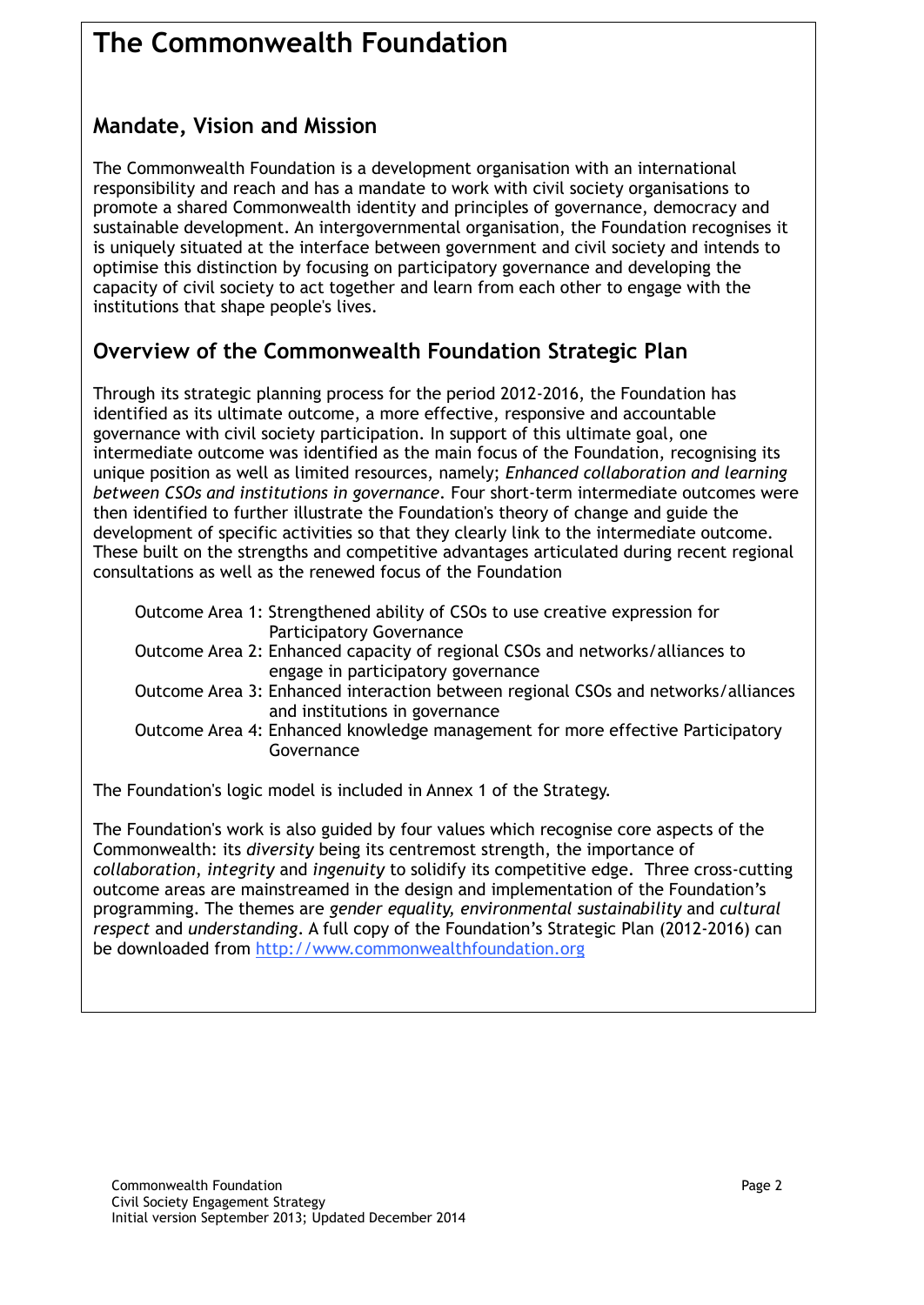## **Table of Contents**

| Brief on the Commonwealth Foundation                                                                                                                                                                                                                                                                                                                       | $\overline{2}$                                                                                  |
|------------------------------------------------------------------------------------------------------------------------------------------------------------------------------------------------------------------------------------------------------------------------------------------------------------------------------------------------------------|-------------------------------------------------------------------------------------------------|
| Acronyms                                                                                                                                                                                                                                                                                                                                                   | $\overline{\mathcal{A}}$                                                                        |
| <b>Executive Summary</b>                                                                                                                                                                                                                                                                                                                                   | 5                                                                                               |
| 1.0 Rationale<br>1.1 Defining Participatory Governance<br>1.2 Background<br>Emerging Trends in Development and Political Environment<br>Civil society in a Global Context<br>Civil society in the Commonwealth<br>1.3 International Principles of Development Cooperation<br>1.4 Principles of Civil Society Development Effectiveness<br>1.5 Small States | $\overline{7}$<br>7<br>$\overline{7}$<br>$\begin{array}{c} 8 \\ 8 \end{array}$<br>9<br>10<br>10 |
| 2.0 About the Strategy<br>2.1 Purpose of the Strategy<br>2.2 Underlying Principles<br>2.3 Process to Develop the Strategy<br>2.4 The Structure of the Document                                                                                                                                                                                             | 11<br>12<br>12<br>13<br>15                                                                      |
| 3.0 Constructive Engagement<br>3.1 Defining Constructive Engagement<br>3.2 CSOs: demand for good governance<br>3.3 Government: suppliers of good governance<br>3.4 Forms of engagement and advocacy                                                                                                                                                        | 16<br>16<br>16<br>17<br>19                                                                      |
| 4.0 Constructive Engagement Core Action Areas<br>4.1 Core Action Area 1: Capacity Development<br>4.2 Core Action Area 2: Enhancement of Governance Spaces<br>for Constructive Engagement<br>4.3 Core Action Area 3: Replication of Good Practices and<br>Knowledge Management                                                                              | 21<br>22<br>23<br>30                                                                            |
| 4.4 Other Strategic Opportunities                                                                                                                                                                                                                                                                                                                          | 31                                                                                              |
| 5.0 List of References                                                                                                                                                                                                                                                                                                                                     | 33                                                                                              |
| 6.0 Annexes                                                                                                                                                                                                                                                                                                                                                | 36                                                                                              |
| 6.1 Commonwealth Foundation Logic Model (Updated May 2013)<br>6.2 Commonwealth Foundation Strategic Plan<br>6.3 Brief on International Principles of Development Effectiveness                                                                                                                                                                             | 37<br>38<br>38                                                                                  |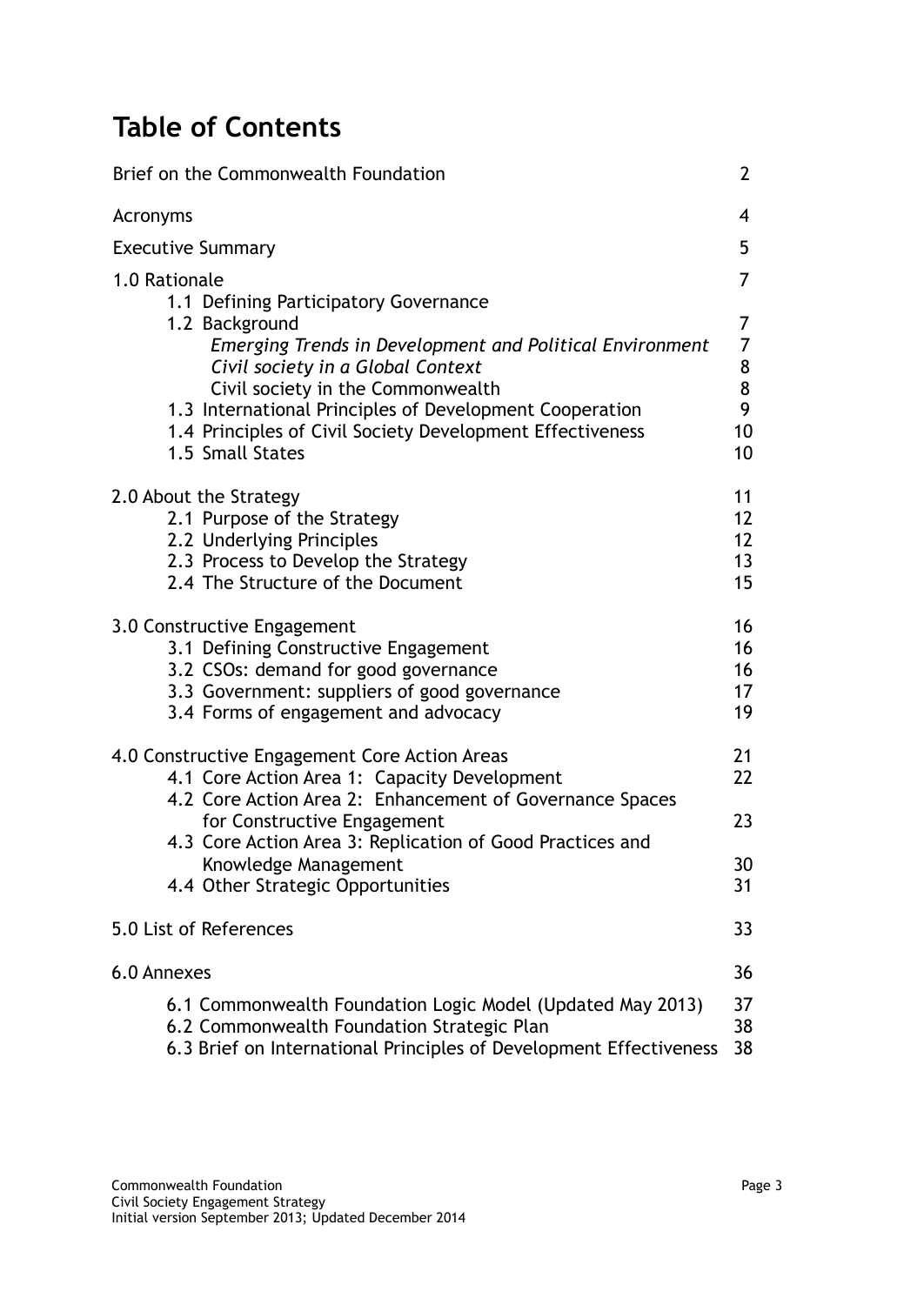## **Acronyms**

| AAA            | Accra Agenda for Action                                                                     |
|----------------|---------------------------------------------------------------------------------------------|
| <b>ASEAN</b>   | <b>Association of Southeast Asian Nations</b>                                               |
| <b>BPoA</b>    | Barbados Program of Action for the Sustainable Development of Small Island<br><b>States</b> |
| <b>CARICOM</b> | Caribbean Community and Common Market                                                       |
| <b>CF</b>      | <b>Commonwealth Foundation</b>                                                              |
| <b>CHOGM</b>   | Commonwealth Heads of Government Meeting                                                    |
| <b>CS</b>      | Civil Society                                                                               |
| <b>CSO</b>     | Civil Society Organisation                                                                  |
| <b>ECOWAS</b>  | Economic Council of West African States                                                     |
| IGO            | Intergovernmental Organisation                                                              |
| <b>MDGs</b>    | Millennium Development Goals                                                                |
| <b>OIC</b>     | Organisation of the Islamic Conference                                                      |
| <b>OIF</b>     | Organisation Internationale de la Francophonie                                              |
| <b>UN</b>      | <b>United Nations</b>                                                                       |
| <b>UNDP</b>    | United Nations Development Programme                                                        |
| <b>UNESCO</b>  | United Nations Economic, Social and Cultural Organisation                                   |
| <b>SIDS</b>    | <b>Small Island Developing States</b>                                                       |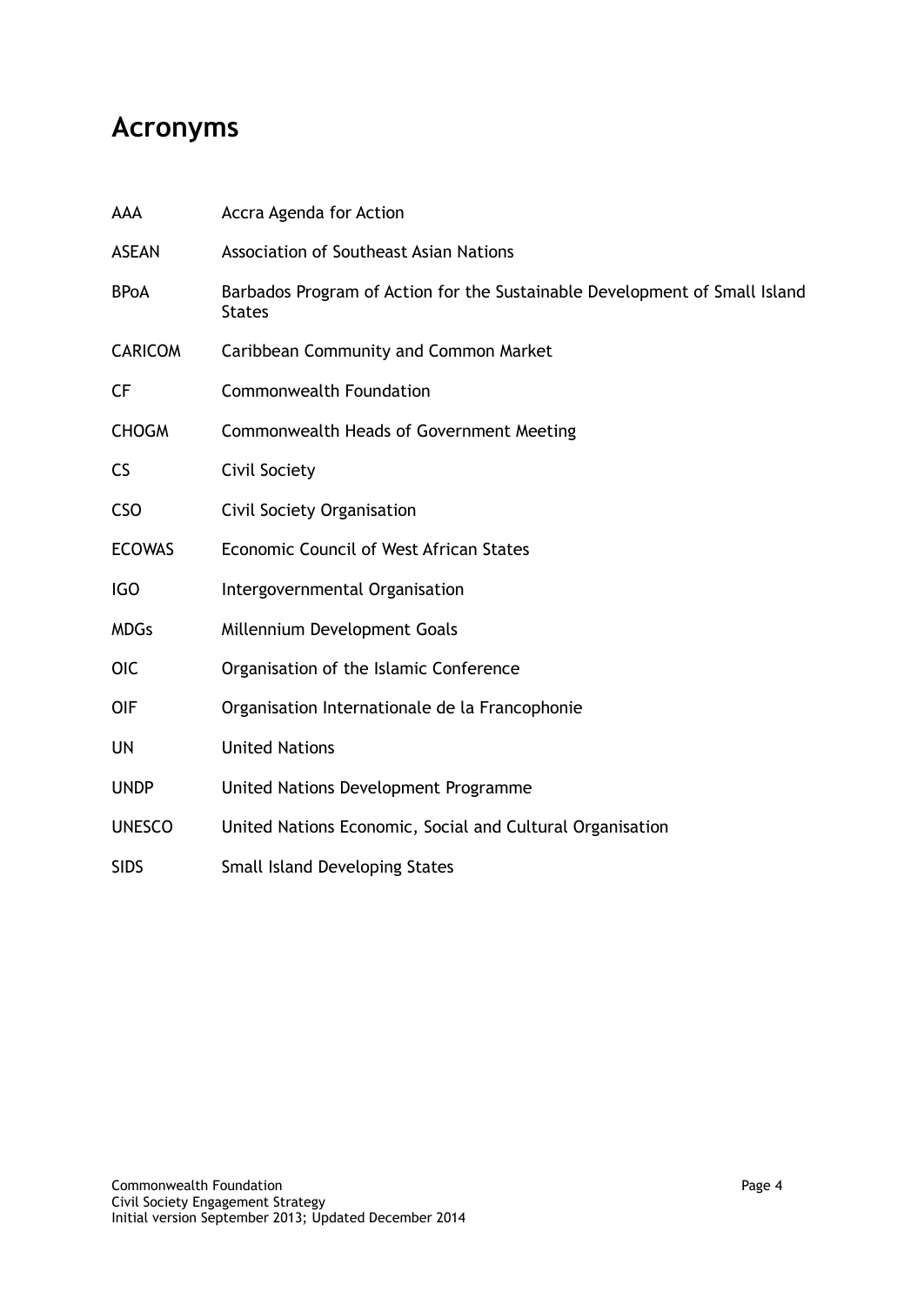## **Executive Summary**

The fundamental purpose of this Civil Society Engagement Strategy is to provide the Foundation with a framework for both empowering and engaging civil society and achieve its ultimate outcome of *more effective, responsive and accountable governance in the Commonwealth with civil society participation*. It aims to focus on the need for strengthening its mechanisms for innovative relationships and coordination with Civil Society Organisations (CSOs). The strategy articulates how the Commonwealth Foundation engages with civil society as it implements the Strategic Plan of 2012 to 2016 towards innovative relationships with civil society actors. It will guide the Foundation's working relationships upon which are built a shared understanding of expected results and change processes.

The Strategy is primarily meant for the Foundation's use but if appropriate, other intergovernmental agencies, bilateral and multilateral donors and interested stakeholders in the Commonwealth may be able to use the Strategy.

The Strategy is a living document that will continue to evolve, sharpen and adjust as it is applied to the work of the Foundation. It will benefit from the ongoing dialogue with various partners and the wealth of learning coming from the field.

Aligned with global commitments to development effectiveness and guided by its principles of engagement and core values, the Engagement Strategy takes on a longer-term perspective, building capacity, strengthening the enabling environment for participatory governance and policy change and applying an integrated, holistic approach. It underscores a systematic and synergistic approach to monitoring, learning and sharing of best practice. This Strategy is premised on the Foundation's *theory of change* **that by having a stronger and more organised voice, increased capacities in policy and advocacy, with clearer messages, and sustained opportunities to work collaboratively with governance institutions, civil society will be able to participate more effectively in governance processes and address the challenges faced in their operating environment**.

The following diagram shows the Foundation's three core action areas of constructive engagement: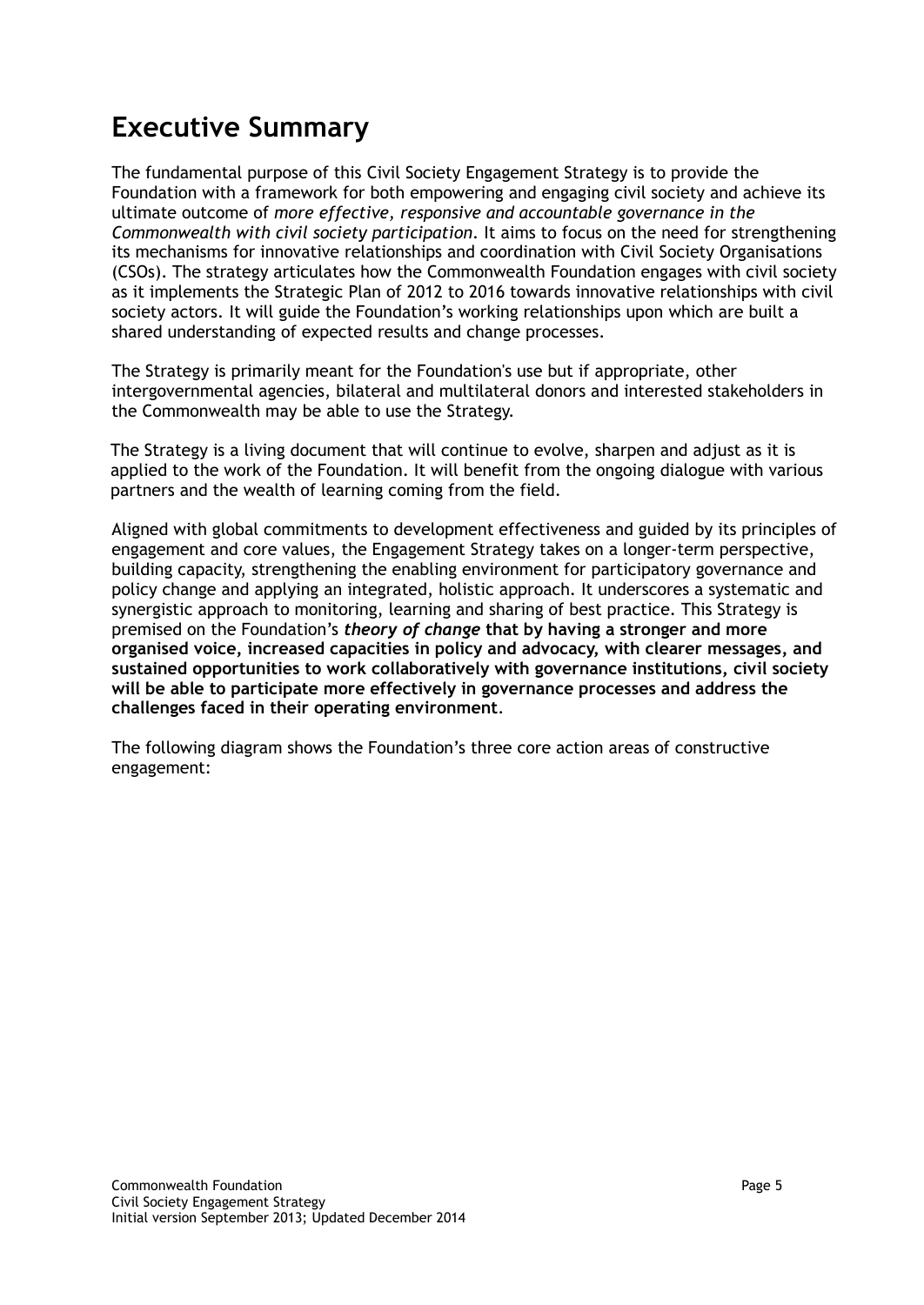#### **CSO-Governance Constructive Engagement Areas and Approaches**



3. Good practices, Sharing, Knowledge Management

| <b>Strategic Constructive</b>                                   | Approaches                                                                                                               |
|-----------------------------------------------------------------|--------------------------------------------------------------------------------------------------------------------------|
| <b>Engagement Areas</b>                                         |                                                                                                                          |
| 1. Capacity Development                                         | Knowledge, attitude and skills building in key areas<br>of need                                                          |
|                                                                 | Sub-regional and regional network strengthening                                                                          |
|                                                                 | South-South Co-operation                                                                                                 |
| 2. Enhancement of Engagement<br>Platforms and Spaces (regional, | Improve the access and utilization of existing<br>strategic sub-regional and regional platforms                          |
| pan-Commonwealth and global))                                   | Apply the knowledge, attitudes and new skills<br>learned following a learning-by-doing approach                          |
|                                                                 | Provide technical assistance to select government<br>ministries in constructive CSO engagement                           |
| 3. Replication of Good Practices and<br>Knowledge Management    | Promoting knowledge sharing and learning among<br>CSOs and governance institution                                        |
|                                                                 | Documenting and disseminating knowledge<br>resources, lessons learned and success stories                                |
|                                                                 | Replicating good and fit practices in participatory<br>governance                                                        |
|                                                                 | Maximising communications and technology to<br>enable meaningful learning and performance on<br>participatory governance |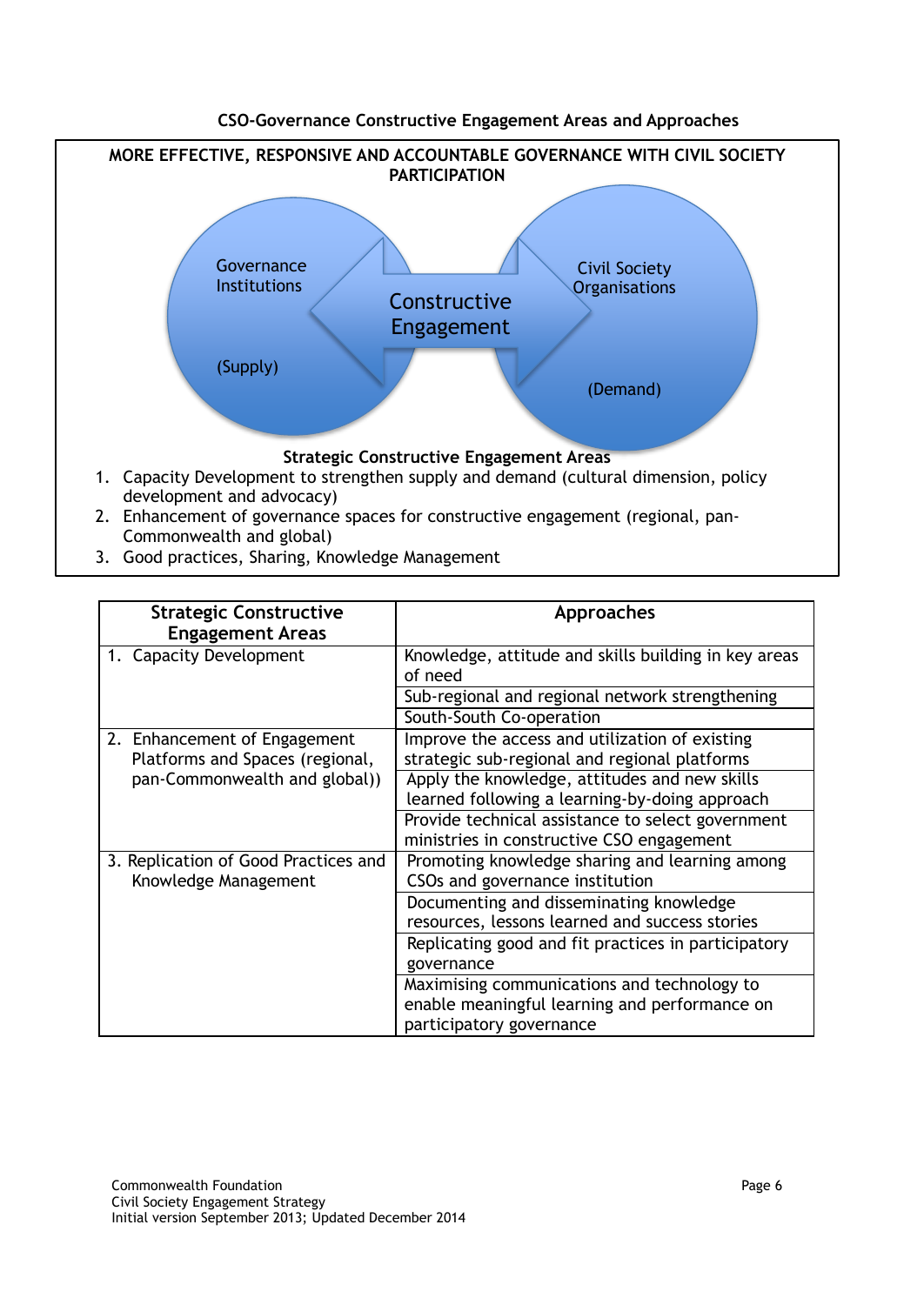## **1.0 Rationale**

## **1.1 Defining Participatory Governance**

Governance encompasses the rules, institutions and processes, through which people, organisations and government work toward common objectives, make decisions, generate legitimate authority and power and promote and protect human rights.<sup>1</sup> Participatory governance is about how the state, the market and civil society interact to effect change. These interactions involve the inclusion of civil society in decision-making processes, enabling citizens to exercise voice and engaging in policy formation among others.

An active civil society that is able to question public authorities and suggest different methods of political participation is a cornerstone of participatory governance. Democratic governance is more than simply a matter of "universal suffrage" and while "development and democracy are goals in their own right, they must be mutually reinforcing, with a clear "democratic dividend "in terms of delivering tangible benefits to people.<sup>2</sup>

The Commonwealth Foundation's unique situation at the interface between government and civil society affords it the opportunity to focus on participatory governance and the capacity of civil society to interact with institutions in governance and on the quality of that interaction. The Heads of Government committed themselves to making democracy work better for propoor development by implementing sustainable development while building democracy. So, although democracy and development can progress separately, the Commonwealth believes that they are mutually reinforcing. It is impossible to attain either in isolation.

## **1.2 Background**

#### *Emerging Trends in the Development and Political Environment*

Over the past two decades, civil society participation has become recognised as critical to ownership of development processes, democratic governance, and the quality and relevance of official development programmes.

Participatory governance or empowered participation of civil society, relies upon the commitment and capacities of ordinary people to make sensible decisions through reasoned deliberation and are empowered because they attempt to tie action to discussion. It expands the ways in which ordinary people can effectively participate in and influence policies that directly affect their lives and as such, democracy is deepened. Similarly, government officials should also be responsive to this kind of engagement. Participatory governance or democratic governance supplements or enriches the roles of citizens as voters or as watchdogs through more direct forms of involvement.

Civil society, especially when organised, can be a powerful force and is important to the strengthening of responsive governing institutions and practices – in demanding more accountability, transparency, participation and effective governance, democratization of development co-operation, and the quality and relevance of official development programmes.

l <sup>1</sup> Governance (Overview), Canadian International Development Agency, December 2010. Online at [http://www.acdi-cida.gc.ca](http://www.acdi-cida.gc.ca/) > key development challenges>governance>overview

<sup>&</sup>lt;sup>2</sup> 2003 Abuja CHOGM Communique Aso Rock Commonwealth Declaration on Development and Democracy : Partnership for Peace and Prosperity, 2003. Online at http://thecommonwealth.org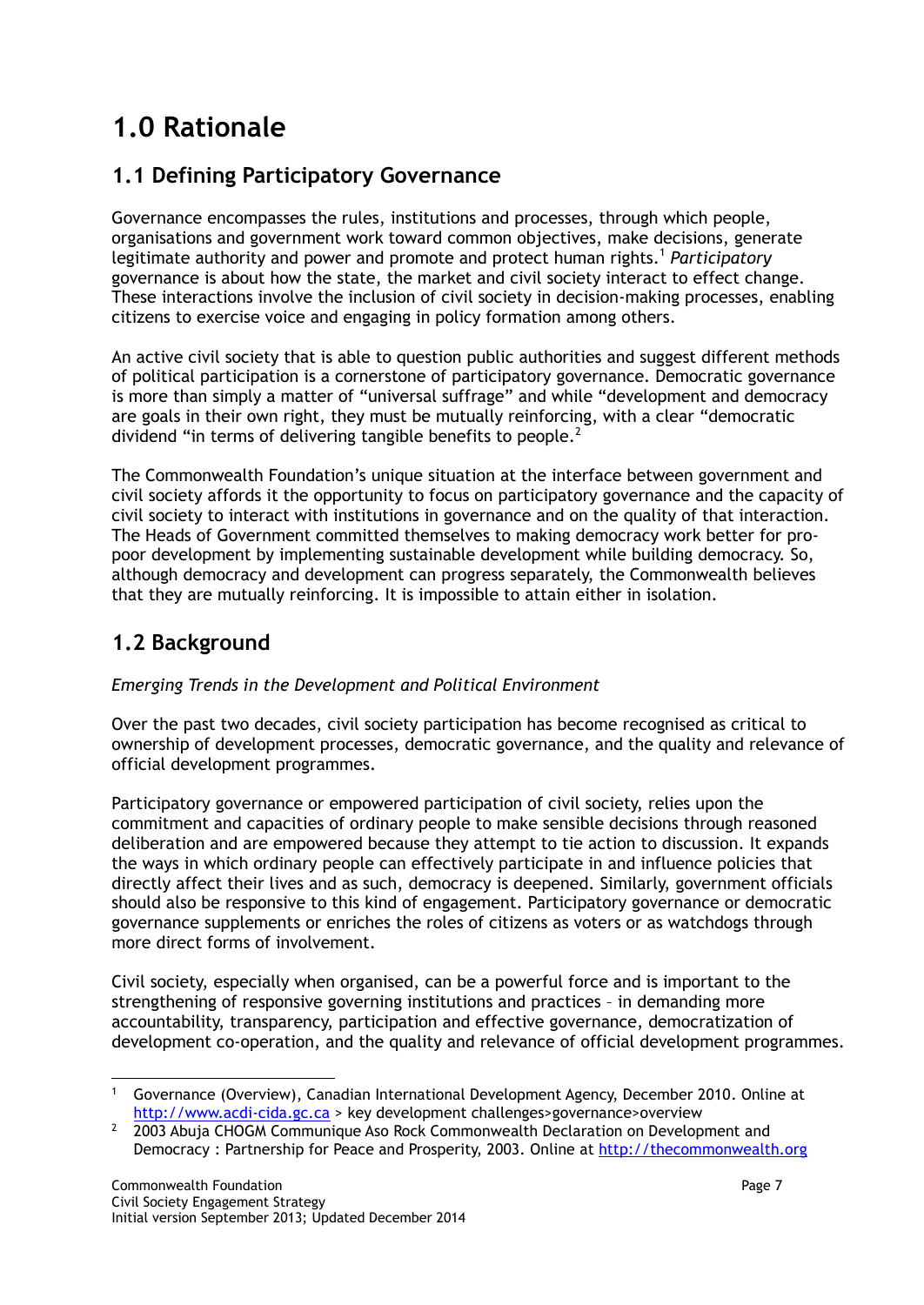Millions of civil society organisations (CSOs) worldwide, as innovative agents of change and social transformation<sup>3</sup>, contribute to development in unique and essential ways. The varied roles of CSOs have emerged over the years – they support grassroots experiences of people engaged in their own development efforts; build capacity and advocate for and with the poor; innovate in service delivery; are both donors and practitioners of development; promote development knowledge and innovation; work to deepen global awareness and solidarity among people across national boundaries and push for inclusive policy dialogue with governments and donors to work together for common development goals.

Participatory, democratic governance is a key driver of development. Democracy is directly linked to the concept of governance<sup>4</sup>. There is consensus that barriers to development are linked to failures in governance and that, "poor governance reinforces poverty for the poorest and most marginalised"<sup>5</sup>. If the institutions do not work properly, the vulnerable and poor members of society are the first to suffer. Hence the efficiency and responsiveness of governance and public institutions are increasingly the focus of thought and work in human development. An active and empowered civil society that is able to question public authorities and suggest different methods of political participation is a cornerstone of democratic governance. However, democratic governance also requires<sup>6</sup>:

- The practice of elections and being able to hold the elected official accountable
- A legislature which represents the people,
- An independent judiciary that is able to uphold the rule of law in a non-discriminatory way for all citizens,
- Professional and politically neutral security forces that act in the interest of the common good,
- An accessible media, which are free, independent and unbiased.

While there is no one defined method or rulebook for pursuing inclusive and democratic governance, each country defines its own unique process based on its values, standards, history, local realities and by learning from the experience of other countries.

#### *Civil society in a Global Context*

The Commonwealth Foundation understands the concept of "civil society" to be a social domain which is not part of the state or the market, where citizens come together to negotiate their relations with the state, with each other, and with private firms and international institutions in governance. Within this space, "civil society organisations" comprise a wider range of organizational forms and sizes, identities and values – formal and informal voluntary organisations and NGOs, industrial, commercial and professional associations, not-for-profit academic, health and cultural institutions, unions, faith communities, social movements, self-help and community groups and so on.<sup>7</sup>

 $\overline{a}$ <sup>3</sup> Open Forum for CSO Development Effectiveness, The Siem Reap CSO Consensus on the International Framework for CSO Development Effectiveness, Second Global Assembly, Open Forum for CSO Development Effectiveness, Siem Reap, Cambodia, June 28-30, 2011

<sup>4</sup> Belgian Development Co-operation, Democratic Governance the Key to Development, online at http://www.btcctb.org/en/thematic-brochures

<sup>&</sup>lt;sup>5</sup> J. Leavy and J. Howard, 2013, What matters most? Evidence from 84 participatory studies with those living with extreme poverty and marginalisation, Participate, Institute of Development Studies, p25

<sup>6</sup> Belgian Development Cooperation, Democratic Governance the Key to Development, online at <http://www.btcctb.org/>files/web/publication/Democratic governance,The key to development.pdf

<sup>7</sup> CCIC, Civil Society and Development Co-operation: An Issues Paper, Available online at: [http://www.ccic.ca/files/en/what\\_we\\_do/002\\_aid\\_civil\\_](http://www.ccic.ca/files/en/what_we_do/002_aid_civil)society\_and\_development.pdf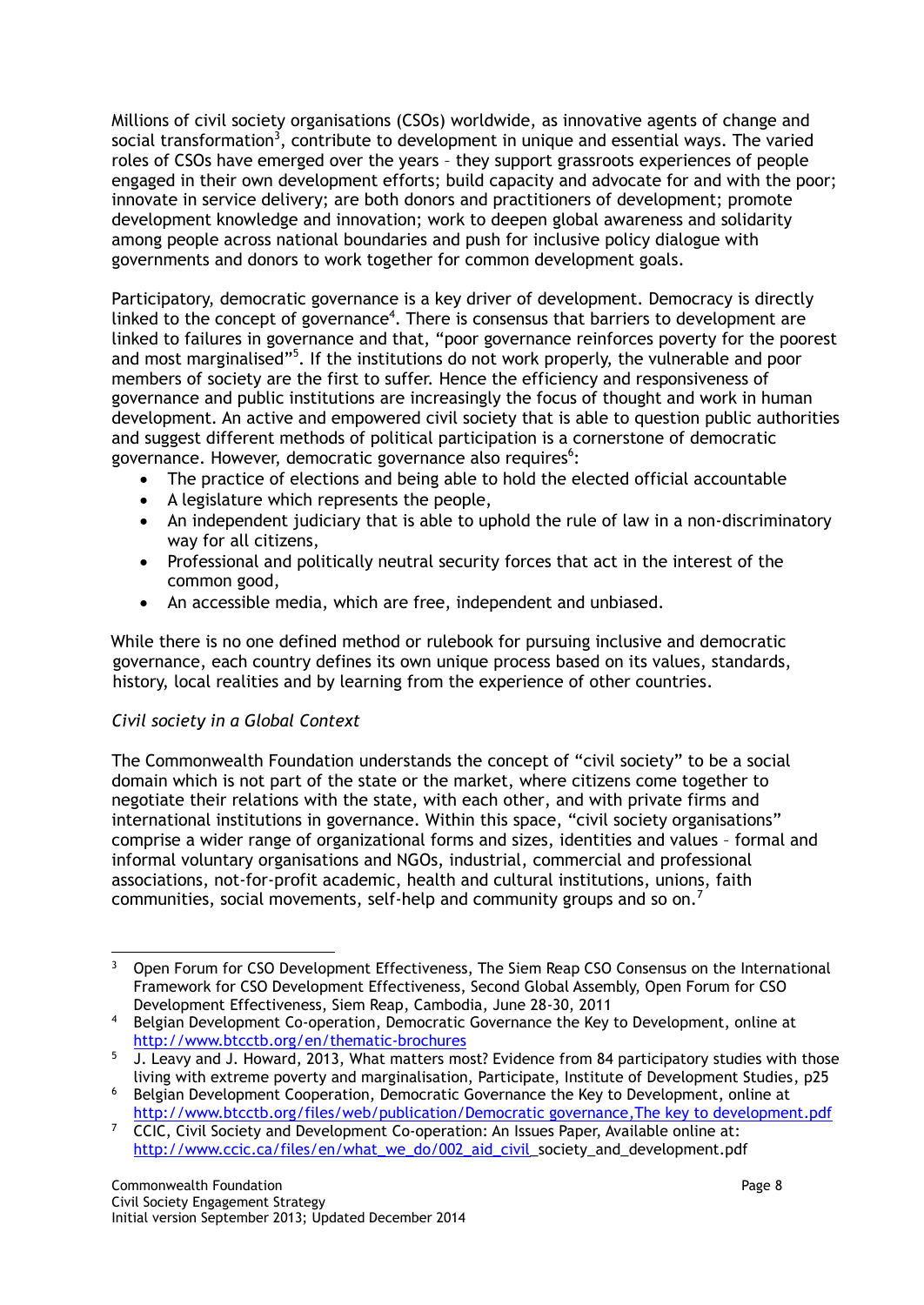The distinctive rise of shared governance is a political development of recent decades where the participation of non-state actors (particularly CSOs) in global policy making has increased significantly. Our growing interconnected and interdependent world is characterized by increasing economic globalization, facility of information and communication technology and expanding mobility. Recent moves towards government decentralisation, with greater decision making power and finance provided at local levels, have built upon and often extended the scope for CSOs to influence policy at the local level. Decentralisation and devolution have increased citizen participation and promoted civil society activity as people have responded to opportunities to influence decisions that affect their lives.<sup>8</sup> Meaningful public participation in decision-making, implicit in which are strong civic capacities and a healthy associational life, is a foundation of social stability and peace. As we collectively tackle the challenges of poverty and social inequality, food and energy insecurity, peace and security, economic crises and climate change, new forms of co-operation transcending national and sectoral borders are necessary and the impact of CSOs in the local, regional global governance dialogues cannot be underestimated.

#### *Civil Society in the Commonwealth*

Commonwealth leaders recognised the value that the efforts and endeavours of people acting outside the realm of government bring to the Commonwealth. Heads of Government pledged to reform Commonwealth institutions in 2009 at the Commonwealth Heads of Government Meeting (CHOGM) in Port of Spain and in 2011 committed to promote the future of the Commonwealth through the strong and important voice of its people. This resulted in a revised mandate for the Foundation to more effectively deliver the objectives of strengthening and mobilising civil society in support of Commonwealth principles and priorities. Furthermore, the Commonwealth Charter (Clause 16) recognises the important role that civil society plays in our communities and countries as partners in promoting and supporting Commonwealth values and principles, including the freedom of association and peaceful assembly and in achieving development goals<sup>9</sup>.

This Strategy is premised on the Foundation's *theory of change* that by having a stronger and more organised voice, increased capacities in policy and advocacy, with clearer messages, and sustained opportunities to work collaboratively with governance institutions, civil society will be able to participate more effectively in governance processes and address the challenges faced in their operating environment.

### **1.3 International Principles of Development Co-operation**

This Engagement Strategy adheres to several sets of basic principles, already globally affirmed and with a particular focus on aid effectiveness, governance and CSOs. These are the Rome and the Paris Declarations for Aid Effectiveness and the Accra Agenda for Action (AAA) that together helped transform aid relationships between donors and partners into "true vehicles for development co-operation"<sup>10</sup>. The Istanbul Principles and International Framework for Development Effectiveness, also internationally recognized, are the result of civil society analysis on what it believes is necessary to achieve development effectiveness for governments, donors and civil society. The Critical Enabling Conditions by Donors for CSO

l <sup>8</sup> Policy Engagement: How Civil Society Can be More Effective, ODI, RAPID. 2006. Online at http://www.odi.org.uk/RAPID

<sup>9</sup> The Commonwealth Charter, March 2013. Online at http://www.official-documents.gov.uk <sup>10</sup> OECD-DAC website at

http://www.oecd.org/dac/effectiveness/fourthhighlevelforumonaideffectiveness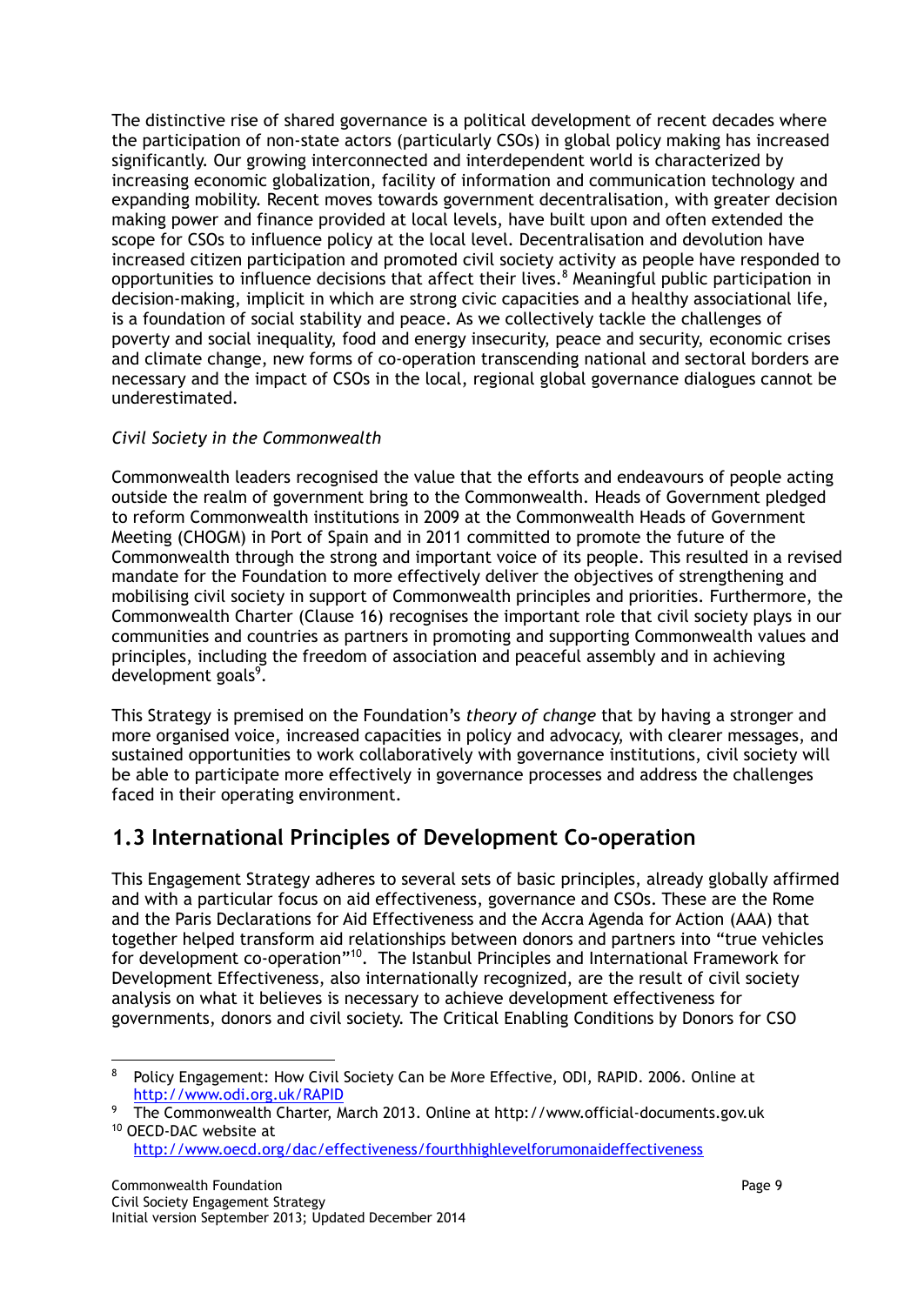Development Effectiveness provide valuable insights on the circumstances needed to facilitate an engaged and effective civil society.

## **1.4 Principles of CSO Development Effectiveness**

The Strategy also acknowledges and is further guided by the **Istanbul Principles for CSO Effectiveness** and the International Framework to implement them<sup>11</sup> and the decades of ground-level experience by thousands of CSOs around the world it represents. From a civil society standpoint, the Istanbul Principles and International Framework represent the results of a CSO-led analysis and consensus on what civil society believes is necessary to achieve development effectiveness both for governments and donors as well as CSOs themselves. They are statements of values and qualities that should inform CSO socio-economic and political relationships with stakeholders. These principles have given global legitimacy to the notion of CSOs as "development actors in their own right" $^{12}$ .

Further details on the International Principles of Development Cooperation, CSO Development Effectiveness and learning from the good practices of other donors to engage with civil society, can be found in Annex 3.

### **1.5 Small States**

The Commonwealth Foundation has a special interest in responding to the needs and concerns in development policy and practice for CSOs in Small States, since the majority of Commonwealth member countries are small. Thirty-one of the 53 Commonwealth nations are designated Small States, including both island states as well as several larger countries that share the same characteristics as Small States.

Small States are confronted with many problems and difficulties some intrinsic and timeless while others new, in making progress towards sustainable development and sustainable island living. However, small island societies have a record of thriving in challenging times. Their long histories are rooted in new and innovative approaches, societal mobilization and technological adaptation.<sup>13</sup>

There is a need for international engagement efforts that bring together governments, civil society, regional bodies and international organisations to focus on the effective implementation of the 2014 SAMOA Pathway<sup>14</sup>, which supersedes the 2005 Mauritius Strategy for Implementation of the Programme of Action for the Sustainable Development of Small Island Developing States (SIDS). Both these documents reaffirmed the continued validity of the Barbados Programme of Action (BPoA) as the "blueprint providing the fundamental framework for the sustainable development of Small Island Developing States".<sup>15</sup> They stress that the acknowledged vulnerability of such states will grow unless urgent steps are taken, and

 $\overline{a}$ <sup>11</sup> See full copy of the Istanbul Principles for CSO Development Effectiveness and International Framework in Annex 3. The Toolkit for Implementation of the Istanbul Principles is an accompanying resource and can be accessed online at http://www.cso-effectiveness.org

<sup>&</sup>lt;sup>12</sup> Better Aid/Open Forum, "CSOs on the Road from Accra to Busan: CSO Initiatives to Strengthen Development Effectiveness", Brian Tomlinson (AidWatch), June 2012. Online at http://www.csoeffectiveness

<sup>13</sup> UNESCO website. http://www.unesco.org/new/en/natural-sciences/priority-areas/sids/

<sup>14</sup> UN Conference on Small Island Development States, 2014 website. http://www.sids2014.org/index.php?menu=1537

<sup>15</sup> Ibid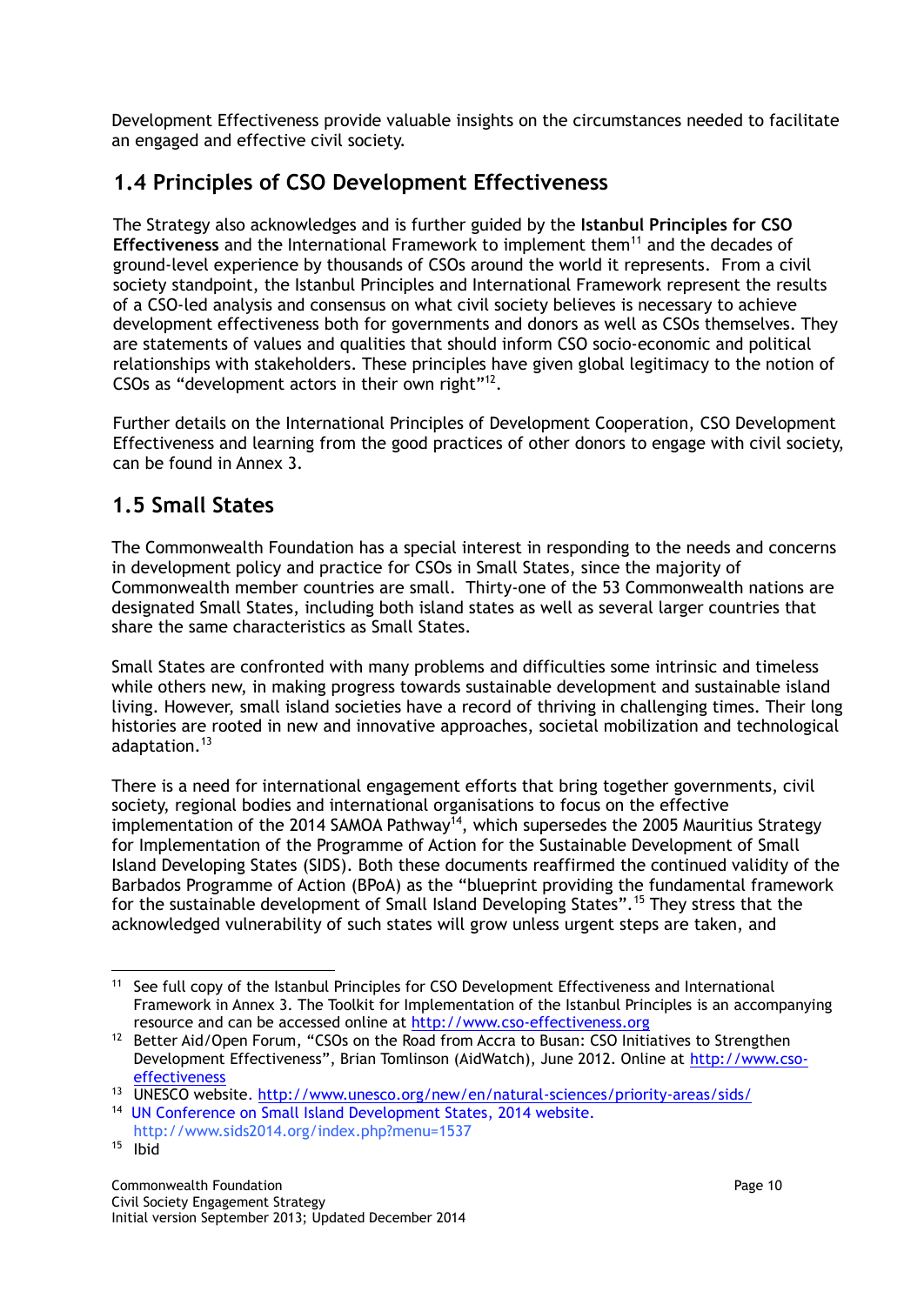reaffirms the international community's commitment to support the efforts of Small States to the full and effective implementation of the BPoA.

It is important for the Commonwealth Foundation to recognise these specific declarations and commitments. Critical from a CSO perspective in Small States, is to ensure that citizens' voices are included in these strategies and ways forward. Of particular importance is the need for ensuring culturally sensitive solutions and taking care that particular island differences are respected. Learning from the work of respected organisations such as the UNESCO in support of these countries and communities, effective action is rooted in the fields of culture, basic and natural sciences, social and human sciences, communication and education.

The underlying challenge is that of building capacities, bridges and networks, in promoting problem-solving actions that mobilise key actors and constituencies that generate effective momentum and impact that are culturally sensitive and scientifically sound. Addressing this challenge calls for meaningful collaboration between societal and organisational sectors (intersectoral co-operation), between regions and between islands of different affiliations (interregional co-operation) and between generations (intergenerational co-operation).<sup>16</sup> Worldwide, there is increasing recognition of the **intrinsic importance of** *culture* **to all aspects of the development process**, reflected for example in the debates of the World Commission on Culture and Development and its report Our Creative Diversity. With respect to Small States, this widening recognition was reflected in the increasing profile given to culture in both the Mauritius and Samoa UN SIDS Meetings, and to the inclusion of 'Culture' in the updated Programme of Action for the Sustainable Development of Small Island Developing States adopted in Mauritius.

l

<sup>&</sup>lt;sup>16</sup> UNESCO website. Online at http://www.unesco.org/new/en/natural-sciences/priorityareas/sids/culture-tourism/culture/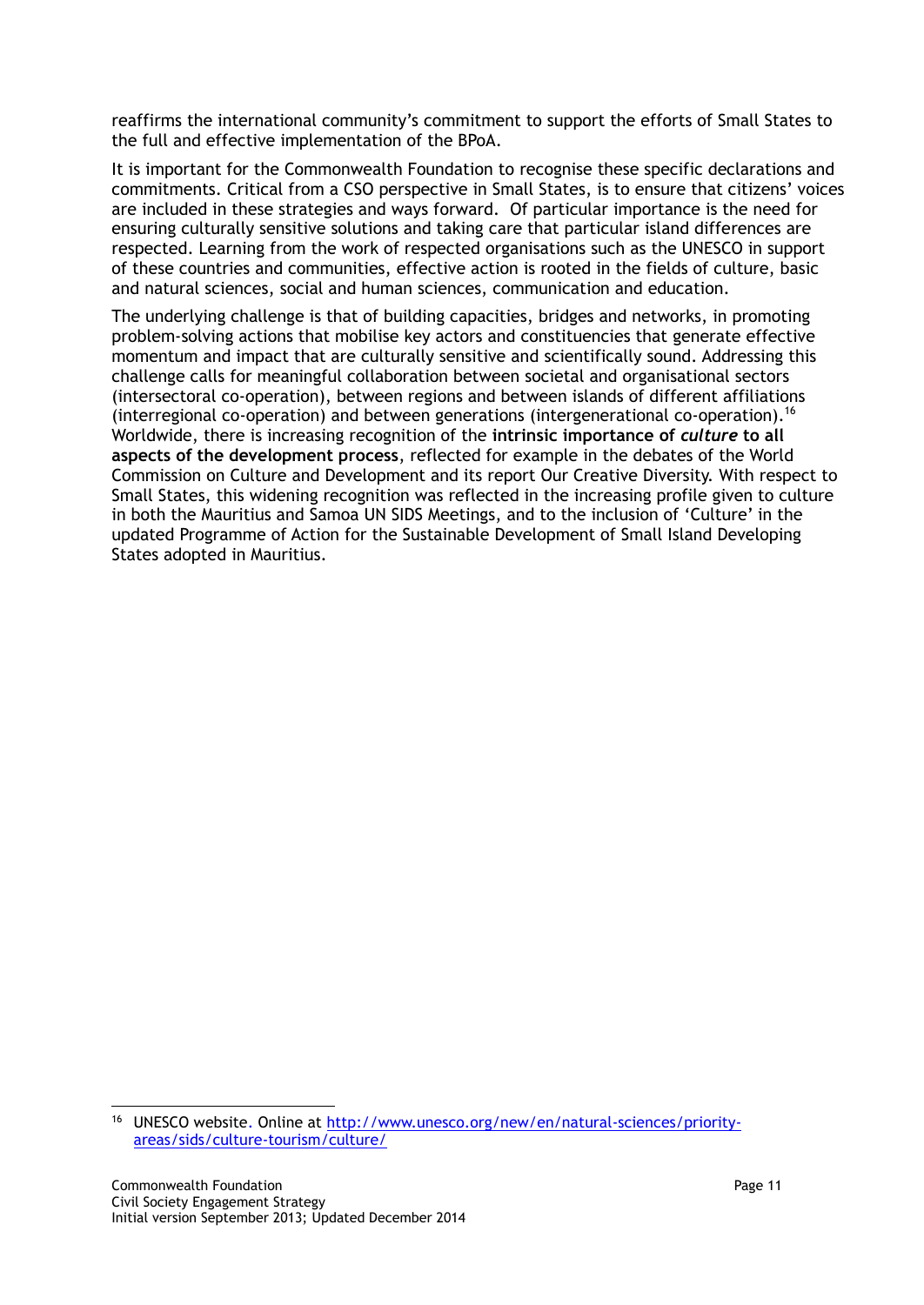## **2.0 About the Strategy**

### **2.1 Purpose of the Strategy**

This strategy articulates how the Commonwealth Foundation engages with civil society as it implements the Strategic Plan of 2012 to 2017 towards innovative relationships with civil society actors. It guides the Commonwealth Foundation's efforts to more effectively undertake its mandate in a changing global society and pursue its vision of a world where every person is able to fully participate and contribute to the sustainable development of a peaceful and equitable society.

The overarching purpose of the CSO Engagement Strategy is to provide the Foundation with a framework for both empowering and engaging civil society to achieve its ultimate outcome of more effective, responsive and accountable governance in the Commonwealth with civil society participation. Although the Foundation's thrust is on the demand side (CSOs and citizens) of governance, its strategic priorities also address the supply side (state institutions and structures and other institutions in governance), and the interaction between the two. This document offers a frame of assistance to maximise the Foundation's engagement with civil society to achieve its objectives.

Towards this end, the Foundation seeks to focus on the need for strengthening its mechanisms for innovative relationships and coordination with CSOs and governance institutions. Specifically, the strategy aims to:

- 1. Strengthen the design and implementation of initiatives that will enhance collaboration and learning between CSOs and governance institutions
- 2. Provide operational guidance to staff as it animates and expands its strategic plan and annual workplans
- 3. Build cooperative arrangements to promote constructive engagement between CSOs/Networks and governance institutions that will arrive at sustainable results
- 4. Promote staff interactions with CSOs/Networks, governance institutions and partners in a way that enhances the Foundation's work and contributes to the effectiveness of support to CSOs
- 5. Assist the Foundation in developing performance measures to facilitate the tracking of progress towards achieving results.

The Strategy is primarily meant for the Foundation's use but if appropriate, other intergovernmental agencies, bilateral and multilateral donors and other interested stakeholders in the Commonwealth may be able to use the Strategy.

## **2.2 The Strategy's Underlying Principles**

This strategy acknowledges the importance of **collaborating through partnerships**. The Foundation's mandate is to enhance the capacities of civil society in support of Commonwealth principles and priorities. To best perform this role, it must seek and nurture relationships that are mutually beneficial and based on trust, shared vision and commitment to common objectives. By working through partnerships, effectiveness and efficiency are enhanced, expertise and relationships are accessed, risks and benefits are shared and new knowledge is produced.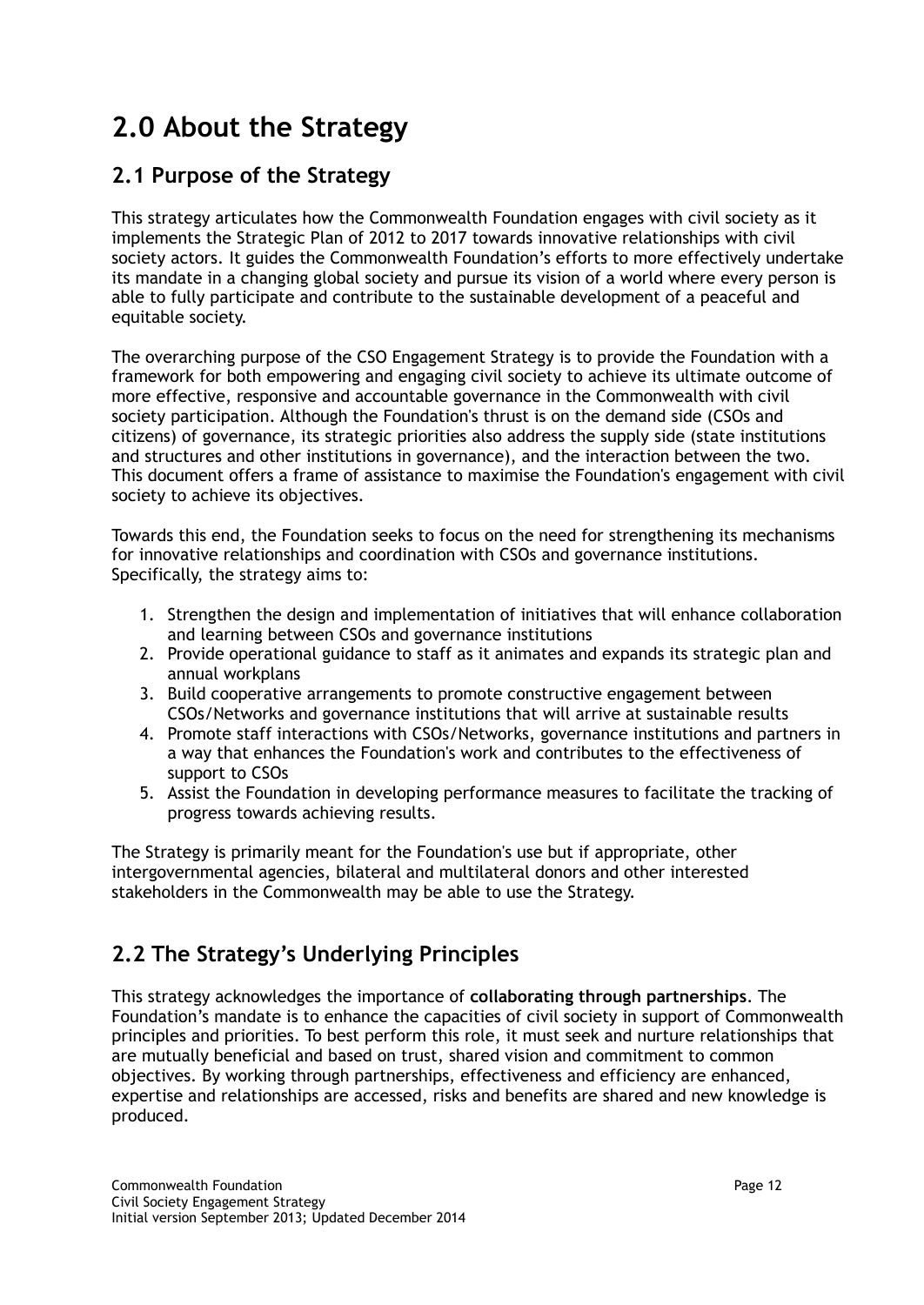The strategy **highlights the role of the Foundation as an intergovernmental organisation**, development organisation and a convenor of multiple stakeholders, both government and nongovernment across the Commonwealth. Recognising this strategic value of the Foundation, the interventions and actions that the Foundation undertakes to support civil society will optimise its convening powers and relationship of trust with governments to broker and sustain dialogue and relationships among various stakeholder constituencies. These may include diverse civil society, foundations, faith-based groups, local authorities, governments and the private sector.

**The role of CSOs in policy reform and change is critical**. The strategy acknowledges the evolving nature and growing influence of civil society on the success and sustainability of development efforts and on how this contributes to changing the lives of citizens, particularly the poor and disadvantaged.

The Strategy builds on these principles and the Foundation's core values while **supporting the various international principles**, commitments and consensus forged by donors, international organisations, governments as well as civil society.

It **applies the lessons learned and recommendations** especially coming from a civil society perspective. Opportunities for South-South cooperation and exchanges between civil society and governments will be supported.

Finally, **the Strategy is a living document** that will continue to evolve, sharpen and adjust as it is applied in the work of the Foundation. It will benefit from the ongoing dialogue with various partners and the wealth of learning coming from the field.

### **2.3 Process to Develop the Strategy**

This CSO Engagement Strategy was developed through an intensive process of review and regional scoping. Seven regional consultation initiatives were organised across the Commonwealth: the Americas, Asia and Europe, Western Africa, Eastern Africa and Southern Africa and the Pacific. The main objectives of this consultation process were to update the Foundation's knowledge of CSOs particularly those in the Global South along with their strengths and areas of weakness particularly in terms of participatory governance, learn about their focus areas of concern in policy and governance and to hear their perceptions of and suggestions for the Foundation.

The CSO Engagement Strategy is based on the input and recommendations from these regional consultations as well as a review of secondary literature and various interviews and meetings with key stakeholders. The experiences, lessons and new development opportunities of other partners have greatly informed this Strategy. Consistent with a belief in not reinventing the wheel and replicating best practices, it builds upon various studies and the good practices and experiences of other donors as explained in the 2012 Aid Watch Canada Briefing Paper #2, the 2012 UNDP Global Strategy to Strengthen Civil Society and Civic Engagement, the AusAid Civil Society Engagement Strategy as well as key documents that provide a civil society perspective of development effectiveness, particularly the Open Forum for CSO Development Effectiveness results. Other reference materials are listed in Section 8.

#### *Findings and Recommendations from the Regional Consultations*

The findings and recommendations from the wider range of stakeholders and the regional consultations process sponsored by the Foundation confirmed preliminary assumptions, provided critical updated information on their own respective regional situations and affirmed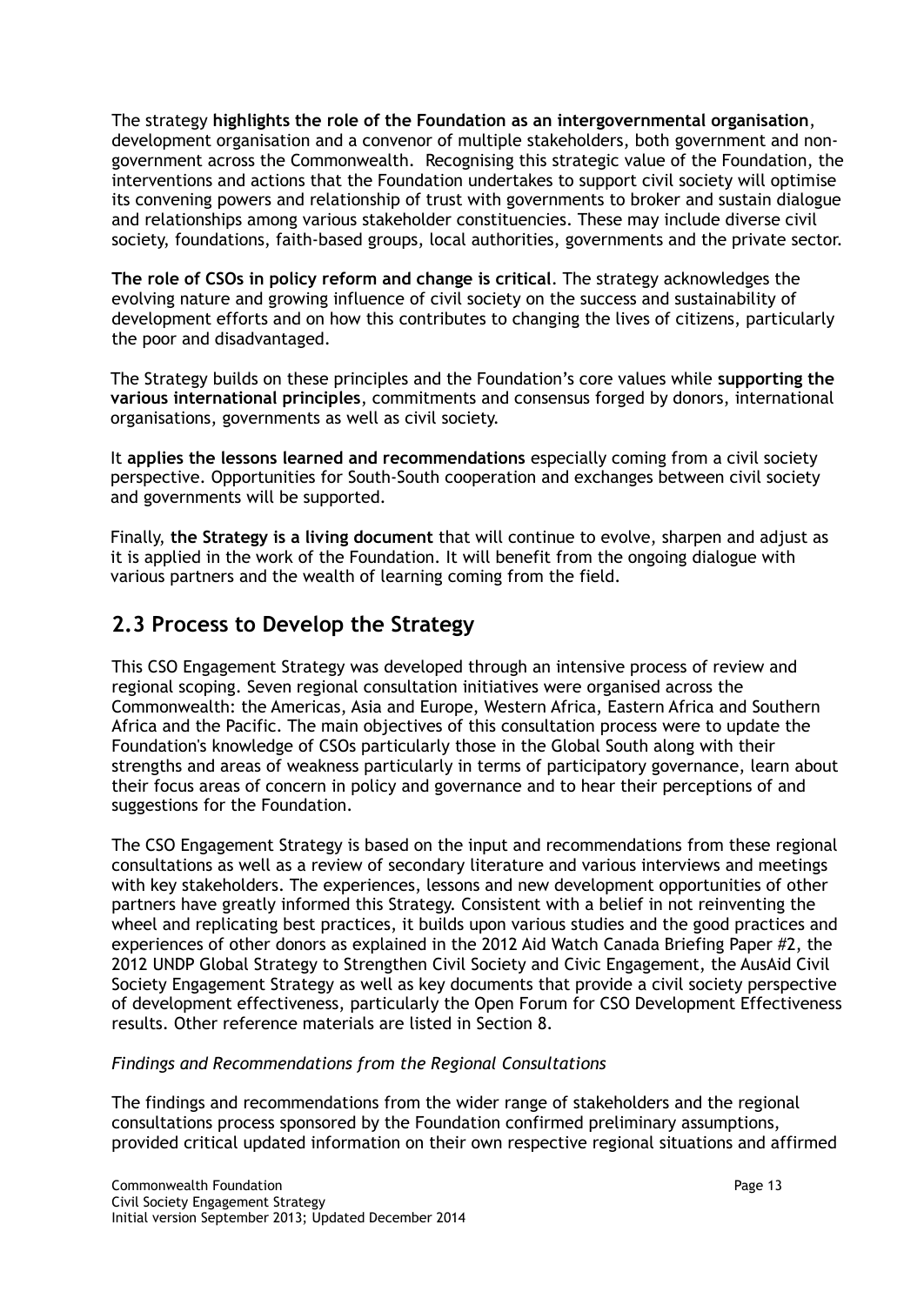the Foundation's efforts to develop this Engagement Strategy. Initial findings and recommendations gathered can be summarized in the following twelve opportunities and challenges.

- 1. The consultations have affirmed that the Foundation is in a unique position as an IGO and development organisation with a mandate to strengthen and mobilise civil society that can:
	- Open doors to governance institutions and help to bridge divides within civil society
	- Provide access to spaces that can generate various forms of interaction among citizens, and between citizens and government officials
	- Convene stakeholders and bring diverse sectors together
- 2. The Foundation's concentration on participatory governance has opened up a relevant strategic direction that is at the heart of development effectiveness and resonates with Commonwealth democratic principles and values.
- 3. Overall, the Commonwealth has a relatively low profile. However there is growing recognition among partners that the Foundation is becoming an influential resource. For example, the Foundation's success with its project on the post-2015 sustainable development agenda has enhanced the profile of the organisation and raised interest in joint sponsorship.
- 4. There is initial interest among select government institutions to seek capacity development in participatory governance and this is one area to pursue together with civil society counterparts.
- 5. The Foundation has made a mark and achieved a certain degree of visibility and niche status in its work in culture. Culture is recognised as an enabler of participatory governance and sustainable development.
- 6. Thirty-one of the 53 Commonwealth member countries are designated as Small States. There is a strong potential for the Foundation to focus some of its work on these states in collaboration with the Commonwealth Secretariat, which has also pinpointed this as an area of concern.
- 7. Regional and sub-regional civil society platforms currently exist in the Commonwealth. Whilst their capacity and readiness is uneven, they are potential entry points on which to anchor the programming efforts of the Foundation. There are also regional civil society – government structures throughout the Commonwealth that similarly offer potential platforms with which to work with CSOs and governments, and collaborate to achieve a common vision.
- 8. The discussion and reflection within the Foundation regarding participatory governance is a relevant one within the civil society sector – the meaning of genuine consultation and citizen's engagement and voices continues to be debated. There is an articulated need in all regions scoped so far for CSO partners to engage in a process that will further develop a regional development agenda, with an accompanying policy advocacy action plan. This is particularly timely due to the post-2015 development agenda process.
- 9. CSOs are engaged in governance across the different regions in a variety of methods from mass protest and activism to participation in service delivery, capacity builder, watch-dog monitoring and policy development with differing levels of success. Feedback received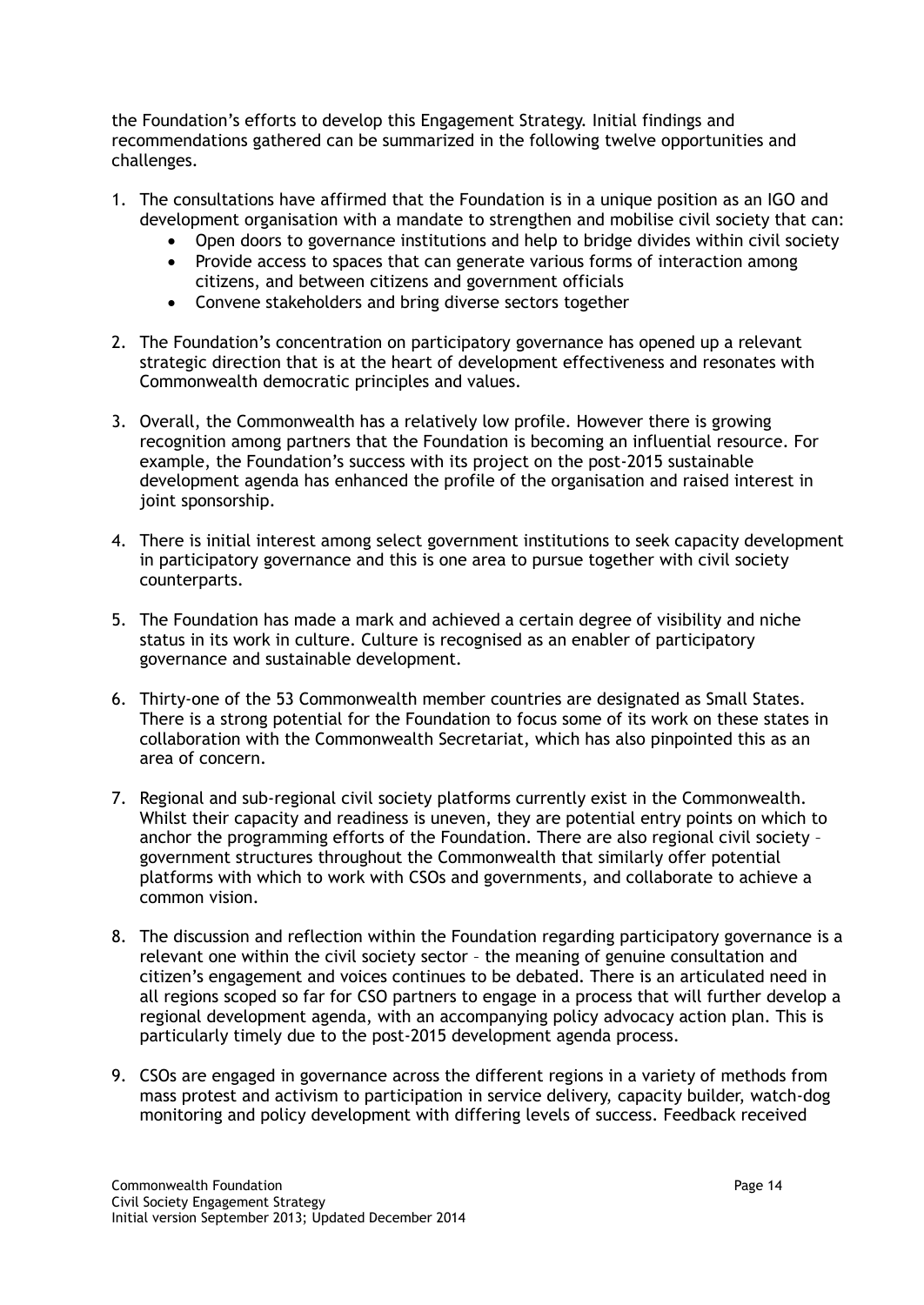pointed to the need for building CSO capacities particularly in joint agenda setting, policy development and advocacy strategy development and implementation.

- 10. Furthermore whilst there was recognition of the importance of broad-based collaboration and networks and at a regional, south-south, pan-Commonwealth and global levels, one challenge identified time and again was the ability to sustain momentum and a sense of community of practice, and of continuing to share the currents of mutual inspiration between participatory governance movements in different contexts – developed and developing country, small state, fragile state or at a national, sub-regional, regional, pan-Commonwealth or global level.
- 11. Civil society is dynamic, vibrant and can be influential but the legal and policy environment for their full operations and engagement is greatly uneven across the Commonwealth and governments in numerous countries are restricting the space for civil society.
- 12. The Foundation belongs to a Commonwealth family of three intergovernmental organisations -the Commonwealth Secretariat, the Commonwealth of Learning and the Commonwealth Foundation, each with specific but mandates. There is a clear and urgent opportunity for these three sister organisations to more systematically and synergistically collaborate, share results, lessons and strategies to maximise particular areas of expertise and limited resources and improve long-term results and impact.

### **2.4 Structure of the Document**

This Engagement Strategy is divided into four main sections plus references and annexes. The first section presents the rationale for this strategy, provides important contextual information and defines participatory governance. Section two outlines the purpose of the strategy, its underlying principles, the process to develop the strategy and explains who are its intended users. Section three provides a definition for 'constructive engagement' and discusses the role of civil society organisations and government in this engagement relationship while Section four presents the core action areas of the Foundation's programme towards facilitating constructive engagement between civil society and institutions in governance. Sections five and six contain the reference sources and the annexes.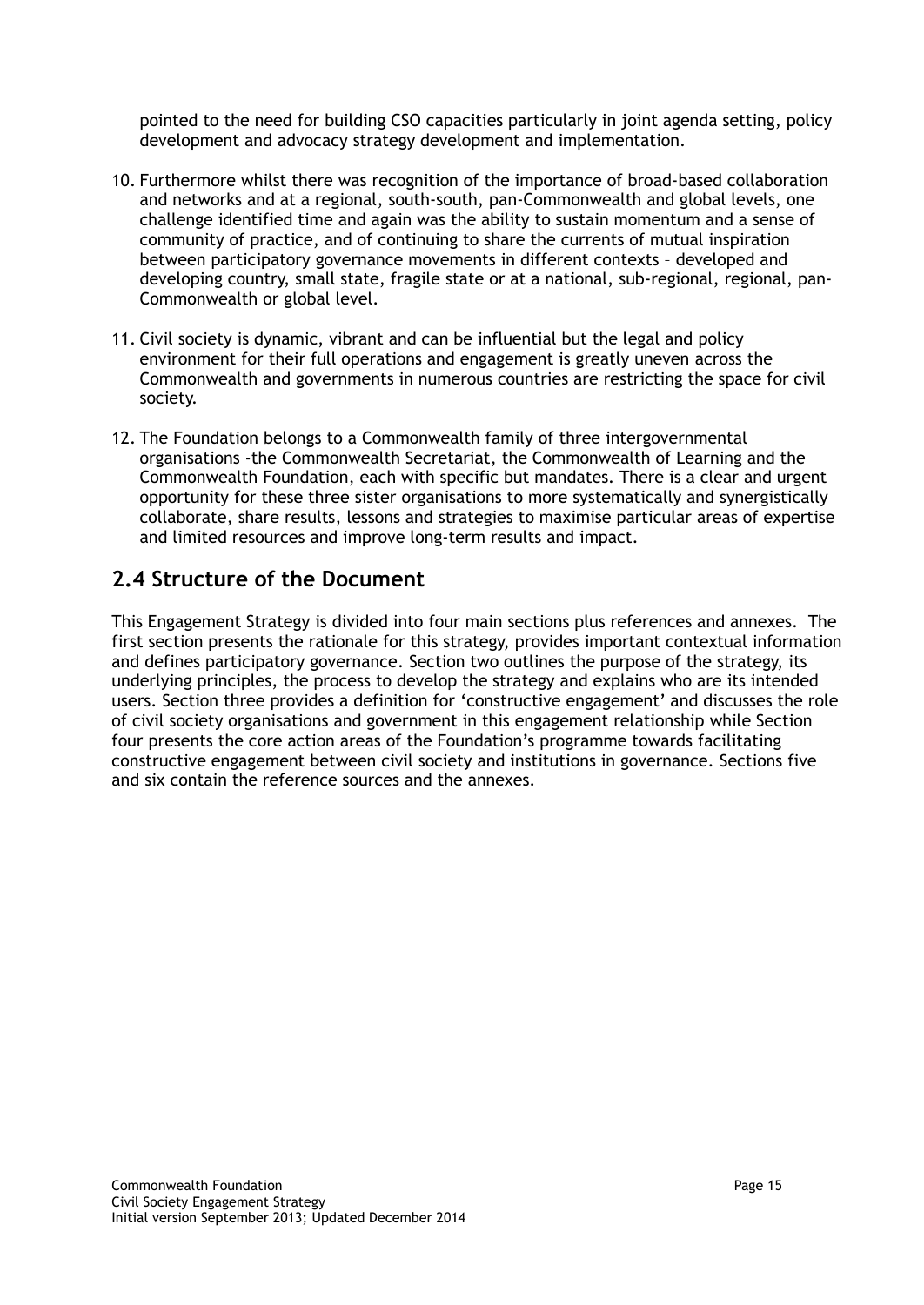## **3.0 Constructive Engagement**

## **3.1 Defining Constructive Engagement**

A critical aspect of participatory governance is the interaction between the state, the market and civil society that enables citizens to exercise voice and engage in decision-making. The Commonwealth Foundation offers constructive engagement as an approach to this interaction and advocacy for social change and transformation that seeks a reciprocal relationship between civil society and institutions in governance based on mutual respect, trust, legitimacy, transparency and competency for effective, responsive and accountable governance towards social change and transformation.

Constructive engagement would fall within the midpoint range of an advocacy continuum and is about deepening democracy and modernizing governance so that governments and civil society will have changed attitudes and perspectives about each other's roles in strengthening democracy. It is engaging in democratic politics and enabling the citizenry to secure changes in governance that yield gains in development. Constructive engagement is not just about negotiating for issues but helps to build citizenship and good governance for development.

Constructive engagement implies that the State, as the dominant actor, but also other powerful decision-making bodies such as corporations and institutions recognise that CSOs are independent development actors in their own right, and offer a wide range of expertise and experience in development solutions and innovation as articulated in the Istanbul Principles.

It also recognizes that civil society organisations are themselves a reflection and representation of the voice of the citizenry. Government engagement with civil society organisations is therefore, by extension a dialogue with society. CSOs also play a role in facilitating access to society voice in ways that governments cannot, and so constructive engagement with CSOs offers this space to the governing.

Constructive engagement is not an end in itself but a means to an end - a process, a range of strategies where time and timing is crucial; it is about finding the right time, right methods and right language to appeal to the government.

For engagement to be constructive and meaningful, policy dialogue and consultation should be regular or institutionalized, with the necessary information being shared well beforehand and following a process that allows for genuine participation, two-way exchange of perspectives and knowledge as well as a report back on any follow-up action.

Correspondingly, CSOs should always adhere to the principle of accountability to larger society and CSO constituencies, not just to themselves, their own institutions or their networks.

Moreover, constructive engagement should be seen as an essential element of an effective partnership between governance institutions and CSOs.

## **3.2 CSOs: demand effective, responsive and accountable governance**

As internationally affirmed in the Principles of Aid Effectiveness, organised civil society or CSOs are a key partner in development and can greatly contribute to the success, impact and sustainability of the development efforts. As stated in previous sections of this Strategy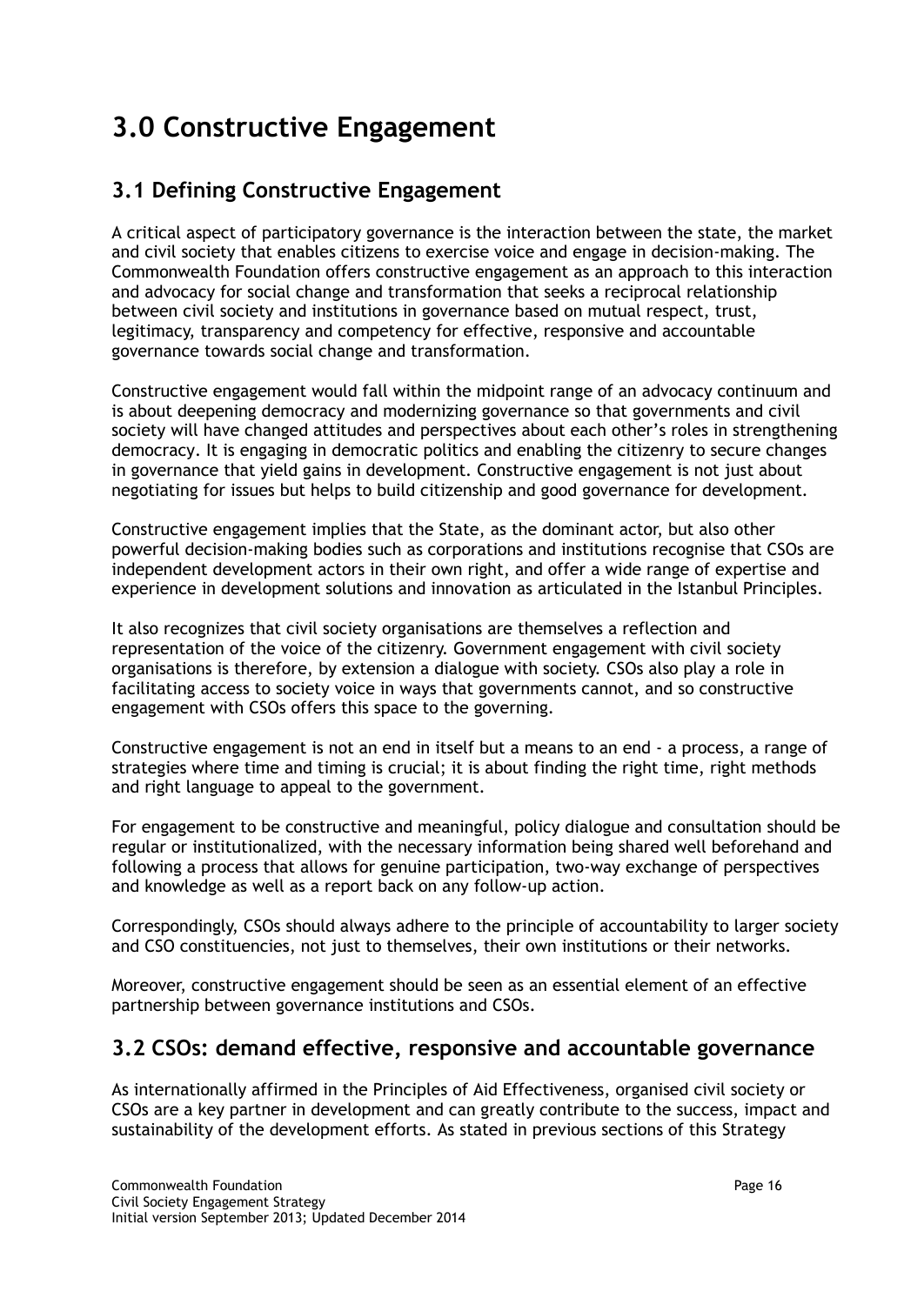document, around the world, civil society has acquired a considerable social and political presence in society at large, and a substantial role in development policy and programming.

In a world that is inter-dependent, events such as the 2008 financial crisis or climate change, have global impacts, the **demand** for good governance is resounding. How can the state better govern and regulate its affairs, including the governance of the private sector that drives jobs and growth? Such questions of transparency and accountability, integrity and effectiveness, competitiveness and equal access to quality basic services are increasingly heard. From revolutionary change in the Arab world, to powerful anti-corruption movements in India and Brazil, to the 'Occupy' movement in some western countries, a groundswell of citizens' movements has signaled frustration with a perceived inability of governments to handle increasingly complex global problems such as poverty, joblessness, fiscal crises, climate change and environmental vulnerability<sup>17</sup>. Neither governments nor communities working alone are able to solve these complex problems.

The beginnings of a new social contract are emerging. Citizens are seeking a relationship with their governments based on transparency, accountability, and participation.

### **3.3 Governments: suppliers of governance**

Governments, or the **suppliers** of governance, on the other hand, have gradually been responding to this call. Many have signed on to the International Principles of Development Cooperation. As discussed in the previous section, the Busan Global Partnership for Effective Development Co-operation in 2011, established democratic ownership or inclusive governance as a key tenet of development effectiveness, strengthened commitments of transparency and accountability and acknowledged the Istanbul Principles for CSO Effectiveness and the International Framework to implement them<sup>18</sup> as necessary requisites to achieve development effectiveness. These international declarations recognised the importance of creating an enabling environment to facilitate broader participation in governance and development and in order for collaborative policy development and change to take place. "An enabling environment is a set of interrelated conditions – such as legal, organizational, fiscal, informational, political and cultural – that impact on the capacity of development actors such as CSOs to engage in development processes in a sustained and effective manner.<sup>19</sup>" As such, it includes the need for fundamental changes such as legal and policy regulatory contexts to promote and sustain involvement over the longer term and ensure that the civil society organisations can continue to meaningfully participate. (See inset on following page.)

It should be further clarified, that CSO development effectiveness is dependent on mutually reinforcing external as well as internal factors. Internal factors mainly relate to CSOs' capacity, their own fulfillment of principles of CSO development effectiveness, and effective collective structures and mechanisms. External factors relate to the recognition of the role and voice of CSOs and the development of an enabling environment for CSOs to operate<sup>20</sup>. With the importance of an enabling environment enshrined in the Busan Global Partnership for Effective Development Co-operation, civil society and multi-stakeholder actors in the

 $\overline{a}$ <sup>17</sup> World Bank Brief, Social Accountability and Demand for Good Governance, August 15, 2013 Online at:

<sup>&</sup>lt;sup>18</sup> See full copy of the Istanbul Principles for CSO Development Effectiveness and International Framework in Annex 3.

<sup>&</sup>lt;sup>19</sup> Thindwa, J., "Enabling environment for Civil Society in CDD Projects", Washington, DC: World Bank, Social Development Family, CDD Learning Module, 2001. Available at:

http://www.worldbank.org/participation/enablingenvironment/EnablingenvironmentCECDD.pdf <sup>20</sup> Open Forum for CSO Development Effectiveness, Issue Paper 8 Enabling Environment, 2009. Available at [http://www.ccic.ca/\\_files/en/what\\_](http://www.ccic.ca/_files/en/what)we\_do/osc\_open\_forum\_wkshop\_2009-10\_paper\_8\_e.pdf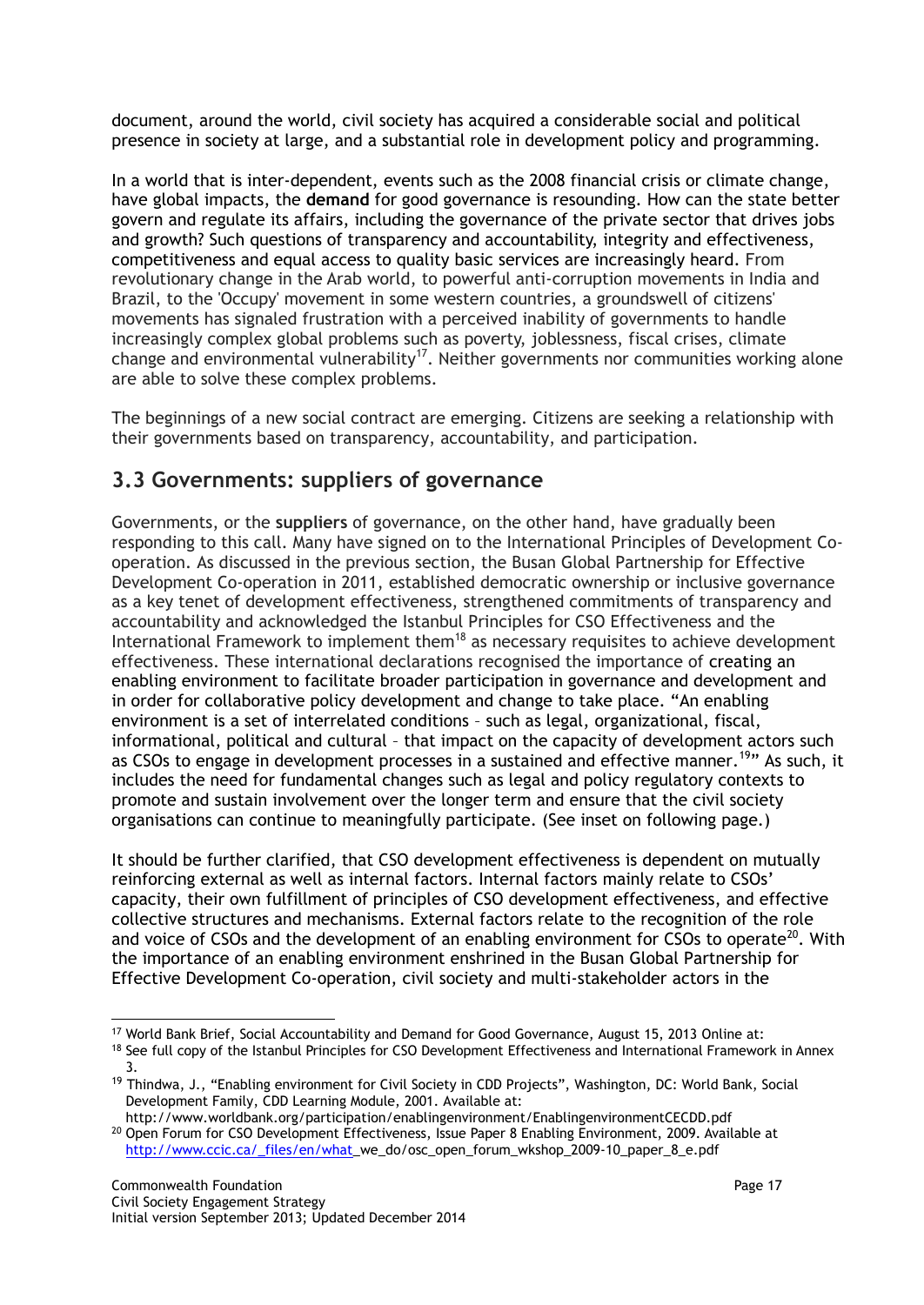Commonwealth have a solid ground for further action on this key area for civil society contribution to development and policy change.

As governments are the primary regulators and leaders in development, they play a principal role in creating these conditions to open up decision-making and enable citizen collaboration around policy and development processes. Currently, conditions vary greatly from country to country ranging from what could be defined as a 'disabling' environment, even oppressive environment in some cases, to restrictive or problematic environments, to what may be considered models of good practice and setting an example for others to follow, in other instances. In some countries, the state is responding to, even leading the move to greater openness, transparency, and citizen engagement while others are struggling to catch up with the legitimate aspirations of their citizens.

**Effective, responsive and accountable** or "good" governance is attained through the presence of three elements:

- a) capacity ability and authority of leaders, governments and public organisations to deliver effectively on their mandate;
- b) accountability government's recognition of the legitimate right of citizens to demand for effective, responsive and accountable governance and demonstrating government's delivery on its commitments;
- c) responsiveness how leaders, governments and public organisations respond to citizen's demand to meet their needs and rights.<sup>21</sup>

The diagram below illustrates the model for effective, responsive and accountable governance.

 $\overline{a}$ <sup>21</sup> Centre for Innovation, Transformation and Excellence in Governance, Unit 1110, 11th Floor Prestige Tower, F. Ortigas Jr. Road, Ortigas Center, Pasig City, Philippines Online at: http://incitegov.org/programs/constructive-engagement/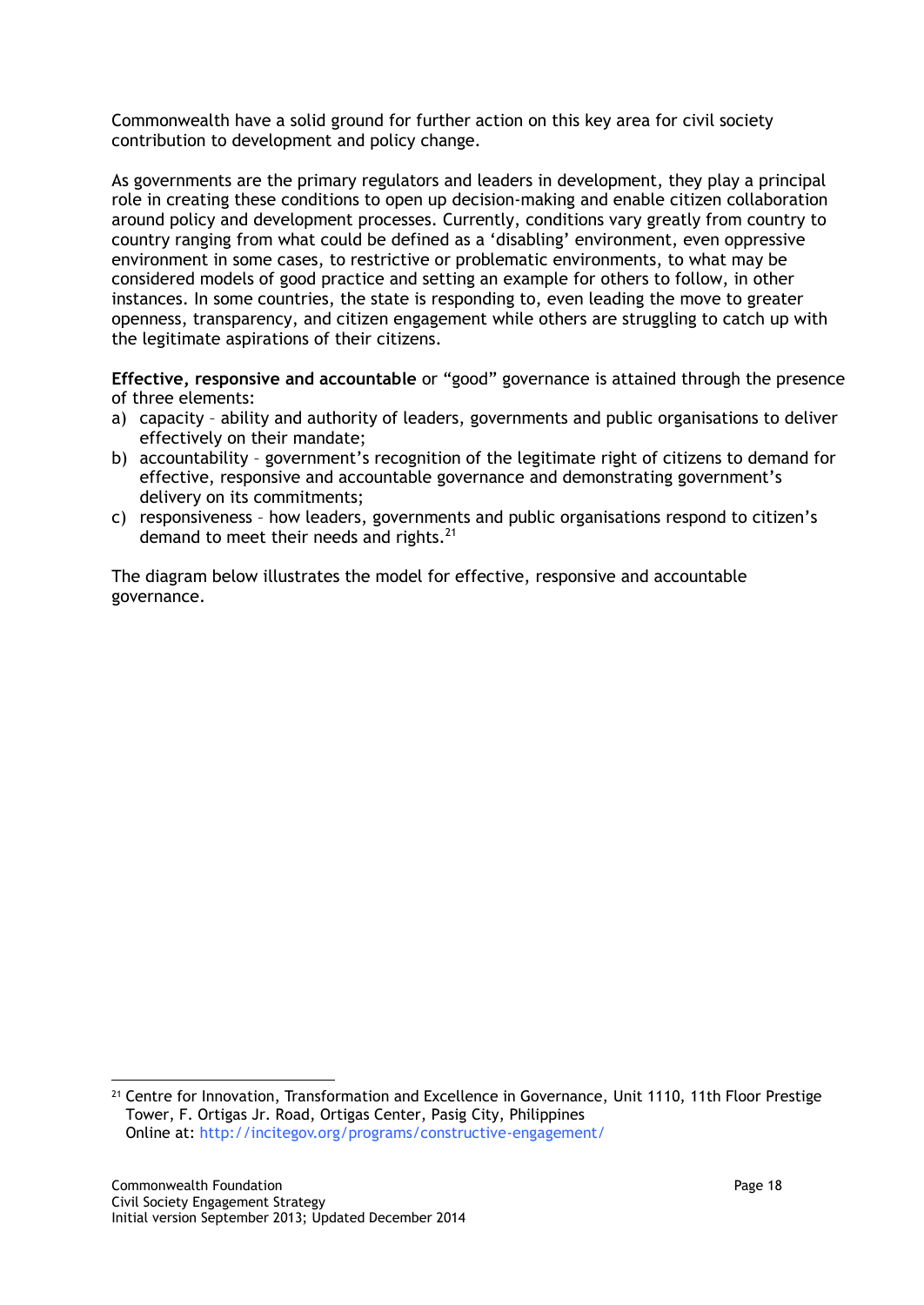**Diagram 1: Constructive engagement is a critical element for effective, responsive and accountable governance**



### **3.4 Forms of Engagement and Advocacy**

Consequently, it follows that the approaches of civil society in engaging with governments or governance institutions depend on both CSO capacity to engage with governments and on the openness of governments and opportunities for engagement, i.e. an enabling environment for collaboration. Various mechanisms for engagement can be initiated and supported by the state, citizens, or both, but very often they are demand-driven and operate from the bottomup. This engagement can range from protest and civil disobedience, on one extreme, to collaboration, cross-over, and even co-optation on the other.

While the degree of engagement with government may vary because of different histories and current external and internal country conditions, the need for engagement is deemed crucial for the strengthening of governance. Governance however, is not just about *formulating and administering policy*, which addresses the question 'who gets what, when and how', but more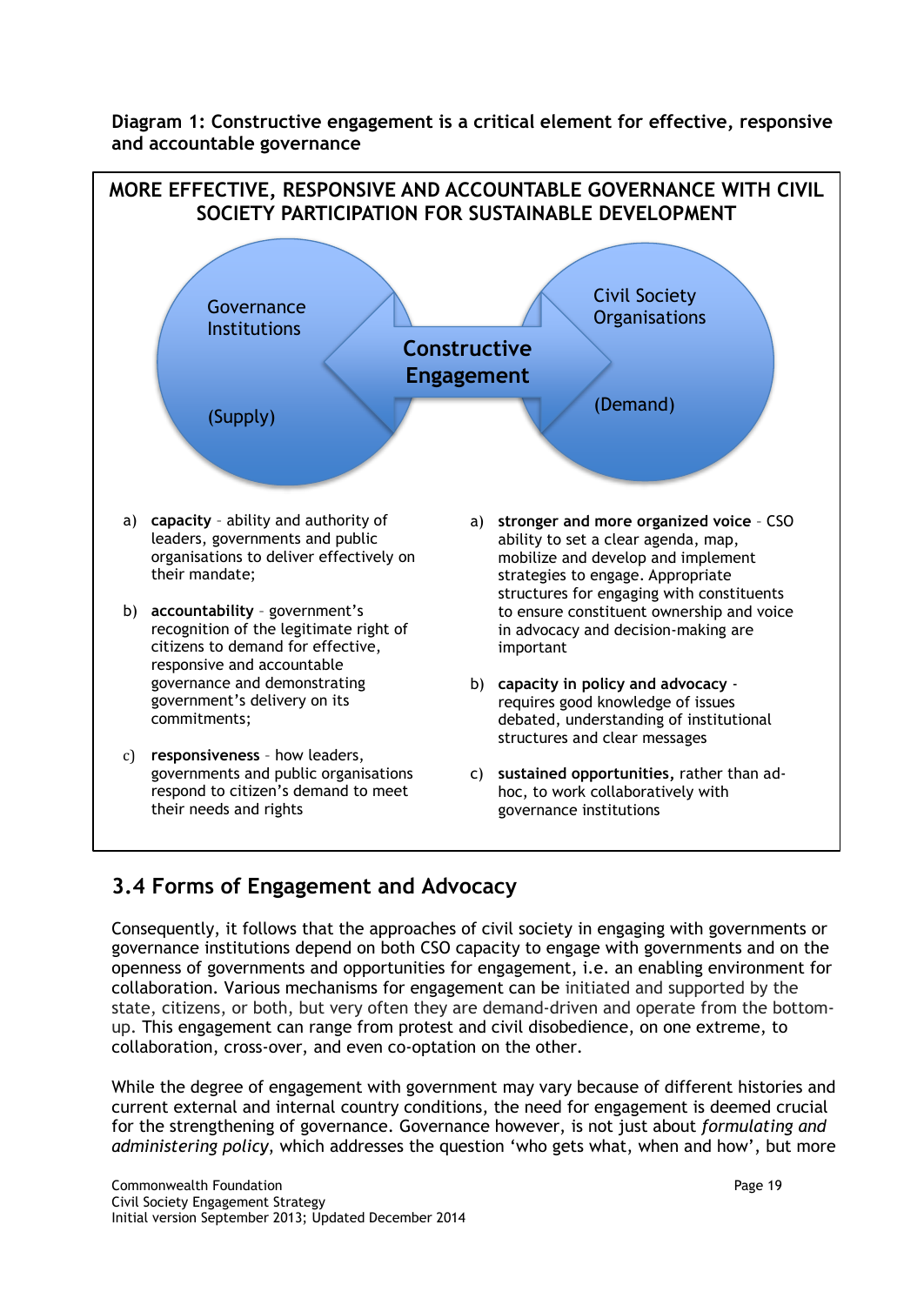importantly, about '*changing the rules of the game'*—that is, defining 'who makes the rules, when and how'<sup>22</sup>.

This vision of policy and governance has broad implications for civil society readiness to engage in that it must have the capacity to shift the framing of development, particularly how governance of development is currently viewed and practised. CSOs must begin taking lead and active roles in illustrating models that place equal, if not primary, emphasis on the crucial role of citizens in governance. Such efforts to promote institutional and structural reform could comprehensively and successfully be undertaken through stronger links and collaboration among and between CSOs and social-political movements since the development of such frameworks encompasses the key domains of both their struggles  $\vert$  the civil and political realms. This implies building the capacity of CSOs to strategise, relate, negotiate, forge links and sufficiently coordinate complex citizen coalitions both nationally and internationally.

 $\overline{a}$ 

<sup>&</sup>lt;sup>22</sup> UNESCO, 2004 Education for All Collective consultation of NGOs (CCNGO/EFA) 'Changing the rules of the game': Building capacity for policy engagement and Asian-South Pacific CSOs in education, A discussion paper. Available at: http://unesdoc.unesco.org/images/0023/002331/233177E.pdf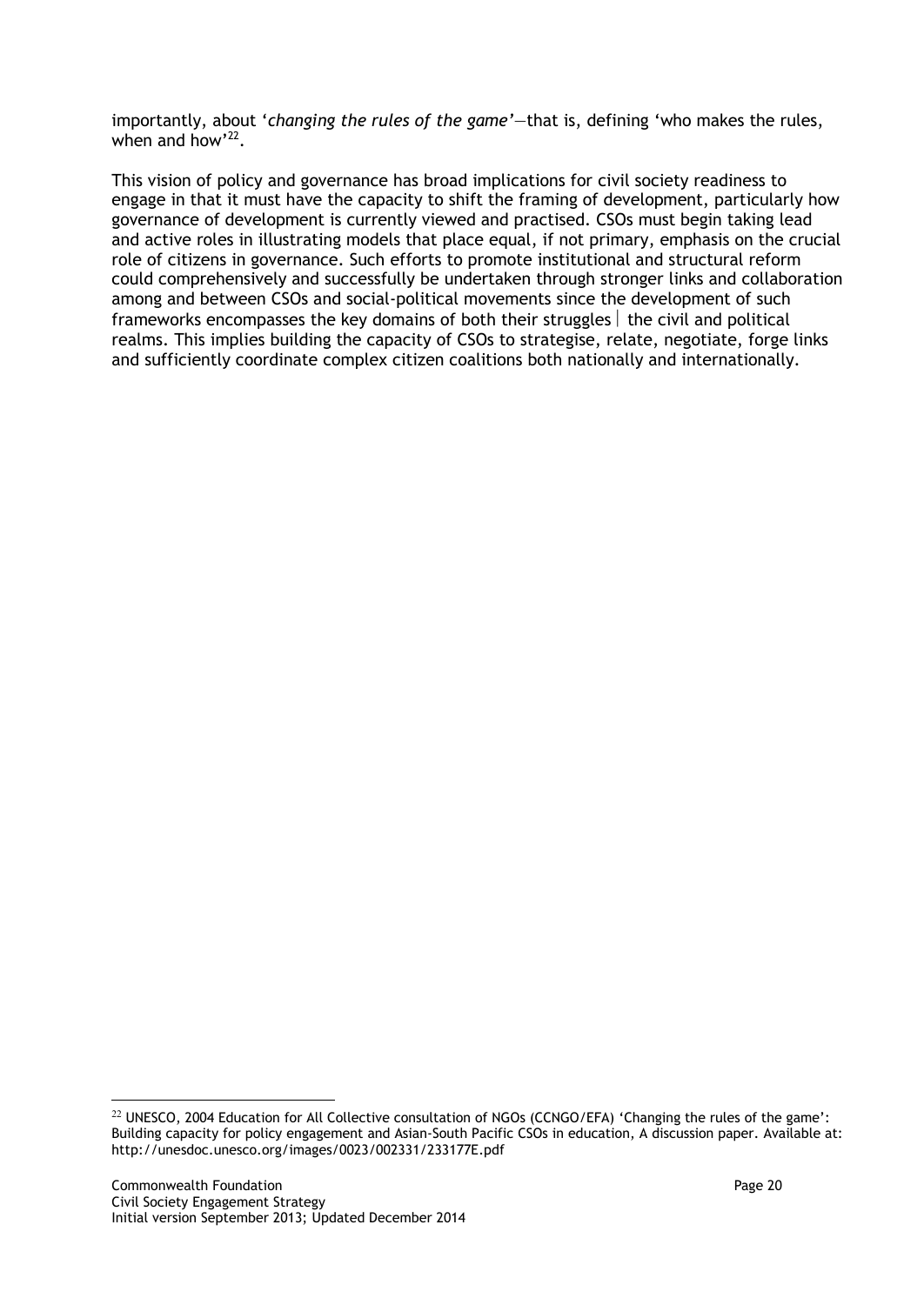## **4.0 Constructive Engagement Core Action Areas**

This Civil Society Engagement Strategy takes on a long-term perspective, building capacity, strengthening the enabling environment for participatory governance and policy change and applying an integrated, holistic approach. It underscores a systematic and synergistic approach to monitoring, learning and sharing of best practice. The diagram below illustrates the Foundation's selected three strategic core action areas of constructive engagement:

- 1. Capacity development to strengthen the supply and demand in the cultural dimensions, policy development and advocacy,
- 2. Enhancing platforms and spaces for engagement at the regional and pan-Commonwealth levels networks, and
- 3. Replication of good practices and knowledge management on participatory governance.



Diagram 2: Core Action Areas of Constructive Engagement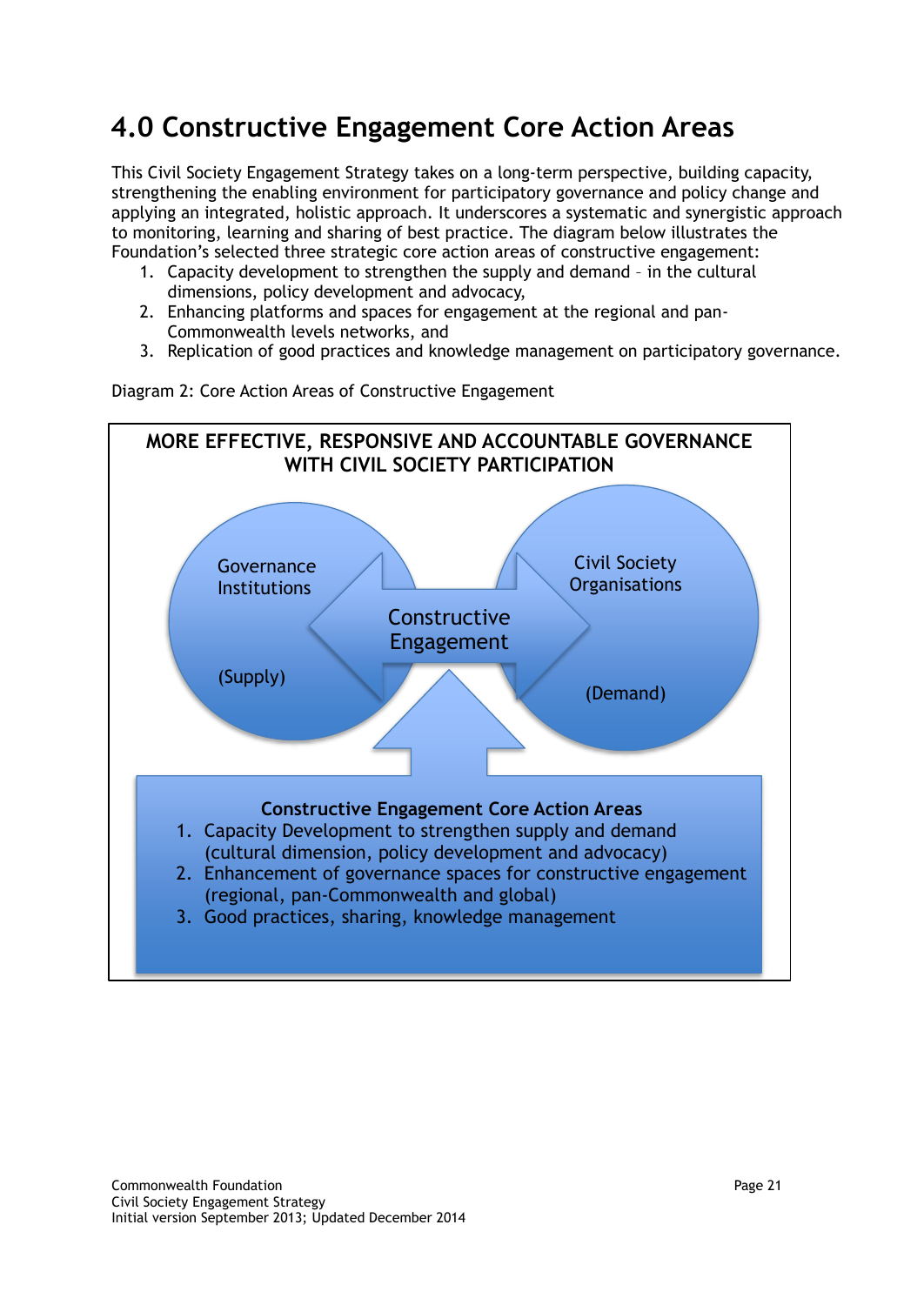The results of the approach outlined in this strategy will have both 'downstream' local development impact and 'upstream' policy impact. Taking into account the findings and recommendations from the regional scoping and consultation process and in optimizing the unique contribution that the Foundation offers, the Commonwealth Foundation proposes that targeted, strategic interventions focus on three core areas of engagement to achieve this. This is illustrated in the **theory of change** depicted in the following graphic.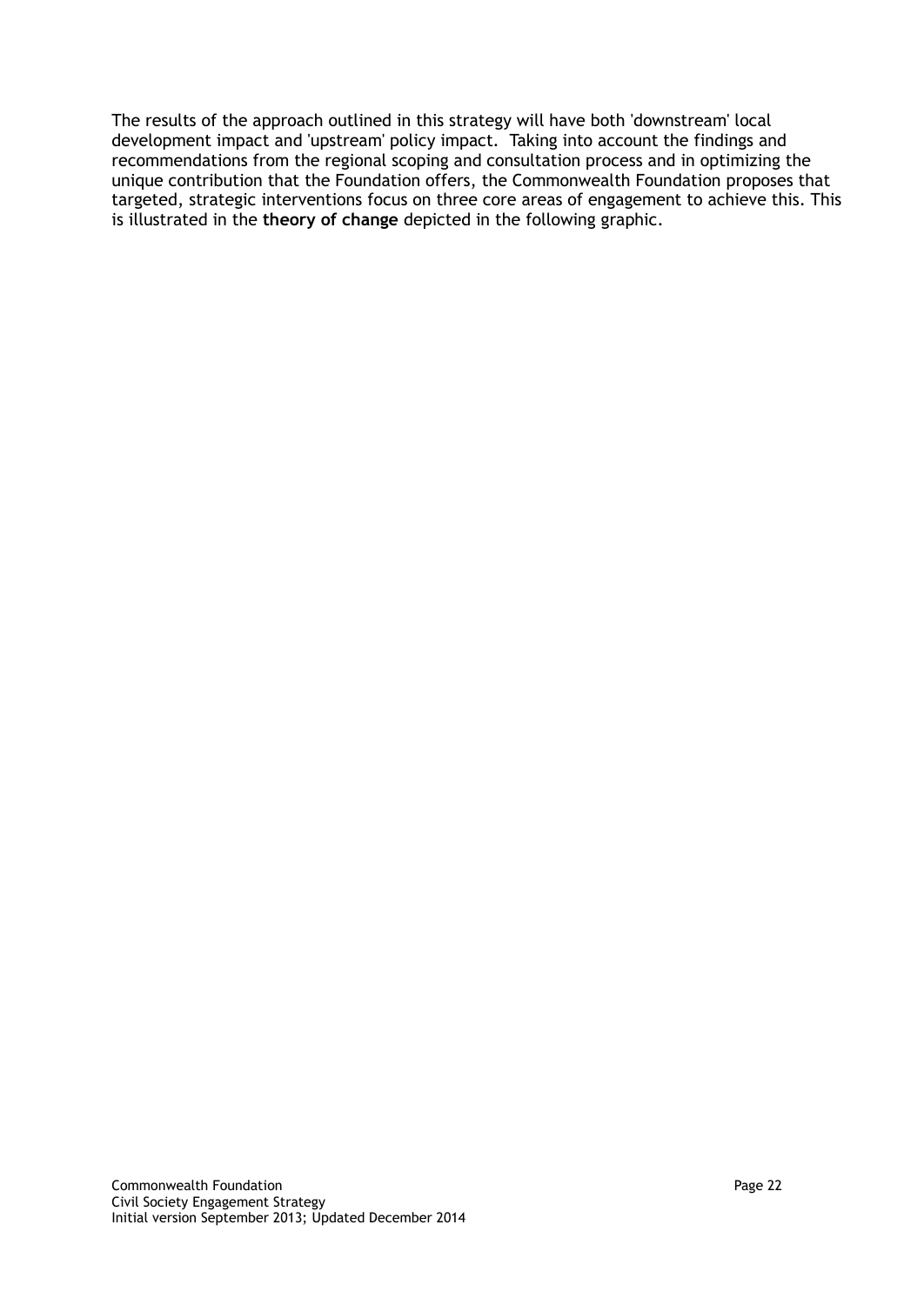

#### Civil Society Engagement Strategy **CF THEORY OF CHANGE**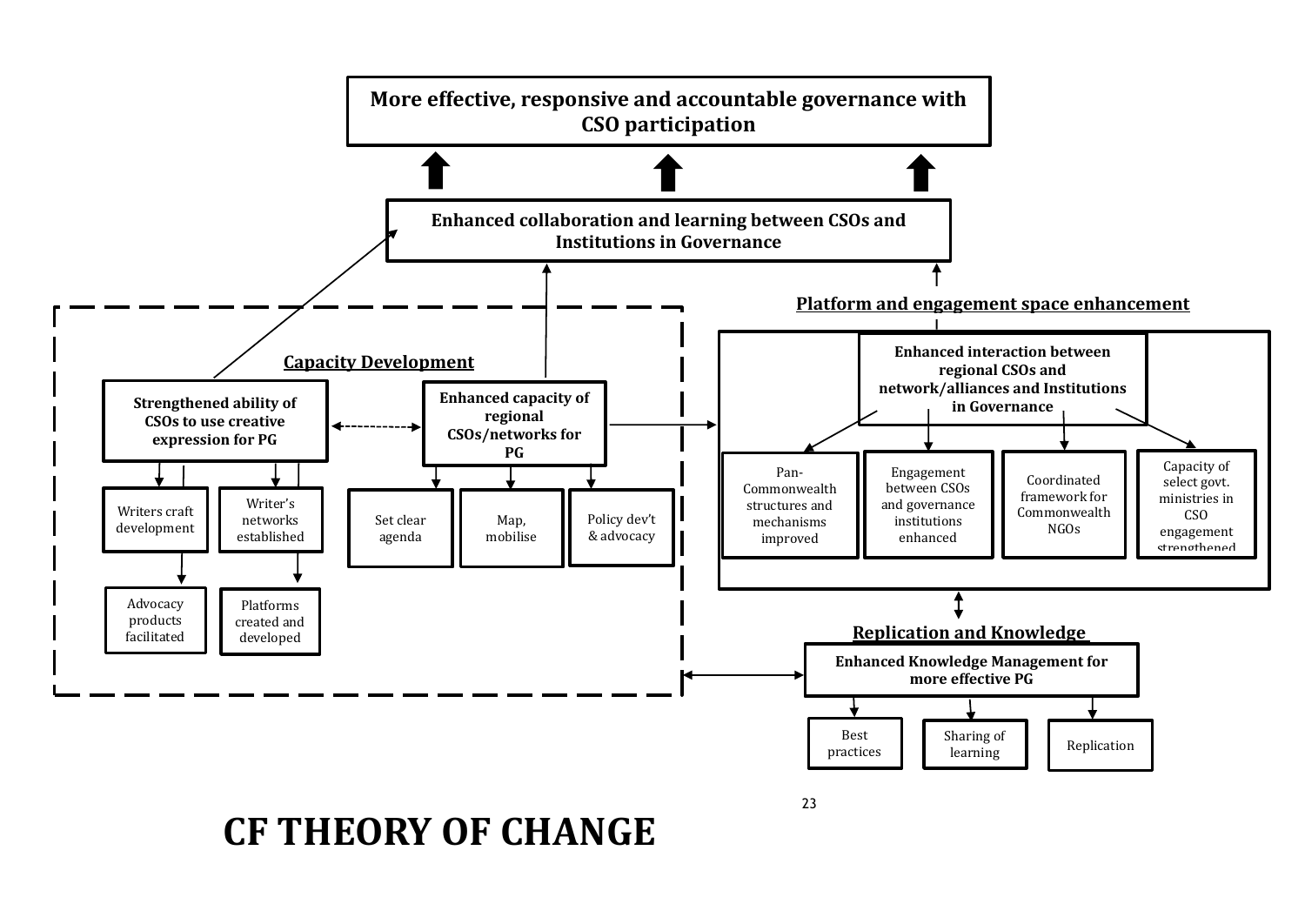As such, the three core action areas of constructive engagement are further explained as follows.

## **4.1 Core Action Area 1: Capacity Development**

Capacity development is a key methodology to strengthen and empower civil society and achieve development results; it was identified as lying at the heart of the Accra Agenda for Action.<sup>23</sup> Capacity development is defined as a locally driven process of learning by leaders, coalitions and other agents of change that bring about changes in socio-political, policyrelated, and organisational factors. It enhances local ownership for and the effectiveness and efficiency of efforts to achieve a development goal<sup>24</sup>.

The capacity development model that the Foundation espouses promotes a systematic approach of thinking through and tracing the relationship of a set of variables to a particular goal in a given context and then applying the new capacities in specific instances. It is an open system capacity development model that defines the stakeholder terrain at the individual, organisational and institutional levels. It identifies the various stakeholders that should be included in the capacity development process along with the capacities needed. It also includes effective monitoring of results in order to capture progress made. This model offers a view of capacity as a complex, holistic process that takes place at different levels of the system and in a web of interconnectedness.<sup>25</sup>

It should be clarified that capacity development is viewed as a comprehensive approach involving a variety of tools and participatory techniques based on exemplary practices and lessons from other practitioners using a learning-by-doing approach, on-site mentoring, locallybased hands-on training and direct application of new skills to local situations.

The findings and recommendations from regional scoping missions and consultations have identified some key capacity development gaps. These have helped to affirm the Foundation's theory of change. Civil society's ability to engage effectively with institutions in governance can be hindered by these main factors: by their awareness of the issues being debated by the governance institutions and their understanding of the processes and structures and their ability to engage – organise, articulate, prioritise, move forward an agenda and interact with governance institutions. All these point to a need for capacity enhancement with an emphasis on addressing these factors. Consistent with the Foundation's theory of change, some of these capacity areas of action include:

#### **a. Knowledge, attitude and skills building in key areas of need**

- These include approaches and interventions that integrate culture into the development agenda recognizing the specific contributions that culture as a sector has made towards achieving sustainable development (e.g. craft development, writers networks established)
- Policy development and advocacy as two areas of weakness mentioned by participants in the consultations, in the context of sub-regional and regional positions and including monitoring skills

 $\overline{a}$ <sup>23</sup> OECD, Aid Effectiveness, 2012. Online at

<http://www.oecd.org/>dac/effectiveness/thehighlevelforaonaideffectivenesshistory.htm <sup>24</sup> Otoo, Samuel et al. The Capacity Development Results Framework: A Strategic and results oriented

approach to learning for capacity development, World Bank Institute, June 2009, p3 <sup>25</sup> Commonwealth Foundation Strategic Plan, 2012-16, Commonwealth Foundation. Online at: http://www.commonwealthfoundation.org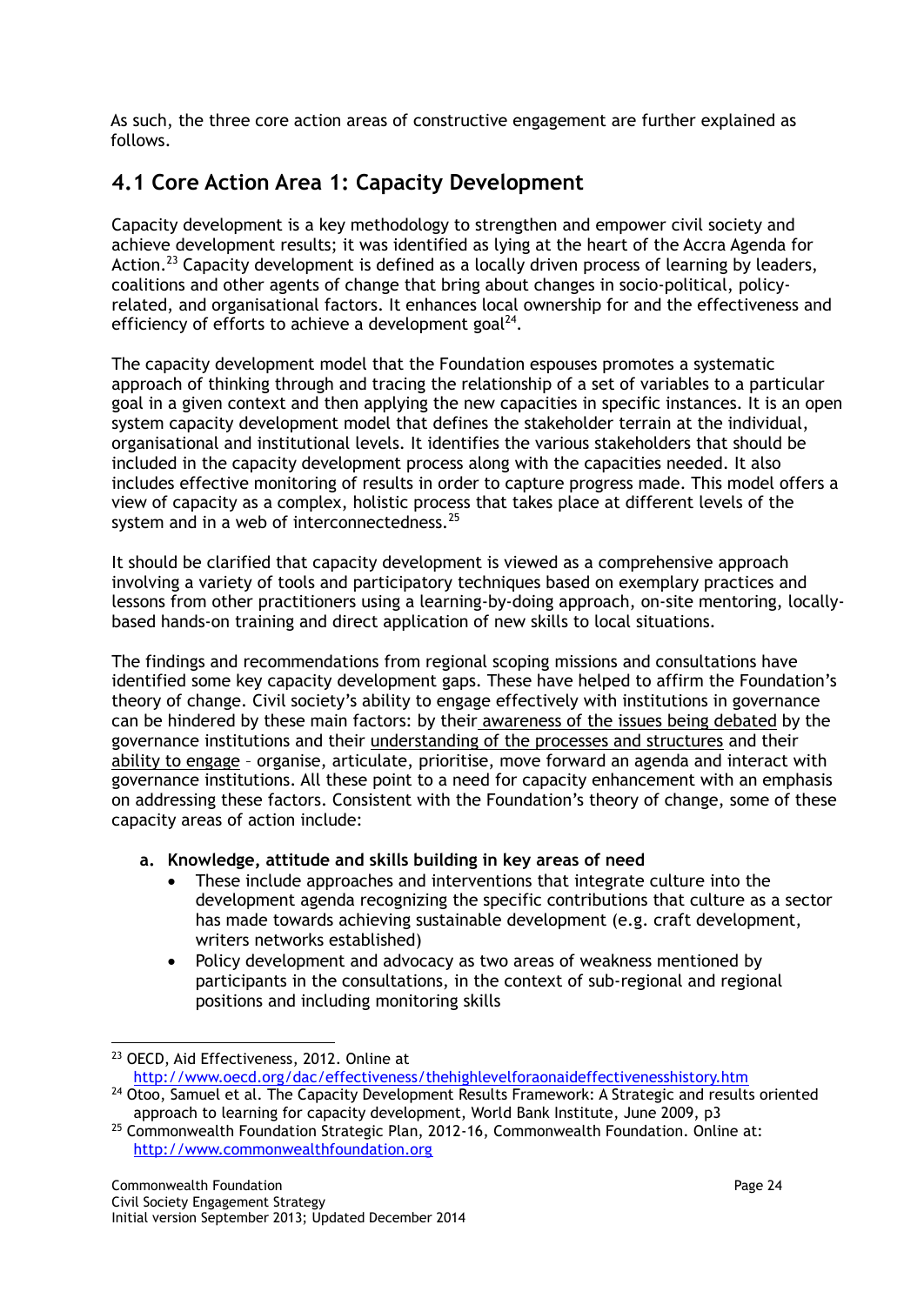#### **b. Sub-regional and regional network strengthening**

- Collaboration and networking skills enhancement opportunities for sub-regional or regional networking and collaboration. Some sub-regions/regions have better established or more mature networks whereas others are still beginning to establish themselves. Customised interventions will support the building of strong networks ready and able to engage with regional level governance institutions
- Regional development agenda setting strengthen capacities to exchange intelligence, articulate positions, negotiate, prioritise and build consensus across a network.

#### **c. South-South co-operation**

 Opportunities for South-South exchanges across regions for cross learning and further collaboration. This should not necessarily be limited to CSO leaders but may include the second level leaders who would greatly benefit in exposure to new and different ways of performing similar roles or arriving at similar results

### **4.2 Core Action Area 2: Enhancement of Governance Spaces for Constructive Engagement**

This action area further addresses the hindering factors to achieving a strong and engaged CSO community, namely: a) a lack of CSO capacity to engage and b) the lack of an enabling environment for sustained engagement. As discussed in previous sections, an enabling environment for meaningful CSO engagement includes a complex set of enabling conditions included in this list $·$  26

 $\overline{a}$ <sup>26</sup> Open Forum for CSO Development Effectiveness, Issue Paper 8 Enabling Environment, 2009. Available at [http://www.ccic.ca/\\_files/en/what\\_we\\_do/osc\\_open\\_forum\\_wkshop\\_2009-10\\_paper\\_8\\_e.pdf](http://www.ccic.ca/_files/en/what_we_do/osc_open_forum_wkshop_2009-10_paper_8_e.pdf)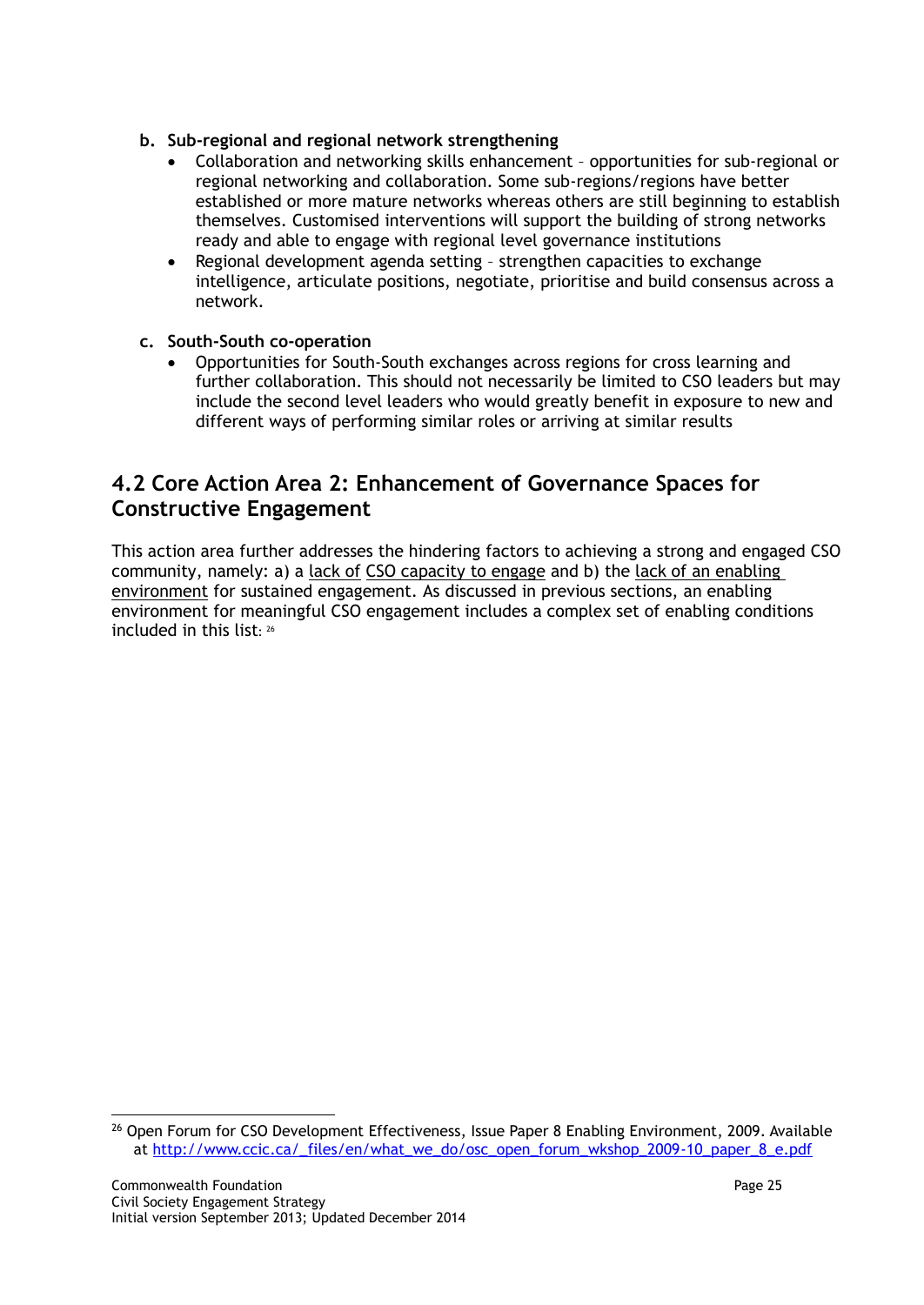#### **Enabling Environment Conditions\* (also see Annex 3 for Critical Enabling Conditions for CSO Effectiveness)**

#### 1. *CSO recognition*

a. Political factors and other circumstances influencing CSO recognition and operations. These may include mechanisms to ensure the promotion and protection of human rights, including the rights of expression, peaceful assembly and association, and access to information.

b. General legal and judicial system and related mechanisms affecting for instance charitable status provisions, CSO legislation and taxation, or whether CSOs, or their constituencies, can seek legal recourse.

c. Administrative factors affecting the way in which a given government deals with CSOs.

#### 2. *Promotion of CSO voice*

Processes, structures and mechanisms creating meaningful access, space, and capacity, for CSOs to formulate, articulate and convey opinion in consultations and decision making processes nationally and internationally.

#### 3. *Promotion of CSO capacity*

a. Funding mechanisms that ensure that CSO capacity is promoted.

b. Regulations and norms to promote CSO transparency and accountability to their constituencies.

c. Government and other support programmes available for developing CSO capacity and effectiveness.

d. Measures to promote philanthropy and corporate social responsibility.

#### 4. *CSO external relationships*

Whether CSOs are allowed and enabled to engage in the following relations with other civil society actors:

- a. North/South relations
- b. South-South and other international networking
- c. National CSO networks and platforms

#### 5. *Supportive role of external partners and actors in promoting CSO development effectiveness*

- a. Northern and International CSOs
- b. Donors
- c. Multilateral Institutions

\*Open Forum for CSO Development Effectiveness, Issue Paper 8 Enabling Environment, 2009.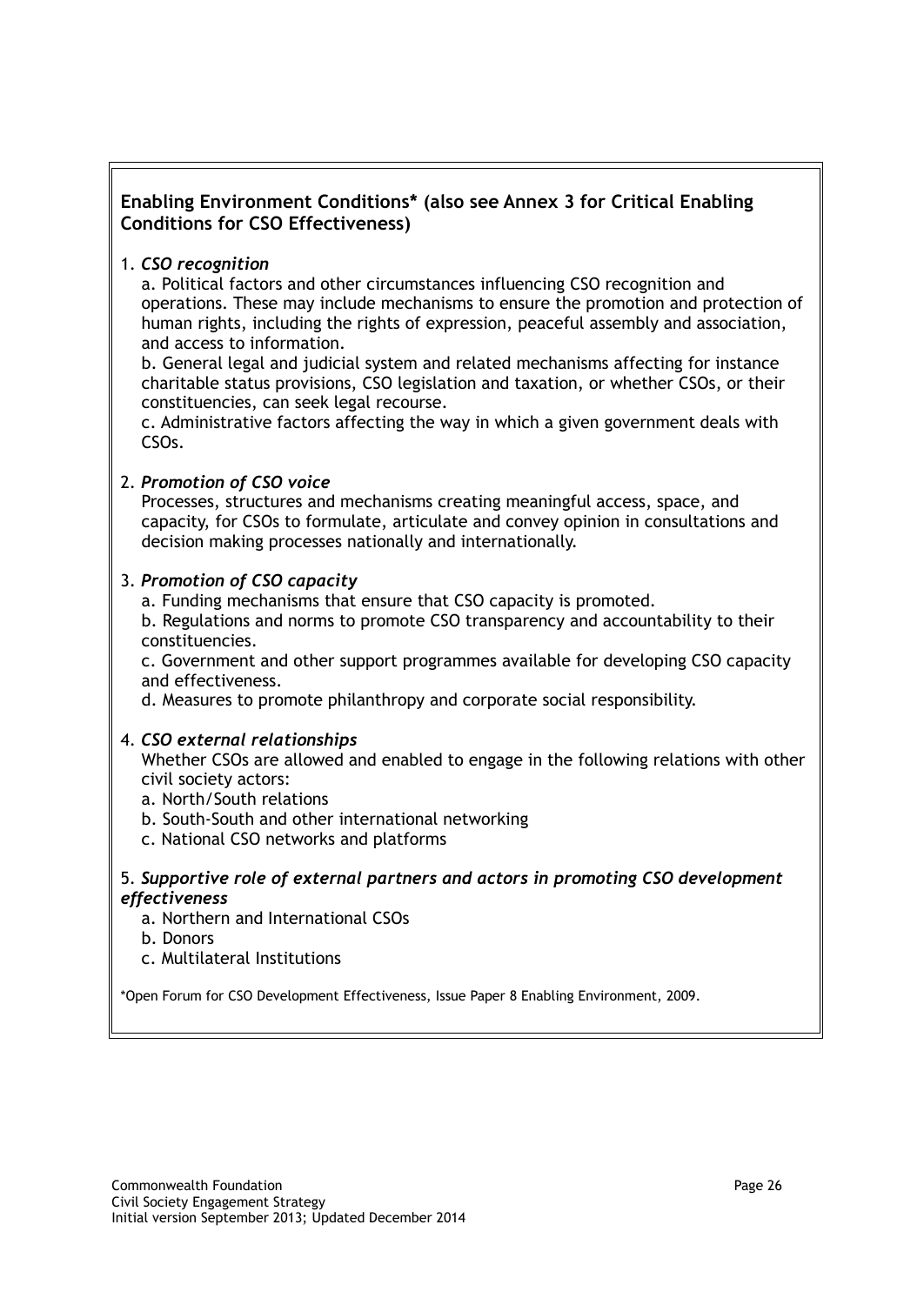A corresponding key hindering factor includes governance institutions' lack of understanding and recognition of these conditions enshrined in the International Framework to implement the 2011 Busan Global Partnership for Effective Development Co-operation. The Commonwealth Foundation supports the promotion of these conditions and will undertake efforts to advance their attainment at various levels whether national, regional or global. Specifically, this action area builds on the Foundation's convening capacity to form innovative partnerships with influential organisations in using three main approaches, namely:

- **a. Improving the access to and utilization of existing strategic sub-regional and regional platforms** (e.g. ECOWAS, OIC, OIF, African Union, CARICOM, ASEAN) as well as those at a pan-Commonwealth (e.g. Commonwealth Ministerial Meetings, Commonwealth People's Forum) and at a global level (e.g. UN, OECD, G-20, World Economic Forum). It will do this by:
	- Scaled up activities and impact to a higher level of governance
	- Bolstered policy research
	- Sharpened advocacy planning
	- Joint government-CSO agenda planning for key meetings
	- Prepared representation at key meetings and dialogues with government decision-makers
	- Showcasing of civil society expertise and best practices
	- Monitored regional agendas
	- Facilitated co-operation rather than competition among civil society and others

The Foundation has access to important Commonwealth spaces such as ministerial meetings and the Commonwealth Heads of Government Meeting (CHOGM) and strives to open up these spaces to allow for more meaningful dialogue and negotiation between CSOs from across the Commonwealth and government officials. These spaces have traditionally been limited to agendas and processes planned by government with limited input from CSOs from the Global South, or when planned by CSOs there is minimal representation from or interaction with key governance officials. This falls short from the kind of engagement espoused by the Foundation and supports the traditional format of separate forums or activities with little opportunity or even openness for genuine dialogue, consultation and influencing of policy decisions.

The Foundation conducted recent reflections and an assessment review of previous Commonwealth forums and has concluded that to better achieve its goals, make strategic use of limited resources and maximize its convening capacity to ensure that constructive engagement can effectively take place with concrete results, a more selective approach to working with and accessing with these spaces was necessary.

To support this approach, the Foundation has identified a set of requirements needed to promote genuine dialogue when convening civil society for constructive engagement with institutions in governance. The Foundation is committed to facilitating spaces that work towards these requirements. These will be applied in the selection of spaces and efforts to support them and together with further discussions with civil society partners, will inform how forums are designed and delivered in the future.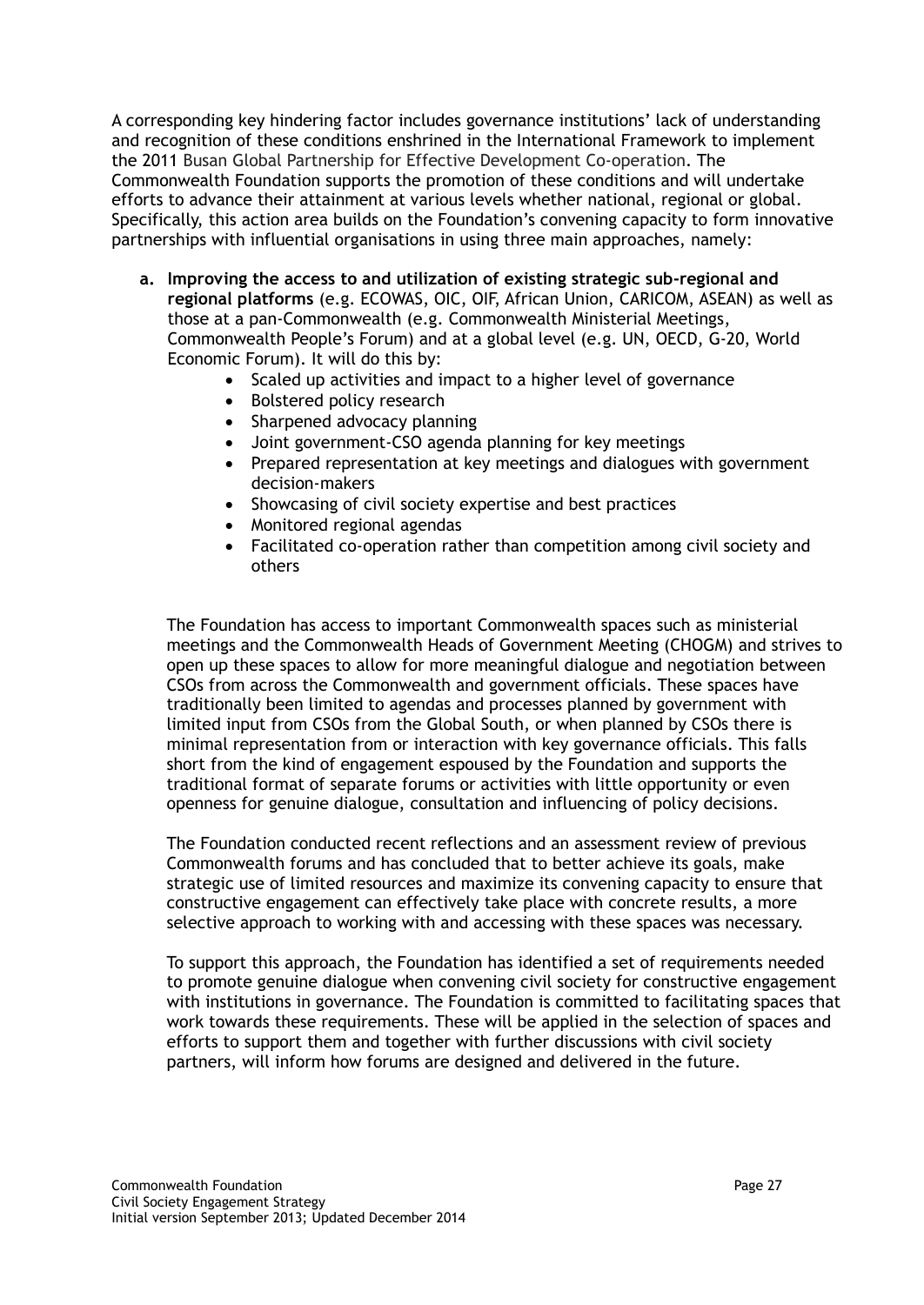#### **Requirements needed to promote genuine dialogue when convening civil society:**

To support this approach, the Foundation has identified a set of requirements needed to promote genuine dialogue when convening civil society for constructive engagement with Institutions in Governance. These are:

- Civil society should be in a lead role when developing the agenda and the design of the process and methodology for the dialogue/forum/space
- A participatory process should be followed in the design, implementation and post processes of the dialogue/forum/space
- The dialogue/forum/space should be owned by CSOs in the host country together with broader partner CSO networks across the Commonwealth with support from the Foundation
- Civil society should have access to relevant government ministries and decisionmakers in order to have a meaningful dialogue
- A consultation process that is inclusive, allows time for feedback to participants and integrates monitoring and sharing of results should be central to the design, implementation / delivery and assessment of the dialogue/forum/space
- All parties have timely access to relevant information to be able to ably prepare for the dialogue or engagement process
- The host government needs to guarantee a safe and secure space for dialogue and engagement
- **b. Applying the knowledge, attitudes and new skills learned** in the first core engagement focus area - i.e. capacity development - following a learning-by-doing approach, CSO capacities will be strengthened in these important areas of weakness to better utilise the space to pursue clearly articulated CSO agendas. This may be done by:
	- Bolstering policy research
	- Sharpening advocacy planning
	- Accessing required technical assistance
	- Monitoring of regional agendas

Following the Foundation's theory of change, in order for CSOs to contribute meaningfully in platforms and other engagement spaces whether at a local, national, regional, pan-Commonwealth or global level, CSOs must be prepared and capable to engage. Preparedness and capacity include the internal readiness of the CSO network, which means it has done its own internal consultations to arrive at agreed positions, has the ability to negotiate, build consensus and trust and cultivate relationships. The link between these first two action areas is interwoven such that as capacities are being strengthened in the first core action area, these are tried out and directly applied in the second action area. This implies that the selection of the forum or platform and follow-up supports should consider the areas of interest and preparedness of partners in the first action area.

Consequently, as the Foundation establishes and develops its own relationships with these strategic bodies, it needs to do so at a pace in synch with regional CSO partners. The Foundation does not represent nor speak for Commonwealth CSOs but rather facilitates connections and spaces for dialogue, policy influence and knowledge sharing among CSOs and between CSOs and IIGs. As such, it is important that the Foundation is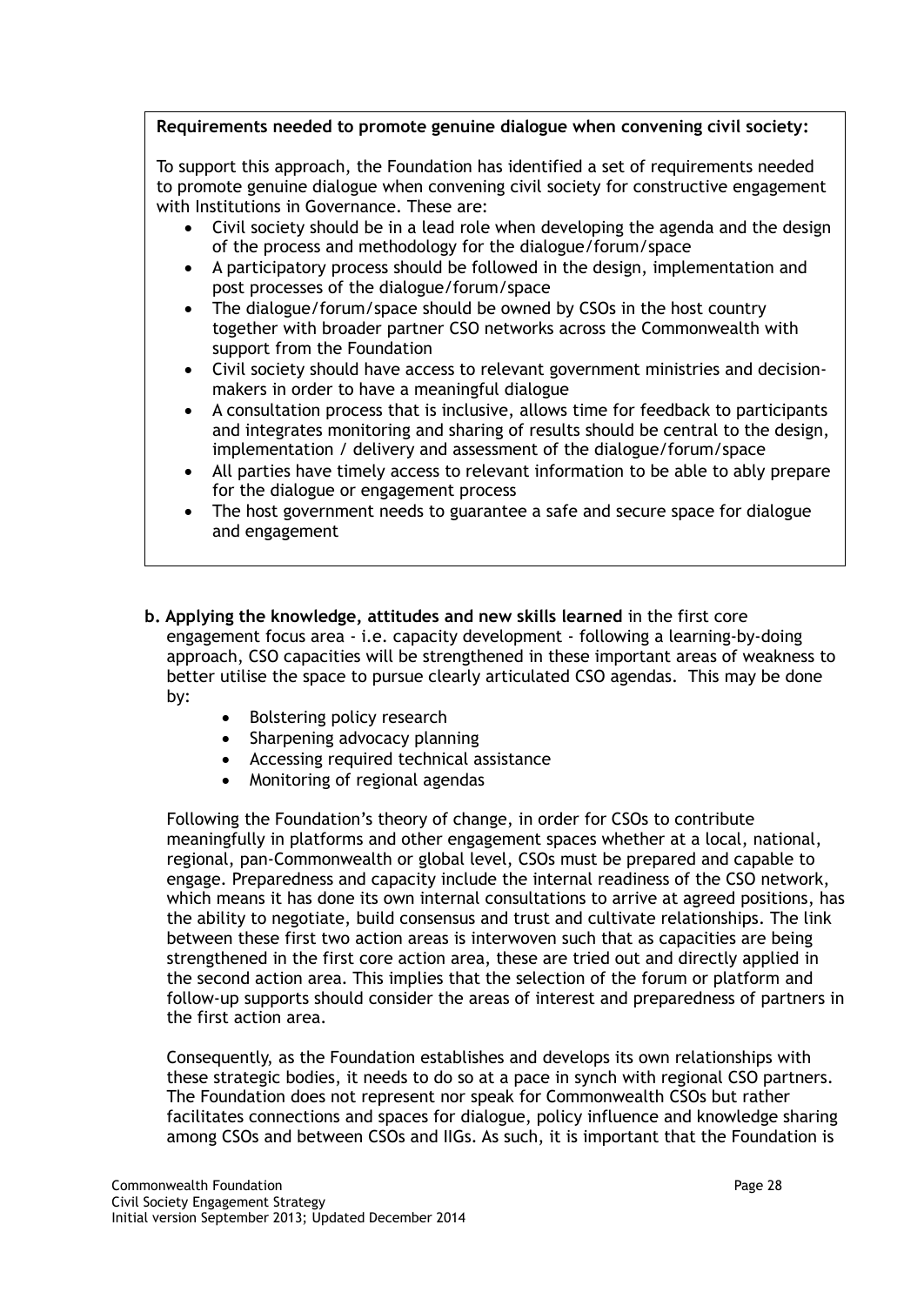in tandem with its partners' issues and advocacies particularly when communicating with governance institutions.

The following diagram will help to illustrate a continuum of CS engagement that the Foundation is guided by as it further animates its programming in this action area.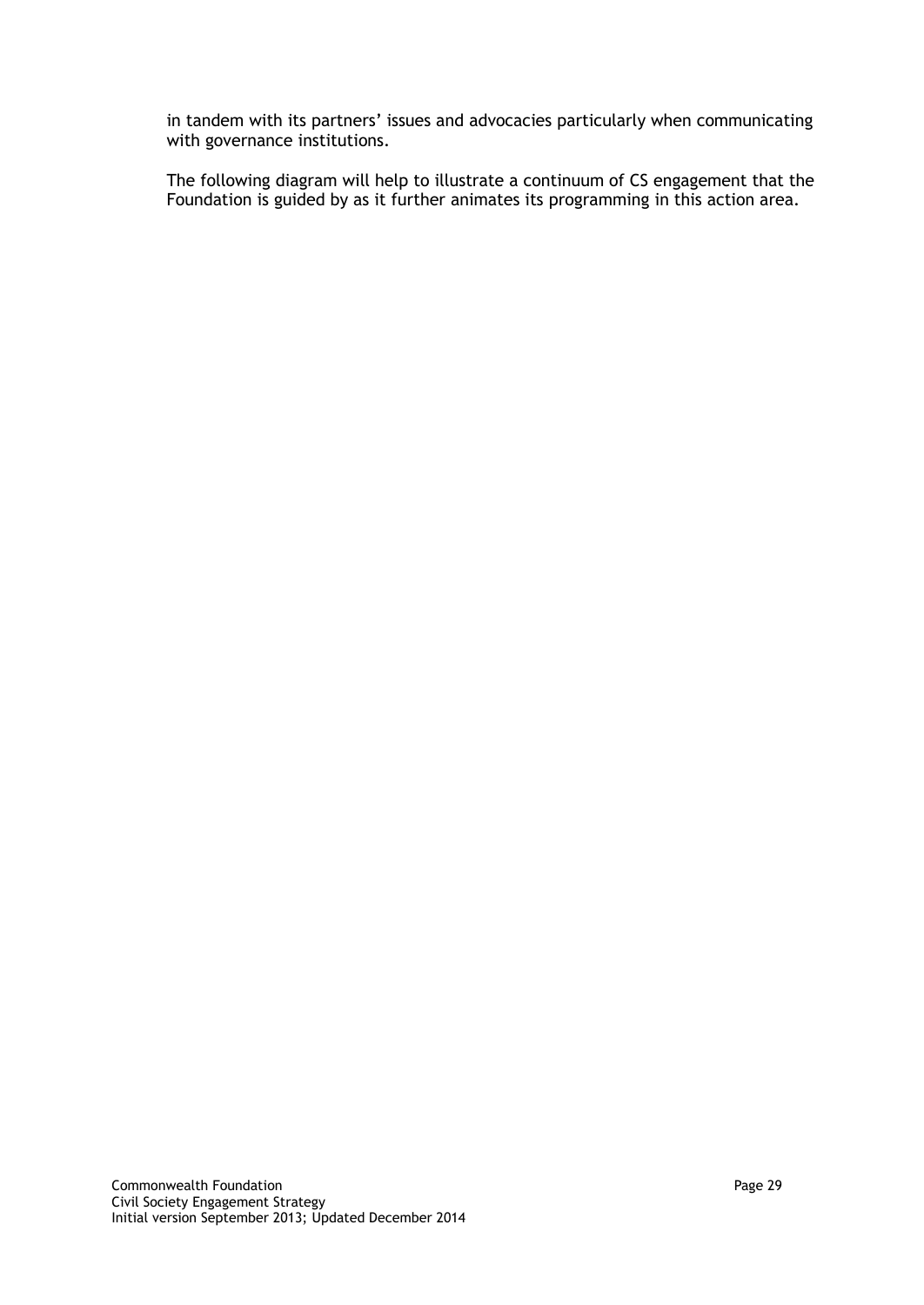



| Level                              | Nature of<br><b>Interaction</b> | Level of CSO<br>involvement in<br><b>Decision Making</b> | <b>Outcomes</b>                                                                                                                                                                                           |
|------------------------------------|---------------------------------|----------------------------------------------------------|-----------------------------------------------------------------------------------------------------------------------------------------------------------------------------------------------------------|
| Voice                              | One way                         | None                                                     | There are limited opportunities for influencing policy<br>processes                                                                                                                                       |
| Access to<br>Information           | One Way                         | None                                                     | The Government makes information available to civil<br>society on policy design and implementation processes                                                                                              |
| Recognition                        | Two way                         | Low                                                      | The government, multinational organisations or IGOs<br>recognize the substantive nature of the proposals/<br>recommendations/ policy options or concerns from civil<br>society, but the action is limited |
| Influence                          | Two way                         | Shared                                                   | Formal structures for consultation are established and<br>there is evidence that civil society input is influencing<br>policy (short-term, adhoc)                                                         |
| Active/<br>Effective<br>Engagement | Two way                         | Equal                                                    | Decision makers engage with civil society in determining<br>the policy agenda (long-term, institutional)                                                                                                  |

l

<sup>&</sup>lt;sup>27</sup> Adapted from the World Bank, World Bank-Civil Society Engagement: Review of Fiscal Years 2010-12. World Bank 2013: Washington, DC. Online at: http://siteresources.worldbank.org/CSO/Resources/228716- 1369241545034/CSReviewFY10-12FINAL.pdf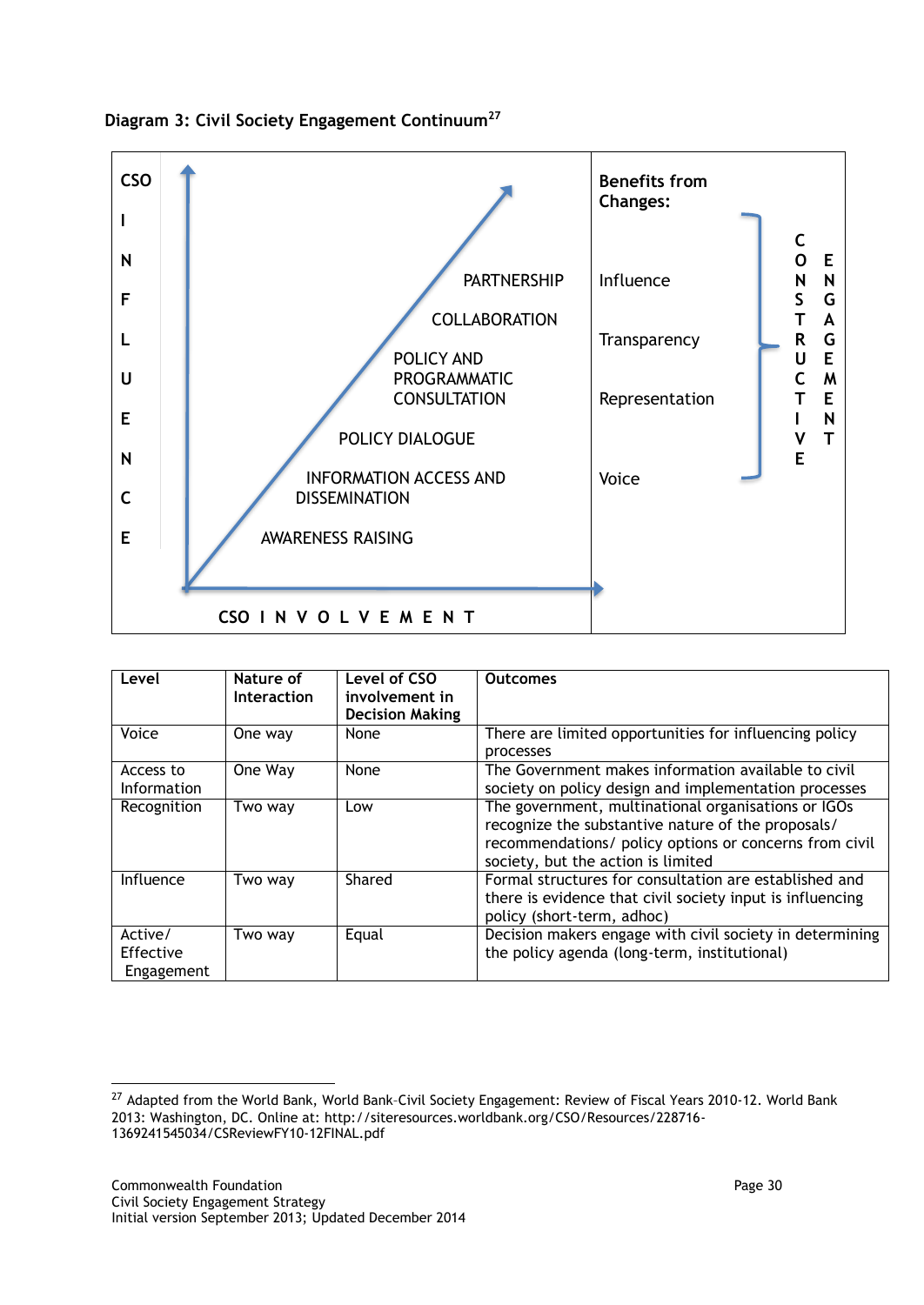**c. Providing Technical Assistance to select government ministries in constructive CSO engagement -** As part of the Foundation's strategy to promote an enabling environment for sustained civil society engagement, the Foundation will support efforts to ensure Commonwealth governments and IIGs are informed of and better understand the importance of these enabling environment conditions. The Foundation will respond to select national ministries based on a) proven openness from the government, b) willingness to resource the process of engagement with civil society c) technical assistance provided by other donors or multilaterals, d) interest from local civil society participation, e) synergy and link with other core action area efforts and using a learning-by-doing approach.

Given the limited resources of the Foundation, it will prioritize limited support activities and will include preparatory work with local CSOs to confirm their willingness and readiness to participate in a learning and engagement process with their governments. Furthermore, it will be important that continuity and follow-up efforts are built-in to any technical assistance initiatives that will lead to sustainability and eventual institutionalization of engagement processes. The Foundation will also consider synergy with other core action areas and will ensure that these technical assistance efforts are not one-off activities.

One effective strategy to build broad government support for participatory governance and of their opening up meaningful engagement with their local civil society is to harness participatory governance champions among Commonwealth Foundation Board members.

Other methods may include:

- Making available technical assistance and training on CSO engagement
- Knowledge sharing forums and efforts on best practices in participatory governance, constructive engagement and development
- Supporting opportunities for peer-to- peer learning
- Providing customized technical assistance on how to transfer successful interventions from one community to another

### **4.3 Core Action Area 3: Replication of Good Practices and Knowledge Management**

A third core focus area addresses further barriers to realizing effective civil society engagement in governance, particularly: the lack of a knowledge sharing culture in governance, limited funding dedicated to support learning, undocumented good practices and success stories, inability to use or access technology for knowledge sharing, disabling political environments and the media's lack of coverage of participatory governance stories<sup>28</sup>. The Foundation will optimise its role as a knowledge broker and convenor of partners and stakeholders to share experiences and facilitate learning and capacity building. Knowledge management is a key strategy to enable and enhance collaboration and learning between CSOs and institutions in governance. Increasing the understanding among civil society and other stakeholders is dependent on developing systematic mechanisms for acquiring, sharing and

 $\overline{\phantom{a}}$  $28$  Commonwealth Foundation, 2012, Strategic Plan 2012-16 Online at http://www.commonwealthfoundation.org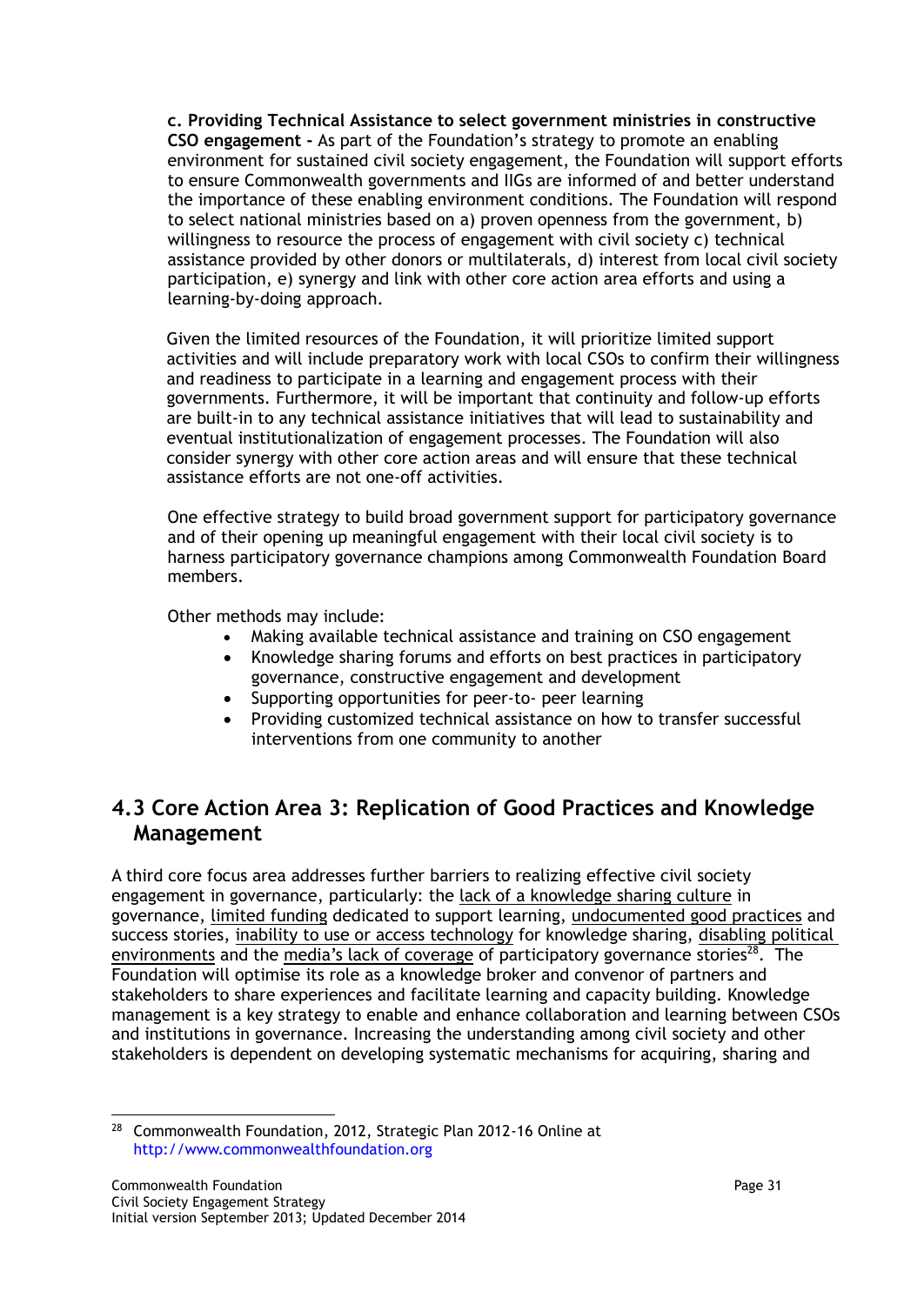ultilising information and for getting the 'right information to the right people at the right time'. Interventions and activities will focus on these four groupings:

- **a. Promoting knowledge sharing and learning** among CSOs and governance institutions
- **b. Documenting and disseminating knowledge resources**, lessons learned and success stories
- **c. Replicating good and fit practices** in participatory governance
- **d. Maximising communications and technology** to enable meaningful learning and performance on participatory governance

## **4.4 Other Strategic Opportunities**

An important influence that is increasing its financial support throughout the world, and sometimes directly to CSOs, is private aid. With ambitious global agendas matched by large resources, the private sector and private foundations are transforming the development landscape. "Creative capitalism", a concept launched by Bill Gates at the recent World Economic Forum by which corporations include considerations of the public good as part of their business model, is gaining interest. So are social enterprises and social entrepreneurship<sup>29</sup>. Governments have been attracted for two main reasons: 1) to improve the value for money in public service delivery projects and 2) to draw upon expertise within the private sector, while retaining responsibility.

The rise of this new resource offers CSOs throughout the world with new opportunities as well as challenges in engaging with this new partner. However, it will be important to remember that the "contributions and impacts'" of the private sector will differ depending on sectors, type of actor and size ranging from large multinational corporations, to small and medium enterprises, and to micro-enterprises". Therefore, the size, influence and capabilities of the particular private organisation involved will greatly influence the private sectors' impact in development assistance. 30

The private sector is becoming increasingly aware of aid activities as a means of meeting the expectations of a growing, ethically conscious market. The authenticity of development assistance by the private sector has been recently questioned, however, and debates around 'aidwashing' have surfaced<sup>31</sup>. With the role of the private sector specially mentioned in the Busan outcome statement, these debates will likely intensify. At one end, it has been argued that the private sector can operate in a regulatory-light environment, ignore cultural competency and because businesses are focused on profit, not aid assistance, the core development philosophy 'to do no harm' is compromised. Conversely, other scholars and policy makers suggest involvement of the private sector is central for development practice in such an economically-driven global environment $^{32}$ .

As development CSOs are looking to collaborate with private sector companies for otherwise dwindling resources, it is important to approach such arrangements with care. This is an area that the Foundation with its pan-Commonwealth reach and convening capacity, may pursue

<sup>29</sup> <sup>29</sup> UNDP Strategy on Civil Society and Civic Engagement, online at [http://www.undp.org](http://www.undp.org/)

<sup>&</sup>lt;sup>30</sup> New Zealand Council for International Development (2012) NGO-Private Sector Development Projects: Lessons Learned, A CID Discussion Paper (2012), p6 Online at http://www.cid.org.nz/assets/Resources/Other/PPP-Discussion-Paper-2012.pdf

 $31$  'Aidwashing' can be defined as: A form of spin in which a company uses its philanthropic work to deceptively promote the perception that their policies, activities, products or services are ethical" (Jones, 2012: 117 cited in CID Discussion Paper 2012: 6)

<sup>32</sup> Ibid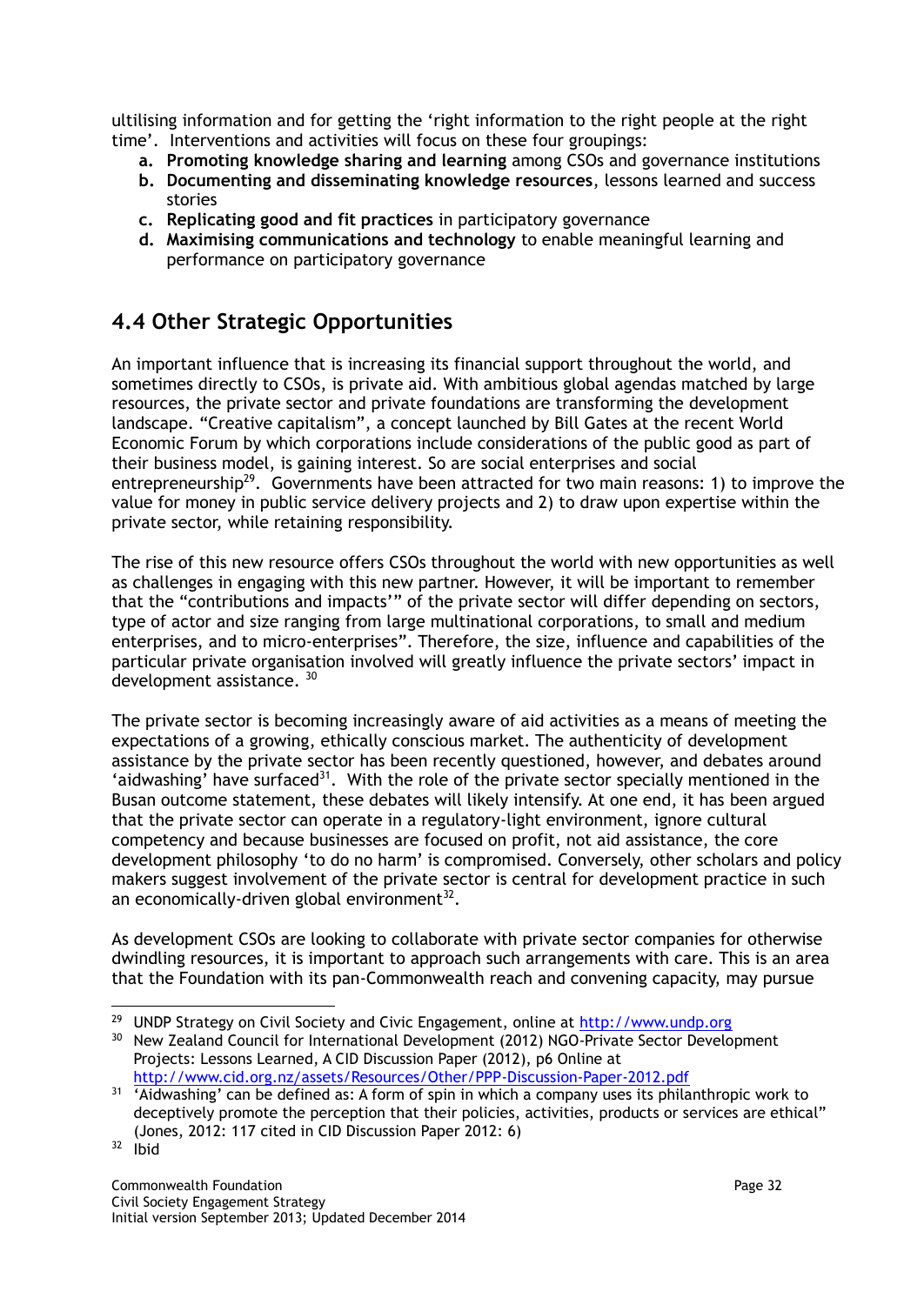and provide some guidance to partner CSO**s** in carefully forging the kind of creative but principled alliances needed to fulfill its respective missions.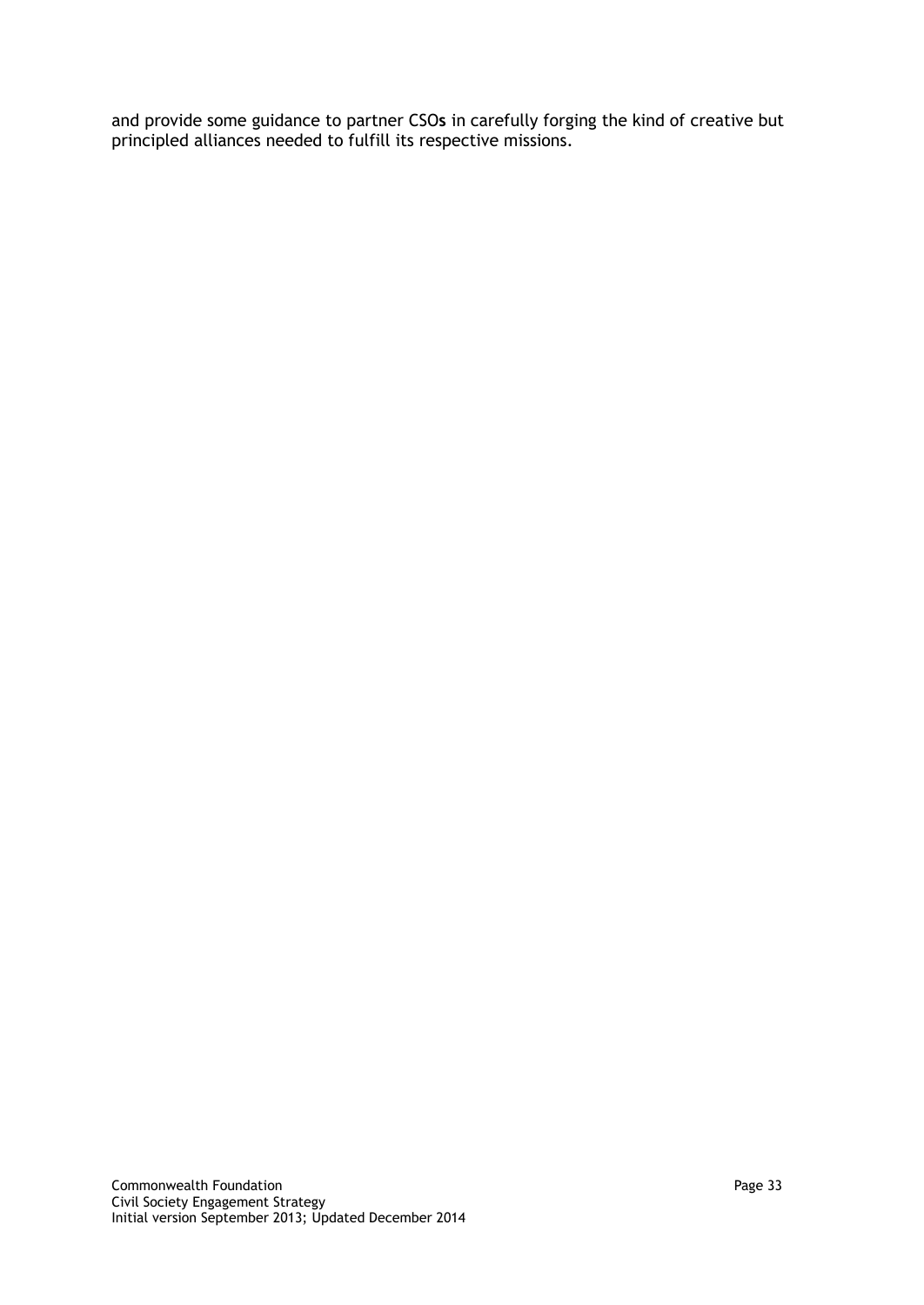## **5.0 List of References**

Belgian Development Co-operation *Democratic Governance the Key to Development* online at http://www.btcctb.org/en/thematic-brochures

Better Aid and Open Forum (2012) *An Assessment of the Busan Partnership for Effective Development Co-operation: From a civil society perspective,* March 2012. Better Aid/Open Forum for CSO Development Effectiveness. Online at: [http://www.betteraid.org](http://www.betteraid.org/)

CCIC (2006) *Strengthening Civil Society Partnerships for Public Engagement and Global Citizenship, CCIC Briefing Paper #4*. Canadian Council for International Cooperation, February 2006, Ottawa. Online at:

[http://www.ccic.ca/\\_files/en/what\\_we\\_do/002\\_aid\\_2005\\_10\\_paper\\_4\\_pub\\_engement.pdf](http://www.ccic.ca/_files/en/what_we_do/002_aid_2005_10_paper_4_pub_engement.pdf)

CCIC, Civil Society and Development Co-operation: An Issues Paper, Available online at: [http://www.ccic.ca/files/en/what\\_we\\_do/002\\_aid\\_civil\\_](http://www.ccic.ca/files/en/what_we_do/002_aid_civil)society\_and\_development.pdf

CIDA (2010) *Governance Overview* Canadian International Development Agency, December 2010. Online at [http://www.acdi-cida.gc.ca](http://www.acdi-cida.gc.ca/) >key development challenges>governance>overview

CIVICUS (April 2012) *The State of Civil Society 2011*, CIVICUS: World Alliance for Citizen Participation, Johannesburg, South Africa, April 2012. Online at: http://socs.civicus.org/2011/wp-content/uploads/2012/04/State-of-Civil-Society-2011.pdf

Commonwealth Charter, March 2013. Online at [http://www.official-documents.gov.uk](http://www.official-documents.gov.uk/)

Commonwealth Foundation (2012) *Commonwealth Foundation Strategic Plan, 2012-16,*  Commonwealth Foundation, November 2012, London. Online at: http://www.commonwealthfoundation.org

CHOGM 2003 Abuja Communique *Aso Rock Commonwealth Declaration on Development and Democracy : Partnership for Peace and Prosperity, 2003*. Online at http://thecommonwealth.org

Commonwealth Secretariat, *Small States.* Online at http://www.commonwealthsecretariat.org/our-work/small-states

Centre for Innovation, Transformation and Excellence in Governance, Unit 1110, 11th Floor Prestige Tower, F. Ortigas Jr. Road, Ortigas Center, Pasig City, Philippines Online at: http://incitegov.org/programs/constructive-engagement/

*Istanbul CSO Development Effectiveness Principles*, September 29, 2010. Online at: [http://www.CSO-effectiveness.org](http://www.cso-effectiveness.org/)

Leavy, J. and Howard, J. et al (2013) *What matters most? Evidence from 84 participatory studies with those living with extreme poverty and marginalisation,* Participate, Institute of Development Studies, Brighton, 2013, p25

New Zealand Council for International Development (2012) *NGO-Private Sector Development Projects: Lessons Learned*, A CID Discussion Paper (2012), p6 Online at http://www.cid.org.nz/assets/Resources/Other/PPP-Discussion-Paper-2012.pdf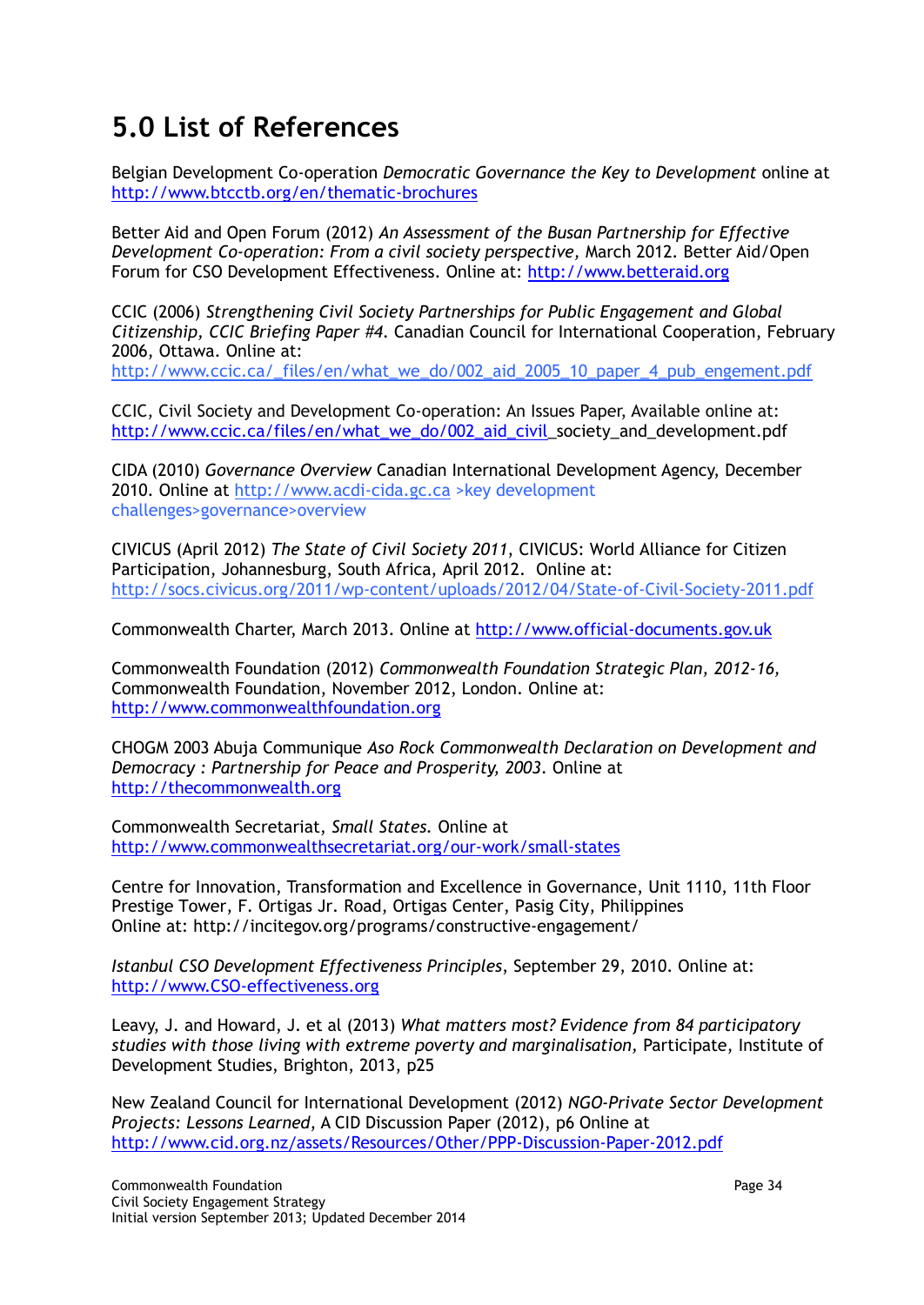Office of Development Effectiveness (2013) *AusAID Civil Society Engagement Framework, Working with civil society organisations to help people overcome poverty*, Australian Agency for International Development, Canberra, 2013. Online at: http://www.ode.ausaid.gov.au/publications

Office of Development Effectiveness (2012) *Working Beyond Government, Evaluation of AUSAID's Engagement with Civil Society in Developing Countries,* Australian Agency for International Development, Canberra 2012. Online at <http://www.ode.ausaid.gov.au/publications>

ODI – RAPID (2006) *Policy Engagement: How Civil Society Can be More Effective*, Overseas Development Institute, Research and Policy in Development. 2006. Online at <http://www.odi.org.uk/RAPID>

OECD, *The High Level Fora on Aid Effectiveness: A History*, Organisation for Economic Cooperation and Development. Online at http://www.oecd.org/dac/effectiveness/thehighlevelforaonaideffectivenessahistory.htm

OECD, *Aid Effectiveness,* Organisation for Economic Co-operation and Development*.* Online at http://www.oecd.org/DAC/Aid/Effectiveness

OECD-DAC International Network on Conflict and Fragility (2013), *Fragile States 2013: Resource flows and trends in a shifting world*, 2013, Paris. Online at <http://www.oecd.org/dac/incaf/FragileStates2013.pdf>

OECD-DAC (2007). *Principles for Good International Engagement in Fragile States and Situations*, 2007 OECD-DAC High Level Meeting. Online at http://www.oecd.org/dac/incaf

Open Forum for CSO Development Effectiveness (2011), *The Siem Reap Consensus on the International Framework for CSO Development Effectiveness*, June 2011. Online at [http://www.cso-effectiveness.org/InternationalFramework](http://www.cso-effectivenes.org/InternationalFramework)

Otoo, Samuel et al (2009) *The Capacity Development Results Framework: A Strategic and results oriented approach to learning for capacity development*, World Bank Institute, June 2009, p3

Pacific Institute of Public Policy. Online at: <http://www.pacificpolicy.org/blog/2013/04/b/>

Roberts, J and Ibitoye, I. (2012) *The Big Divide, A Ten-Year Report of Small Island Developing States and the Millennium Development Goals*, Commonwealth Secretariat, London 2012.

Tomlinson, B. (2012), *"CSOs on the Road from Accra to Busan: CSO Initiatives to Strengthen Development Effectiveness, Documenting the experiences of the CSO Better Aid Platform and Open Forum on CSO Effectiveness",* Better Aid in co-operation with Open Forum, June 2012. Online at:

http://cso-effectiveness.org/IMG/pdf/csos\_on\_the\_road\_from\_accra\_to\_busan\_final.pdf

Tomlinson, B. (2012), *"Good Practice in Donor Engagement with Civil Society: Creating an Enabling Environment for CSOs? A Commentary on Partnering with Civil Society: Twelve Lessons from DAC Peer Reviews"*, Briefing Paper #2, Action Aid Watch, November 2012. Online at: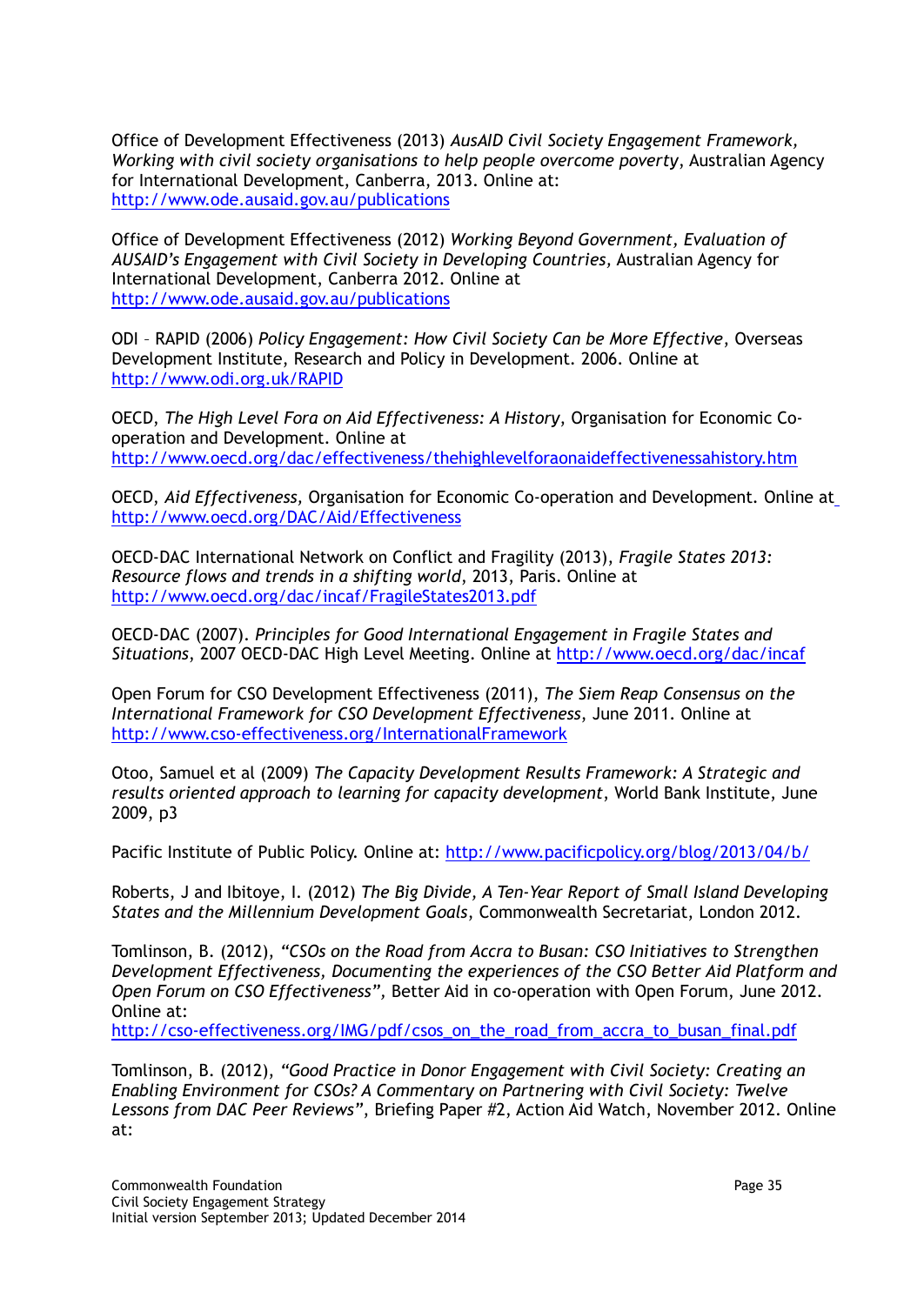http://cso-effectiveness.org/IMG/pdf/briefing\_paper\_2\_dac\_twelve\_lessons.pdf

UNESCO, 2012. "Culture: A Driver and an Enabler of Sustainable Development, Thematic Think Piece, UN System Task Team on the Post-2015 UN Development Agenda," Department of Economic and Social Affairs UNDESA and UNDP. Online at http://www.unesco.org/new/fileadmin/MULTIMEDIA/HQ/post2015/pdf/Think\_Piece\_Culture.p df

UNESCO, 2004 Education for All Collective consultation of NGOs (CCNGO/EFA) 'Changing the rules of the game': Building capacity for policy engagement and Asian-South Pacific CSOs in education, A discussion paper. Available at:

http://unesdoc.unesco.org/images/0023/002331/233177E.pdf

UNDP (2012) *Strategy on Civil Society and Civic Engagement* (October 1, 2012) Online http://www.undp.org/content/undp/en/home/ourwork/partners/civil\_society\_organizations/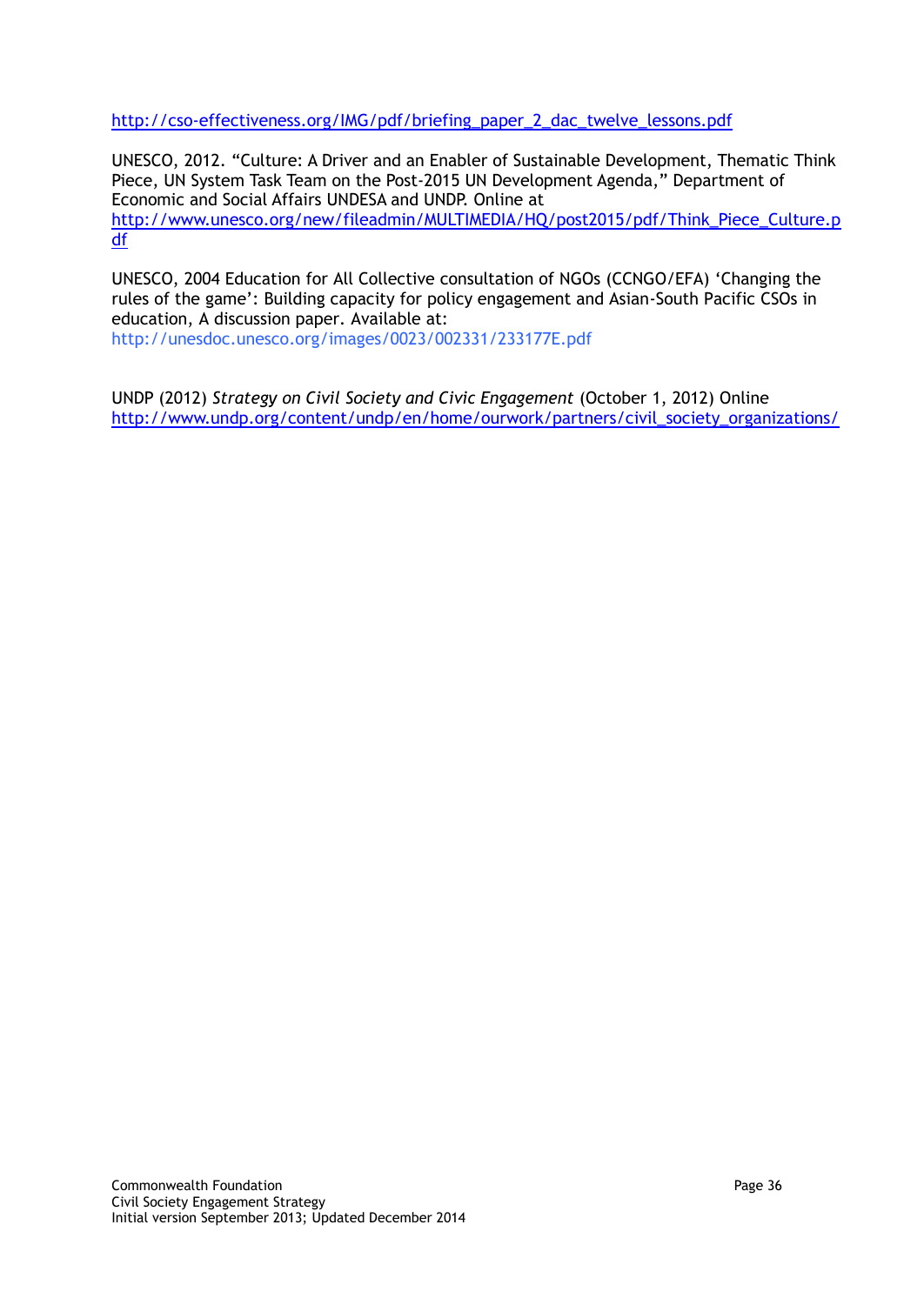## **6.0 Annexes**

- 6.1 Commonwealth Foundation Logic Model (Updated, May 2013)
- 6.2 Commonwealth Foundation Strategic Plan (2012-2016)
- 6.3 Brief on Principles of Aid Effectiveness, CSO Development Effectiveness, OECD-DAC Lessons on CSO Engagement
- 6.4 Critical Enabling Conditions by Donors for CSO Development Effectiveness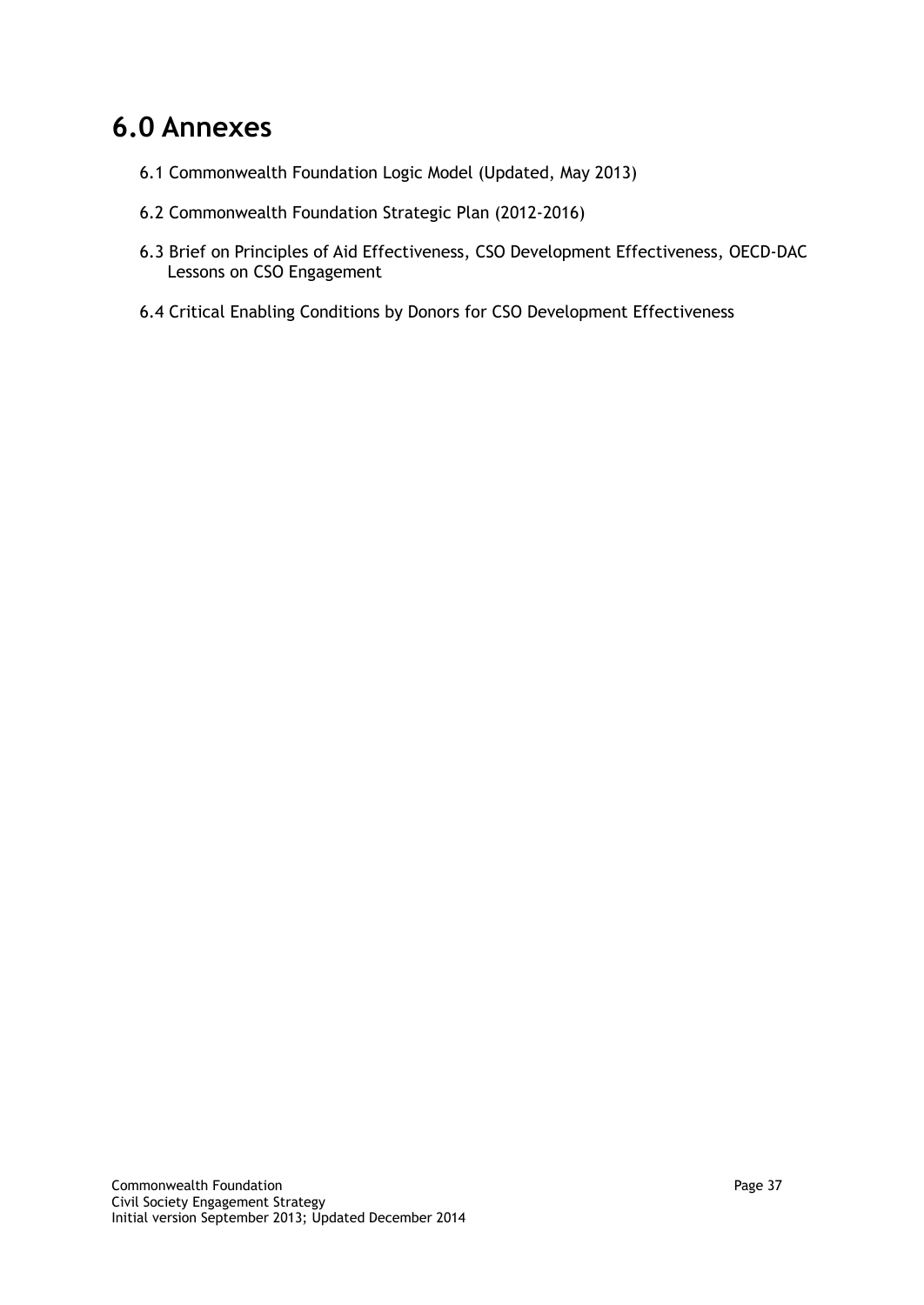## **Annex 1. Commonwealth Foundation Logic Model (Updated, May 2013)**

| <b>OUTCOME</b><br><b>ULTIMATE</b>      | More effective, responsive and accountable governance with civil society participation             |                                                                                                               |                                                                                                                |                                                                                         |  |
|----------------------------------------|----------------------------------------------------------------------------------------------------|---------------------------------------------------------------------------------------------------------------|----------------------------------------------------------------------------------------------------------------|-----------------------------------------------------------------------------------------|--|
| <b>INTERMEDIATE</b><br><b>OUTCOMES</b> | Enhanced collaboration and learning between CSOs and institutions in governance                    |                                                                                                               |                                                                                                                |                                                                                         |  |
| SHORT-TERM OUTCOMES                    | 1 Strengthened<br>ability of CSOs to use<br>creative expression<br>for participatory<br>governance | 2 Enhanced capacity of<br>regional CSOs and<br>networks/alliances to<br>engage in participatory<br>governance | 3 Enhanced interaction<br>between regional CSOs<br>and networks/alliances<br>and institutions in<br>governance | 4 Enhanced<br>knowledge<br>management for more<br>effective participatory<br>governance |  |
| FOCUS                                  | Strengthen cultural<br>practitioners and<br>connect them with<br>the wider CSO<br>community        | Develop CSO capacity for<br>participatory governance<br>specifically in policy<br>development and<br>advocacy | Increase access to, and<br>improve, existing spaces;<br>and create new spaces                                  | Develop mechanisms,<br>and facilitate their<br>adoption                                 |  |
|                                        | <b>ENABLING OUTCOME: a more effective Commonwealth Foundation</b>                                  |                                                                                                               |                                                                                                                |                                                                                         |  |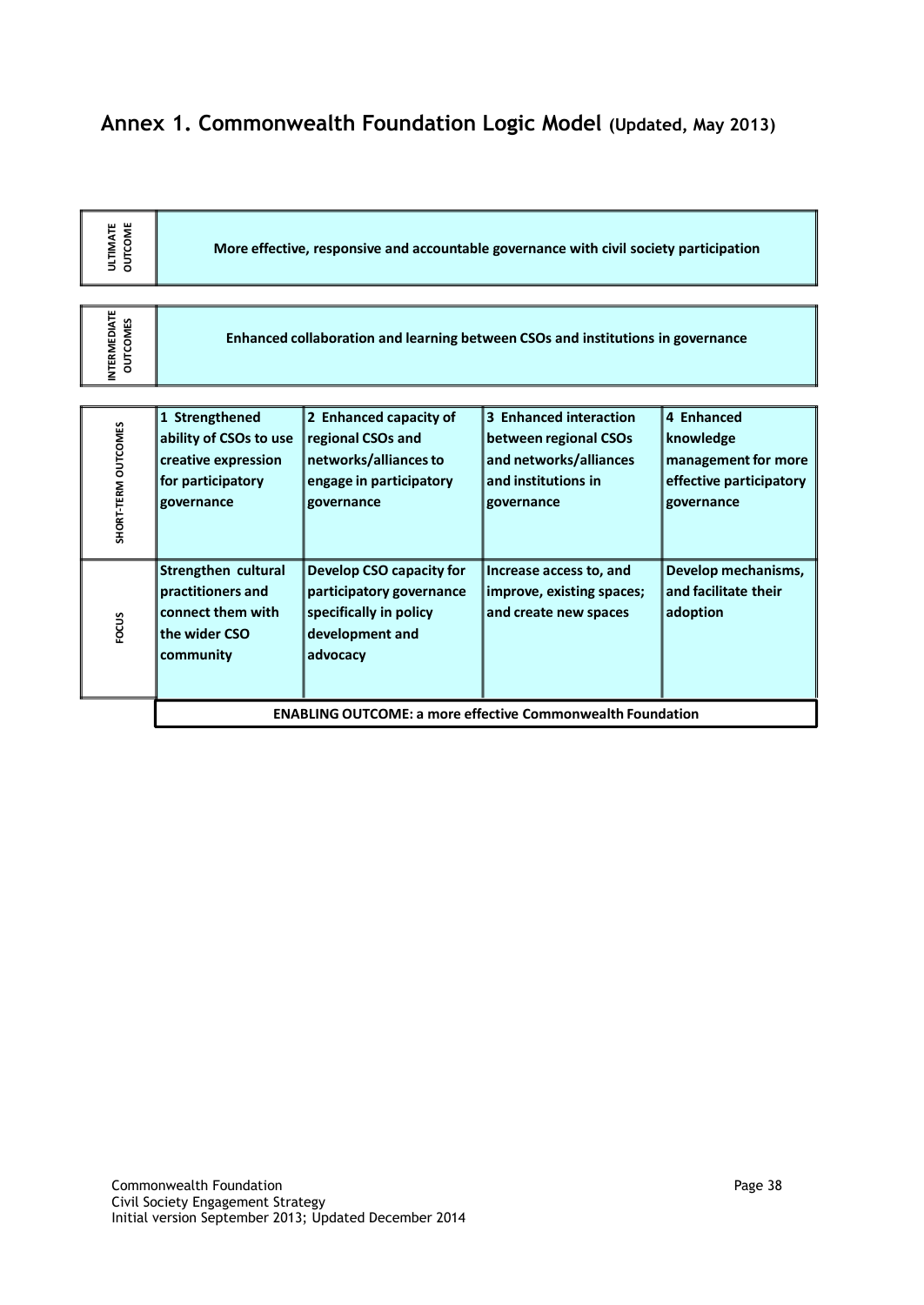## **Annex 2. [Commonwealth Foundation Strategic Plan \(2012-2016\)](http://www.commonwealthfoundation.com/2012-201617-strategic-plan)**

### **Annex 3: Brief on International Principles of Development Co-operation**

A number of globally affirmed principles that have influenced the global development context, specifically aid effectiveness, governance and CSO development effectiveness are outlined below. These principles provide an important backdrop to this engagement strategy.

#### **Principles of Aid Effectiveness**

The principles for effective aid have been confirmed by over 100 countries as the blueprint for maximising the impact of aid. They are rooted in continuous efforts to improve the delivery of aid and marked by four important High Level Forums on Aid Effectiveness, each one with increasing participation from CSOs.

**Rome Declaration for Aid Effectiveness (2003),** resulting in three priority actions:

- a) Development assistance be delivered based on priorities and timing of the country receiving it
- b) Donor efforts concentrate on delegating co-operation and increasing staff flexibility
- c) Good practice be encouraged and monitored

**Paris Declaration for Aid Effectiveness (2005),** where donors and recipients both agreed to commitments and to hold each other accountable for them. Taking the Rome Declaration further, five fundamental principles were agreed on in the Paris Declaration:

- a) Ownership developing countries set their own strategies for poverty reduction, improving their institutions and tackling corruption
- b) Alignment donor countries align behind these country strategies and use local systems
- c) Harmonisation donor countries coordinate, simplify and share information to avoid duplication
- d) Results Developing countries and donors shift focus to development results and measuring them
- e) Mutual Accountability donors and partners are accountable for developing results.

**Accra Agenda for Action (2008),** where civil society were recognised as development actors in their own right, broadening the stakeholders in the aid effectiveness agenda and the need to deepen and accelerate implementation of the 2005 targets were agreed on:

- a) Improvements in the areas of ownership, partnerships and delivering results
- b) Capacity Development also lies at the heart of the Accra Agenda for Action

**Busan Fourth High Level Forum (2011)**, acknowledged democratic ownership as a key tenet of development effectiveness, strengthened commitments to transparency and accountability, gave significant references to human rights standards for the principles guiding development effectiveness and acknowledged the **Istanbul Principles and the International Framework** to achieve development effectiveness. More than 150 countries and 45 international organisations agreed in Busan, on the need to form a new inclusive forum with a greater variety of stakeholders in order to ensure that development co-operation has the maximum possible impact on development results: The Global Partnership for Effective Development Cooperation<sup>33</sup>. Supported by the UNDP and OECD, this new, inclusive forum works to foster

 $\overline{\phantom{a}}$ 33 OECD-DAC website at http:www.oecd.org/dac/effectiveness/fourthhighlevelforumonaideffectiveness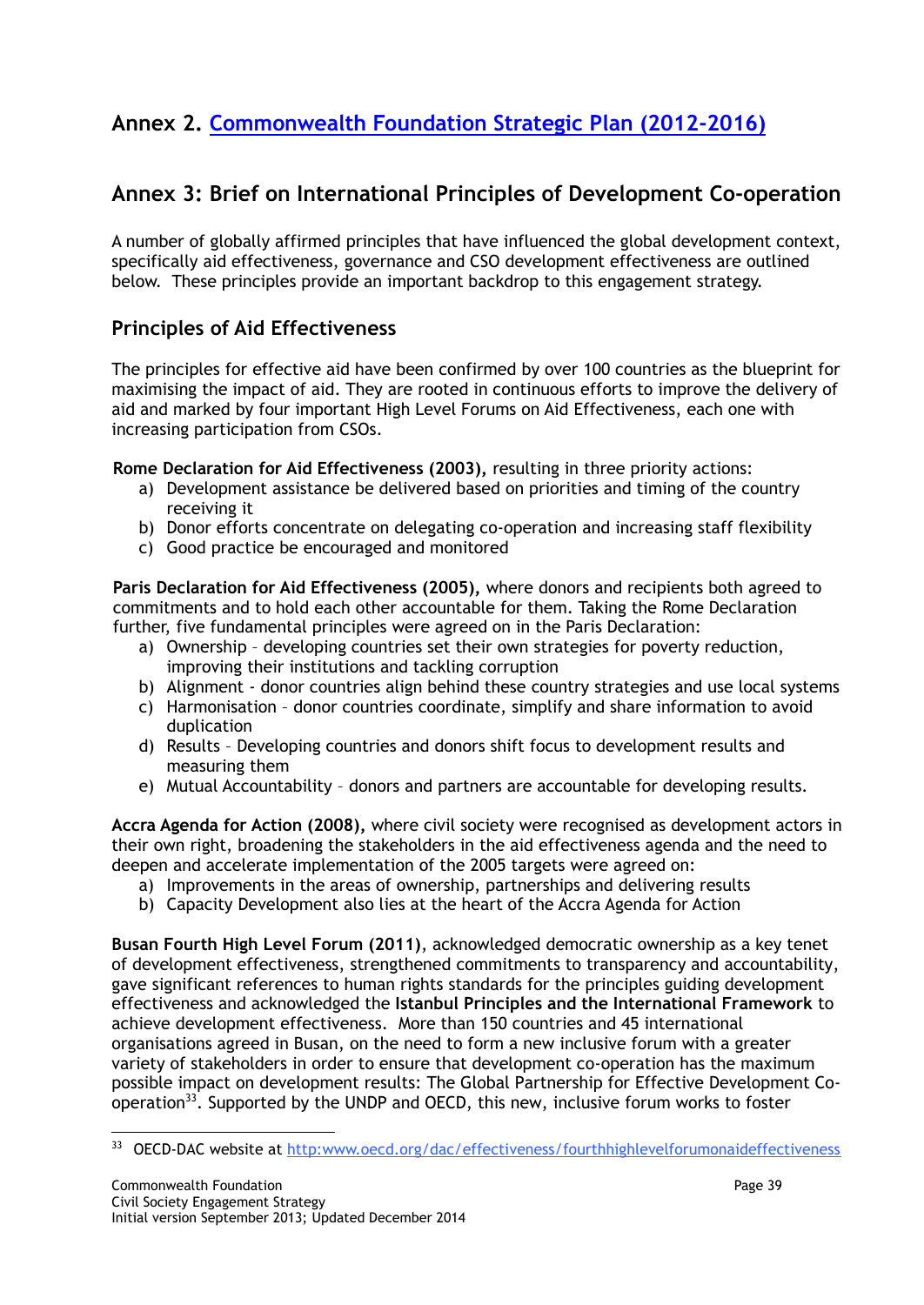engagement, communication and knowledge sharing among the many different development actors and to maintain political support for the commitments reached in Busan.

- a) Respect and promote human rights and social justice
- b) Embody gender equality and equity while promoting women's and girls' rights
- c) Focus on people's empowerment, democratic ownership and participation
- d) Promote environmental sustainability
- e) Promote transparency and accountability
- f) Pursue equitable partnerships and solidarity
- g) Create and share knowledge and commit to mutual learning
- h) Commit to realising positive sustainable change

#### **Principles of CSO Development Effectiveness**

The Istanbul Principles and International Framework represent the results of a CSO-led analysis and consensus on what civil society believes is necessary to achieve development effectiveness and have been officially recognised by governments, international and multilateral organisations.

As reflected in the International Framework, the Foundation's CSO Engagement Strategy supports the **critical enabling conditions needed by donors from government for CSO development effectiveness**<sup>34</sup>:

- a) That all governments fulfill obligations to fundamental human rights that enable people to orgnanise and participate in development
- b) Recognition by governments, donors and other stakeholders of CSOs as development actors in their own right
- c) Structuring democratic political and policy dialogue to improve development effectiveness. Key conditions include:
- d) Systematic inclusion of diverse views, particularly from grassroots based social organisations, women's organisations and indigenous peoples' representatives in governance discussions.
- e) Transparency and clarity of purpose and process
- f) Freedom to access information
- g) Timeliness in order to impact decisions
- h) Being accountable to their constituencies for transparent and consistent policies
- i) Creating enabling, financing for CSO development effectiveness. These funding modalities should focus on:
	- A long term results-oriented perspective
	- Core institutional funding, based on the notion that CSOs provide public goods
	- A responsiveness to CSO initiatives
	- Access for a diversity of CSOs
	- Predictable, transparent, understandable, harmonised terms
	- Promoting mobilization of local resources
	- Supporting the full range of CSO programming and innovations, including policy development and advocacy.

#### **OECD Development Assistance Committee: Lessons on Partnering with Civil Society**

l <sup>34</sup> Excerpt from the Open Forum for CSO Development Effectiveness, The Siem Reap Consensus on the International Framework for CSO Development Effectiveness, June 2011. Online at [http://www.cso](http://www.cso-effectivenes.org/InternationalFramework)[effectiveness.org/InternationalFramework](http://www.cso-effectivenes.org/InternationalFramework)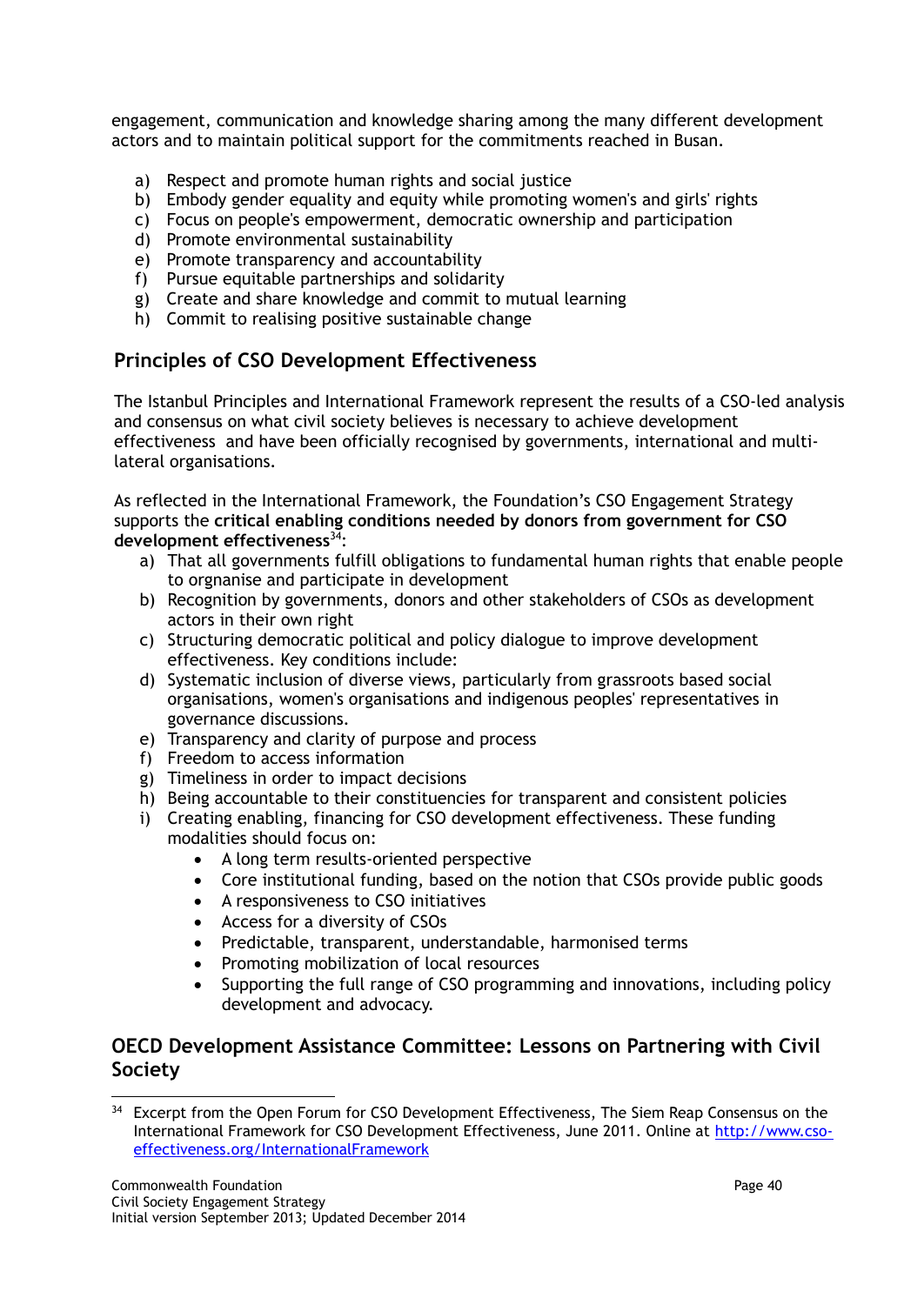The Foundation is also learning from the good practices of bilateral and multilateral donors on their engagement with civil society. The twelve lessons compiled by the OECD Development Assistance Committee (DAC) "based on evidence and experience, identifying common ground and action, while respecting the distinctive objectives and roles of official donors and CSOs" are instructive. The lessons are summed up in response to a survey of DAC members on "How members work with CSOs" as well as from relevant commentary in DAC peer reviews and the outcomes of a 2011workshop involving representatives from northern and southern CSOs and DAC members on "What makes for good co-operation between DAC members and CSOs"<sup>35</sup>.

The **Twelve Lessons** focus on important conditions for an enabling CSO environment and set the stage for policy dialogues between CSOs and donors at many levels – global, national; in the donor and in the developing countries. These should be understood alongside the International Framework for CSO Development Effectiveness conditions listed on page 19 of this Strategy paper.

| DAC's Twelve Lessons on Partnering with Civil Society <sup>36</sup>                                                                                                                                                                                                                                                                                         |
|-------------------------------------------------------------------------------------------------------------------------------------------------------------------------------------------------------------------------------------------------------------------------------------------------------------------------------------------------------------|
| The Strategic Framework for CSO Partnerships:<br>Lesson One: Have an evidence-based, overarching civil society policy.<br>Lesson Two: Strengthen civil society in developing countries.<br>Lesson Three: Promote and support public awareness raising.<br>Lesson Four: Choose partners to meet objectives.<br>Lesson Five: Make policy dialogue meaningful. |
| Delivering Effective Support for Civil Society:<br>Lesson Six: Respect independence while giving direction.<br>Lesson Seven: Match funding mechanism with purpose.<br>Lesson Eight: Minimise transaction costs.<br>Lesson Nine: Build strong partnerships with humanitarian NGOs.                                                                           |
| Focusing on Learning and Accountability:<br>Lesson Ten: Focus on results and learning.<br>Lesson Eleven: Increase transparency and accountability.                                                                                                                                                                                                          |

Lesson Twelve: Commission evaluations for learning and accountability

However, in the briefing paper "Good Practice in Donor Engagement with Civil Society: Creating and Enabling Environment for CSOs? A Commentary on Partnering with Civil Society: Twelve Lessons from DAC Peer Reviews", Aid Watch Canada notes that while these lessons will facilitate ongoing CSO dialogue regarding the implementation of Busan commitments to ensure an enabling environment for CSOs, more direct guidance on key directions for donor overarching policies is needed to result in a strategic focus on the policy orientations for good practice. Drawing from the various lessons, they conclude that all donor policies and strategies on civil society partnerships should explicitly address the following principles and approaches, adapted to donor country conditions and contexts $37$ . These reflections and lessons are helpful

l <sup>35</sup> Brian Atwood. Twelve Lessons, OECD online at <http://www.oecd.org/dac/peerreviewofdacmembers/lessonsonpeerreviews.html>

<sup>36</sup> Ibid

<sup>&</sup>lt;sup>37</sup> Good Practice in Donor Engagement with Civil Society: Creating and Enabling Environment for CSOs? A Commentary on Partnering with Civil Society: Twelve Lessons from DAC Peer Reviews, Aid Watch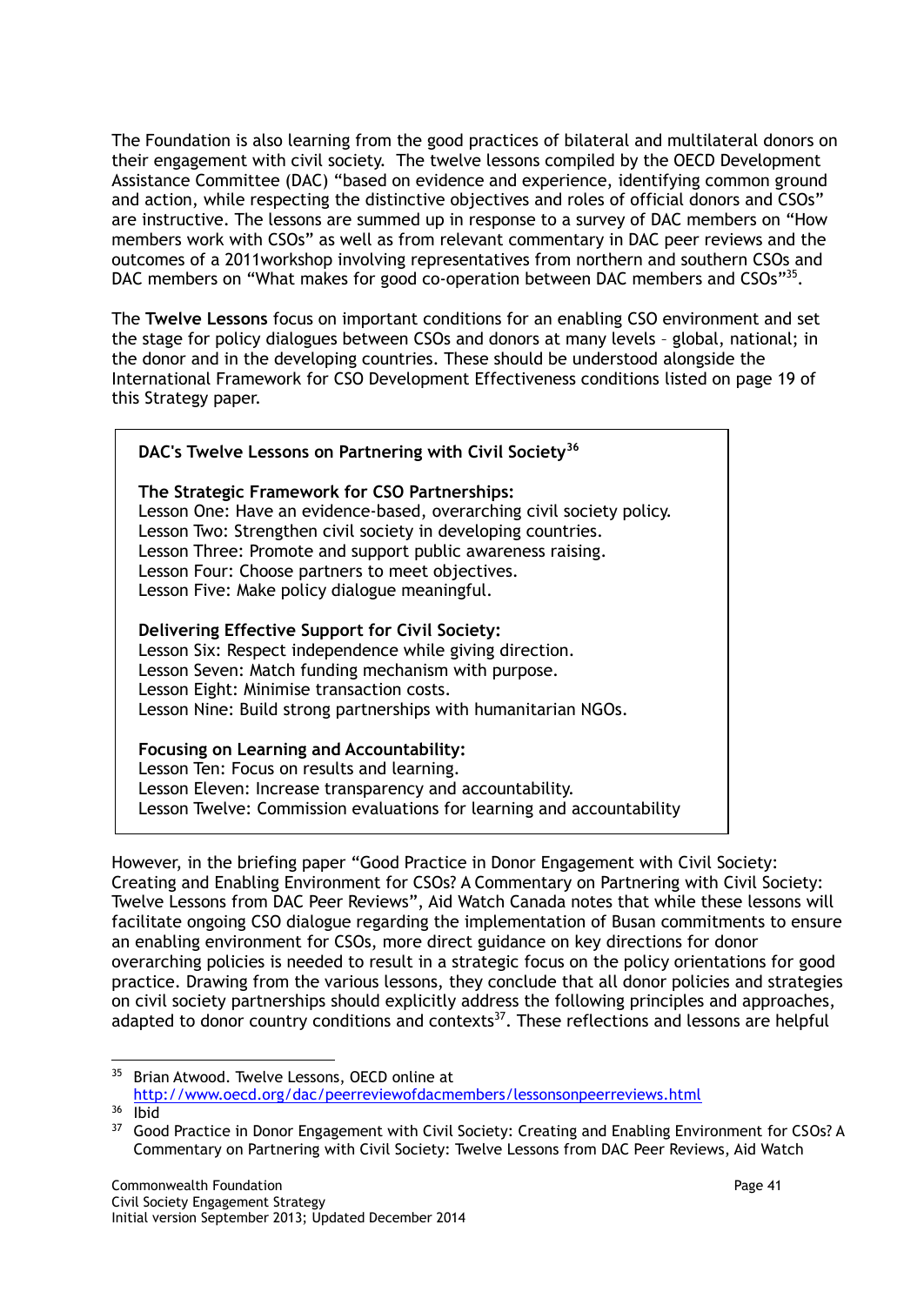for the Foundation as it reviews its strategic context and formulates its framework for working with civil society.

- 1. Empowering citizens through CSOs focus on citizens participating and take up democratic ownership as a pillar for effective development (Lesson 2). Encouraging an engaged citizenry in donor countries is also essential (Lesson 3)
- 2. CSOs as development actors in their own rights, who play a vital role in enabling people to claim their rights, and promote rights-based approaches (Lesson 2, 7)
- 3. Strategic, informed and inclusive approaches to partnerships develop a deliberate strategic approach to CS partnerships fully informed about the context and CSOs roles in development in all their dimensions. Strategic objectives should drive the support and choice of partners and not donor funding mechanisms (Lesson 4 and 9)
- 4. Transparent and regular policy dialogue helps identify common ground for collaboration and paves way for achieving results (Lesson 5)
- 5. Balance partner conditions in ways that strengthen CSO independence CSOs should be independent to pursue priorities which may not align with their respective governments' or donor's preferences (Lesson 7 and 8)
- 6. Funding modalities with flexibility tailored to the diversity of CSOs and CSO "right of initiative"- strive to increase the share of core funding to strengthen CSO ownership with a mix of funding mechanisms tied to donor strategic directions for CSO partnerships. (Lesson 7 and 8)
- 7. Reducing transaction costs develop more strategic, standardized and streamlined approaches (Lesson 8)
- 8. Address the humanitarian/development continuum in donor CSO policies mechanisms should not only focus on immediate emergence response but also address a continuum of interventions leading to longer-term development outcomes.
- 9. Accountability to longer-term development results ensure that reporting required focuses on development results (rather than inputs) and learning (Lesson 10 and 12)
- 10. Improve transparency make transparency the foundation for accountability, including transparency of the donors
- 11. In addition to these directions set out in the Twelve Lessons, three other areas were identified as missing from the Twelve Lessons and would be valuable for donor policies and strategies to consider:
	- to have greater reflection on donor and CSO partnerships, explicitly addressing the real contributions and current challenges in INGO and regional/ national CSO partnerships in development and in CSO strengthening in developing countries
	- to more explicitly take into account in donor modalities of support and policy dialogue CSO 'watch-dog' roles in both developing and donor countries
	- to address in donor policies and strategies the implications of the recognition in Busan that CSOs "play a vital role in enabling people to claim their rights and in promoting rights-based approaches".

l

Canada, November 2012. Online at http://csoeffectiveness.org/IMG/pdf/briefing\_paper\_2\_dac\_twelve\_lessons.pdf